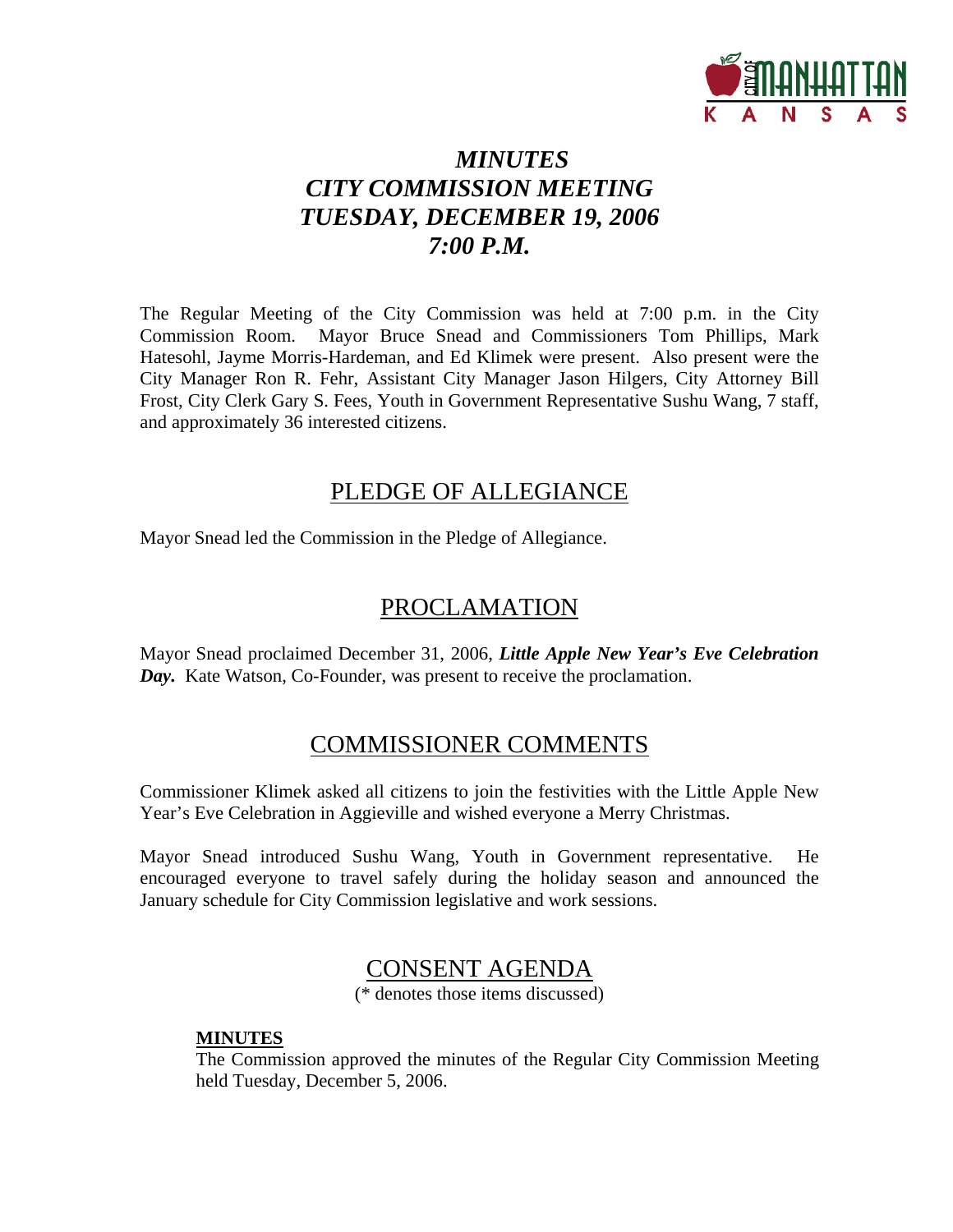# CONSENT AGENDA (*CONTINUED*)

# **CLAIMS REGISTER NO. 2574**

The Commission approved Claims Register No. 2574 authorizing and approving the payment of claims from November 29, 2006, to December 12, 2006, in the amount of \$1,725,590.36.

# **LICENSE – RENEWALS**

The Commission approved the renewal applications for Cereal Malt Beverage, Merchant Guard Agency, and Tree Maintenance licenses for calendar year 2007. *(See Attachment No. 1)*

### **FINAL PLAT – UNIVERSITY TERRACE CONDOMIMIUMS**

The Commission accepted the easements and rights-of-way, as shown on the Final Plat of the University Terrace Condominiums, generally located southeast of the intersection of Dickens Avenue and College Avenue, at 1510-1534 College Avenue, based on conformance with the Manhattan Urban Area Subdivision Regulations.

# **ORDINANCE NO. 6594 – AMEND – MEADOWLARK HILLS RESIDENTIAL PLANNED UNIT DEVELOPMENT (PUD)**

The Commission approved Ordinance No. 6594 amending the Final Development Plan of the Meadowlark Hills Residential Planned Unit Development, generally located north of Kimball Avenue and west of Tuttle Creek Boulevard, and Ordinance Nos. 6049, 6464, and 6528, as proposed, based on the findings in the Staff Report, with the two conditions of approval recommended by the Planning Board. *(See Attachment No. 2)*

# **FINAL PLAT – MEADOWLARK HILLS RETIREMENT COMMUNITY, UNIT THREE**

The Commission accepted the easements and rights-of-way, as shown on the Final Plat of Meadowlark Hills Retirement Community, Unit Three, generally located north of Kimball Avenue and west of Tuttle Creek Boulevard, based on conformance with the Manhattan Urban Area Subdivision Regulations.

### **ORDINANCE NO. 6595 – REZONE – BROOKFIELD ADDITION, UNIT SEVEN**

The Commission approved Ordinance No. 6595 rezoning Lots 280 - 282, Brookfield Addition, Unit Seven, generally located south of Walters Drive along the east and west sides of Donna's Way, from R-3, Multiple-Family Residential District, to R-2, Two-Family Residential District, based on the findings in the Staff Report. *(See Attachment No. 3)*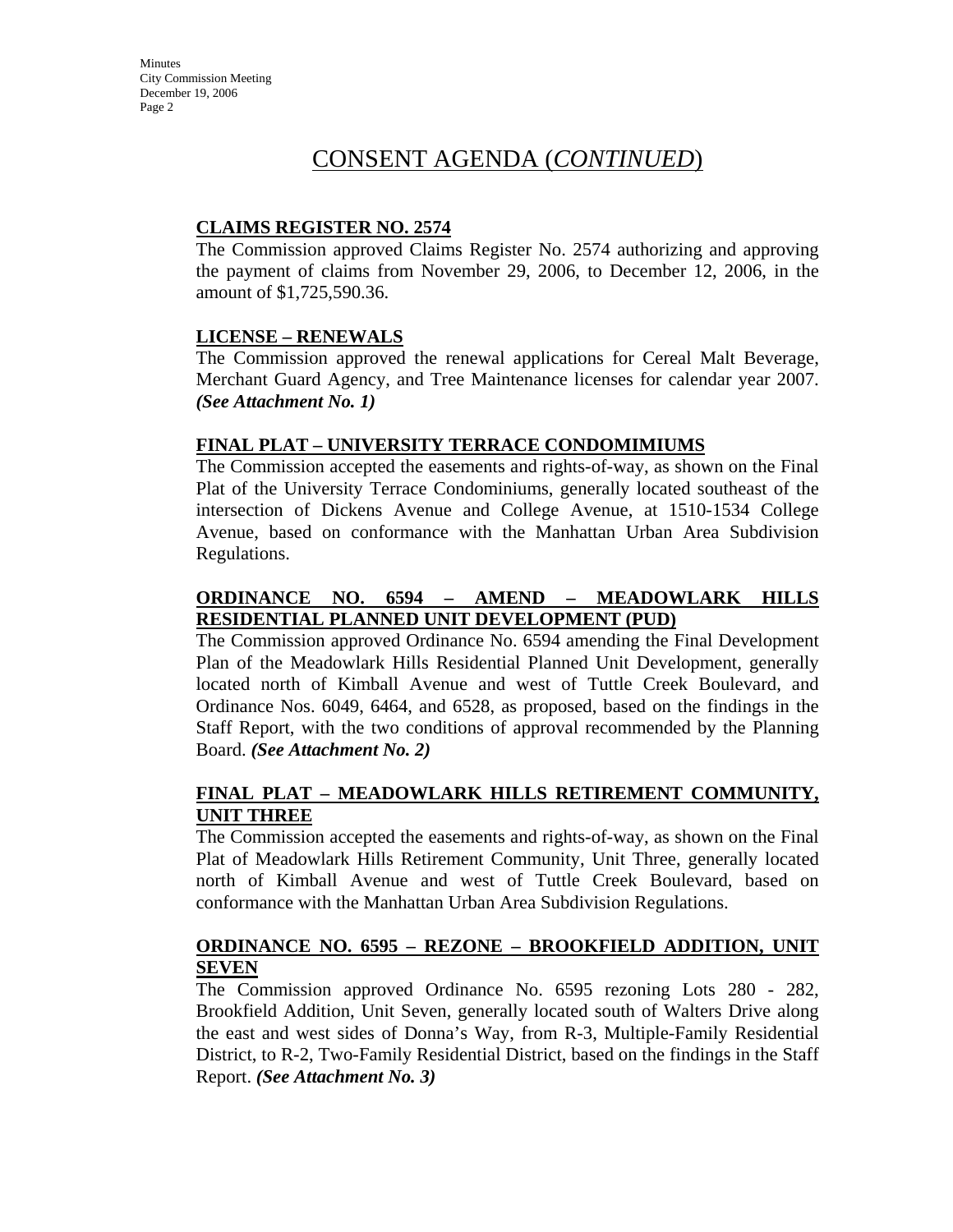# CONSENT AGENDA (*CONTINUED*)

# **FINAL PLAT – BROOKFIELD ADDITION, UNIT NINE**

The Commission accepted the easements and rights-of-way, as shown on the Final Plat of Brookfield Addition, Unit Nine, generally located south of Walters Drive, on the east and west sides of Donna's Way, based on conformance with the Manhattan Urban Area Subdivision Regulations.

### **ORDINANCE NO. 6596 – ANNEX – KANSAS VETERANS' CEMETERY**

The Commission approved Ordinance No. 6596 annexing the 90-acre Kansas Veterans' Cemetery site, generally located west of Wildcat Creek Road, based on general conformance with the Manhattan Urban Area Comprehensive Plan, the Growth Vision, and Capital Improvements Program.

### **ORDINANCE NO. 6597 – REZONE – KANSAS VETERANS' CEMETERY**

The Commission approved Ordinance No. 6597 zoning the Kansas Veterans' Cemetery site, generally located southwest of the Manhattan Corporate Technology Park along the west of Wildcat Creek Road, to C-1, Restricted Business District, with AO, Airport Overlay District, based on the findings in the Staff Report. *(Attachment No. 4)* 

# **\* ORDINANCE NO. 6598 – STATE OWNED FACILITY REVIEW – KANSAS VETERANS' CEMETERY**

George Webb, Director, Kansas Commission on Veterans Affairs, thanked the Commission, State legislatures, and Dick Jepson for their support of the Kansas Veterans' Cemetery.

The Commission found that the public interests to be served by the proposed Kansas Veterans' Cemetery outweigh the impacts upon legitimate community interests, as mitigated by the conditions of approval; and approved Ordinance No. 6598 authorizing the proposed Kansas Veterans' Cemetery, based on the findings in the Staff Report, with the three conditions of approval recommended by the Planning Board. *(See Attachment No. 5)* 

#### **FINAL PLAT – KANSAS VETERANS' CEMETERY**

The Commission accepted the easements and rights-of-way, as shown on the Final Plat of the Kansas Veterans' Cemetery Addition, generally located southwest of the Wildcat Creek Road and Corporate Drive intersection, based on conformance with the Manhattan Urban Area Subdivision Regulations.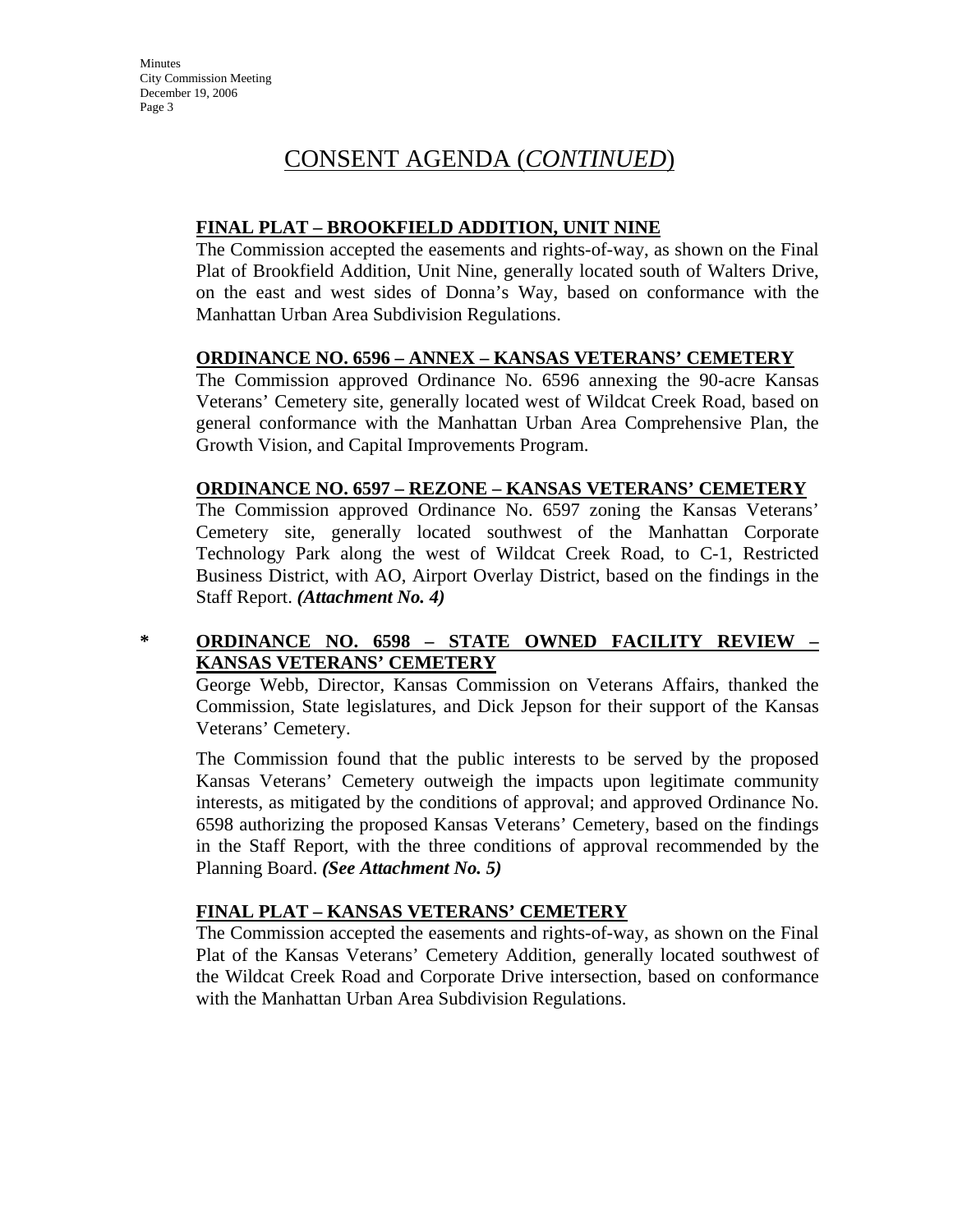# **DEVELOPMENT AGREEMENT – KANSAS VETERANS' CEMETERY**

The Commission authorized the Mayor and City Clerk to execute the agreement with the Kansas Commission on Veterans' Affairs for water and sanitary sewer infrastructure extensions related to the Kansas Veterans' Cemetery to be located on Wildcat Creek Road.

# **ORDINANCE NO. 6599 – REZONE – PROPOSED MANHATTAN EMERGENCY SHELTER PLANNED UNIT DEVELOPMENT (PUD)**

The Commission approved Ordinance No. 6599 rezoning the proposed Manhattan Emergency Shelter PUD, generally located at the northwest corner of South  $4<sup>th</sup>$ Street and Yuma Street, from C-5, Highway Service Commercial District, to PUD, Residential Planned Unit Development, based on the findings in the Staff Report, with the four conditions recommended by the Manhattan Urban Area Planning Board. *(See Attachment No. 6)*

# **\* RESOLUTION NO. 121906-A – CITY BOUNDARY**

Ron Fehr, City Manager, provided additional information on the item.

The Commission approved Resolution No. 121906-A establishing and defining the boundaries of the City of Manhattan, Kansas as of December 19, 2006.

# **RESOLUTION NO. 121906-C – LEE MILL HEIGHTS ADDITION, UNIT 3 - STREET IMPROVEMENTS (ST0626)**

The Commission found the petition sufficient and approved Resolution No. 121906-C finding the project advisable and authorizing construction for Lee Mill Heights Addition, Unit 3, Street Improvements (ST0626).

# **RESOLUTION NO. 121906-D – LEE MILL HEIGHTS ADDITION, UNIT 3 – STORM DRAINAGE IMPROVEMENTS (SM0604)**

The Commission found the petition sufficient and approved Resolution No. 121906-D finding the project advisable and authorizing construction for Lee Mill Heights Addition, Unit 3, Storm Drainage Improvements (SM0604).

# **RESOLUTION NO. 121906-E – LEE MILL HEIGHTS ADDITION, UNIT 3 - WATER IMPROVEMENTS (WA0625)**

The Commission found the petition sufficient and approved Resolution No. 121906-E finding the project advisable and authorizing construction for Lee Mill Heights Addition, Unit 3, Water Improvements (WA0625).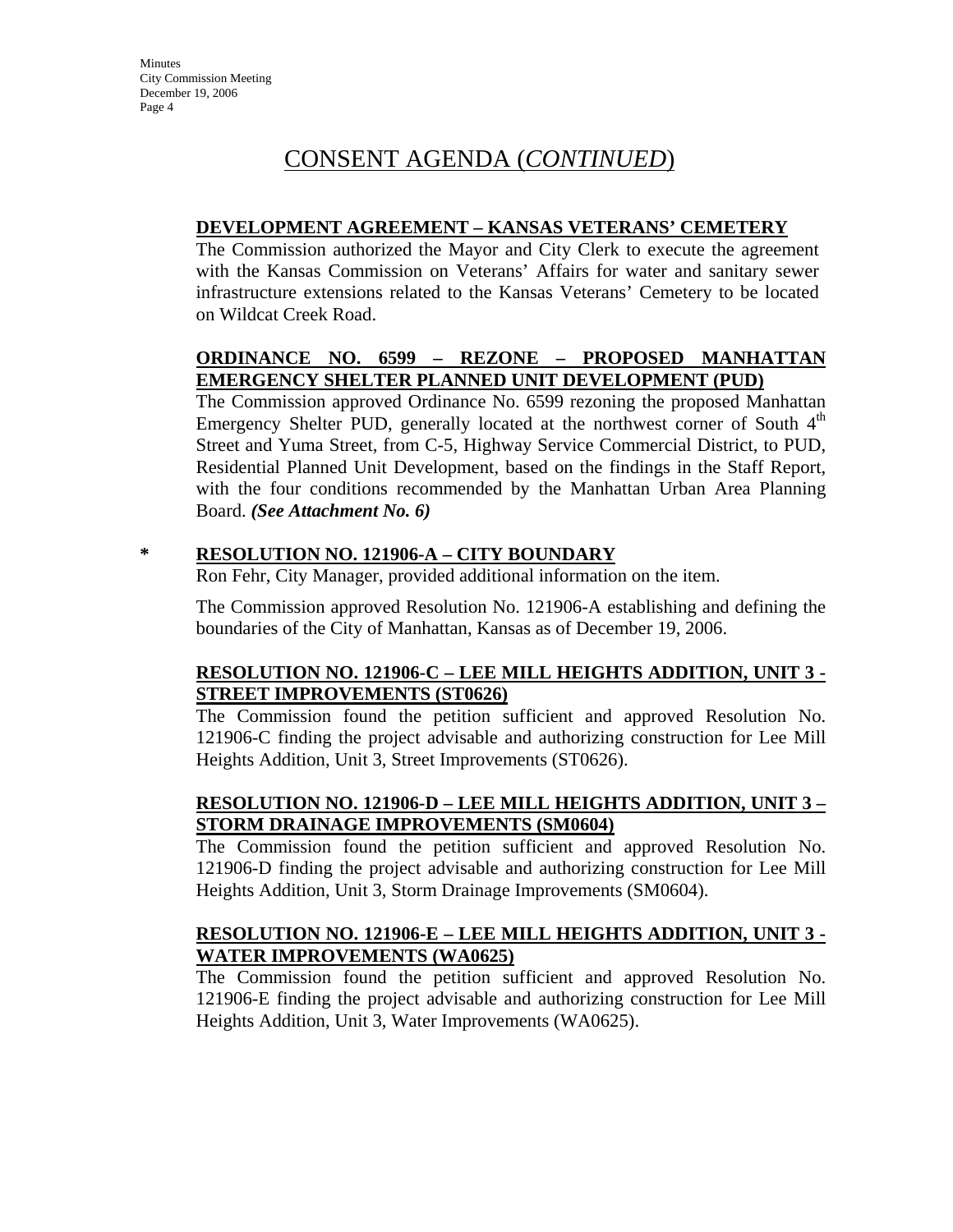# **RESOLUTION NO. 121906-F – LEE MILL HEIGHTS ADDITION, UNIT 3 – SANITARY SEWER IMPROVEMENTS (SS0622)**

The Commission found the petition sufficient and approved Resolution No. 121906-F finding the project advisable and authorizing construction for Lee Mill Heights Addition, Unit 3, Sanitary Sewer Improvements (SS0622).

# **AGREEMENT – ENGINEERING SERVICES – LEE MILL HEIGHTS ADDITION, UNIT 3, IMPROVEMENTS (ST0626, SM0604, WA0625, SS0622)**

The Commission authorized the Mayor and City Clerk to execute an agreement with Schwab-Eaton, P.A., of Manhattan, Kansas, to perform engineering services for Lee Mill Heights Addition, Unit 3, improvements (ST0626, SM0604, WA0625, SS0622).

# **RESOLUTION NO. 121906-G – GRAND MERE VANESTA, UNIT 2 – SANITARY SEWER IMPROVEMENTS (SS0623)**

The Commission found the petition sufficient and approved Resolution No. 121906-G finding the project advisable and authorizing construction for Grand Mere Vanesta, Unit 2, Sanitary Sewer Improvements (SS0623).

# **RESOLUTION NO. 121906-H – GRAND MERE VANESTA, UNIT 2 – WATER IMPROVEMENTS (WA0627)**

The Commission found the petition sufficient and approved Resolution No. 121906-H finding the project advisable and authorizing construction for Grand Mere Vanesta, Unit 2, Water Improvements (WA0627).

# **RESOLUTION NO. 121906-I– GRAND MERE VANESTA, UNIT 2 - STREET IMPROVEMENTS (ST0629)**

The Commission found the petition sufficient and approved Resolution No. 121906-I finding the project advisable and authorizing construction for Grand Mere Vanesta, Unit 2, Street Improvements (ST0629).

# **AGREEMENT – ENGINEERING SERVICES – GRAND MERE VANESTA, UNIT 2 (SS0623, WA0627, ST0629)**

The Commission authorized the Mayor and City Clerk to execute an agreement with Schwab-Eaton, P.A., of Manhattan, Kansas, to perform engineering services for Grand Mere Vanesta, Unit 2, Improvements (SS0623, WA0627, ST0629).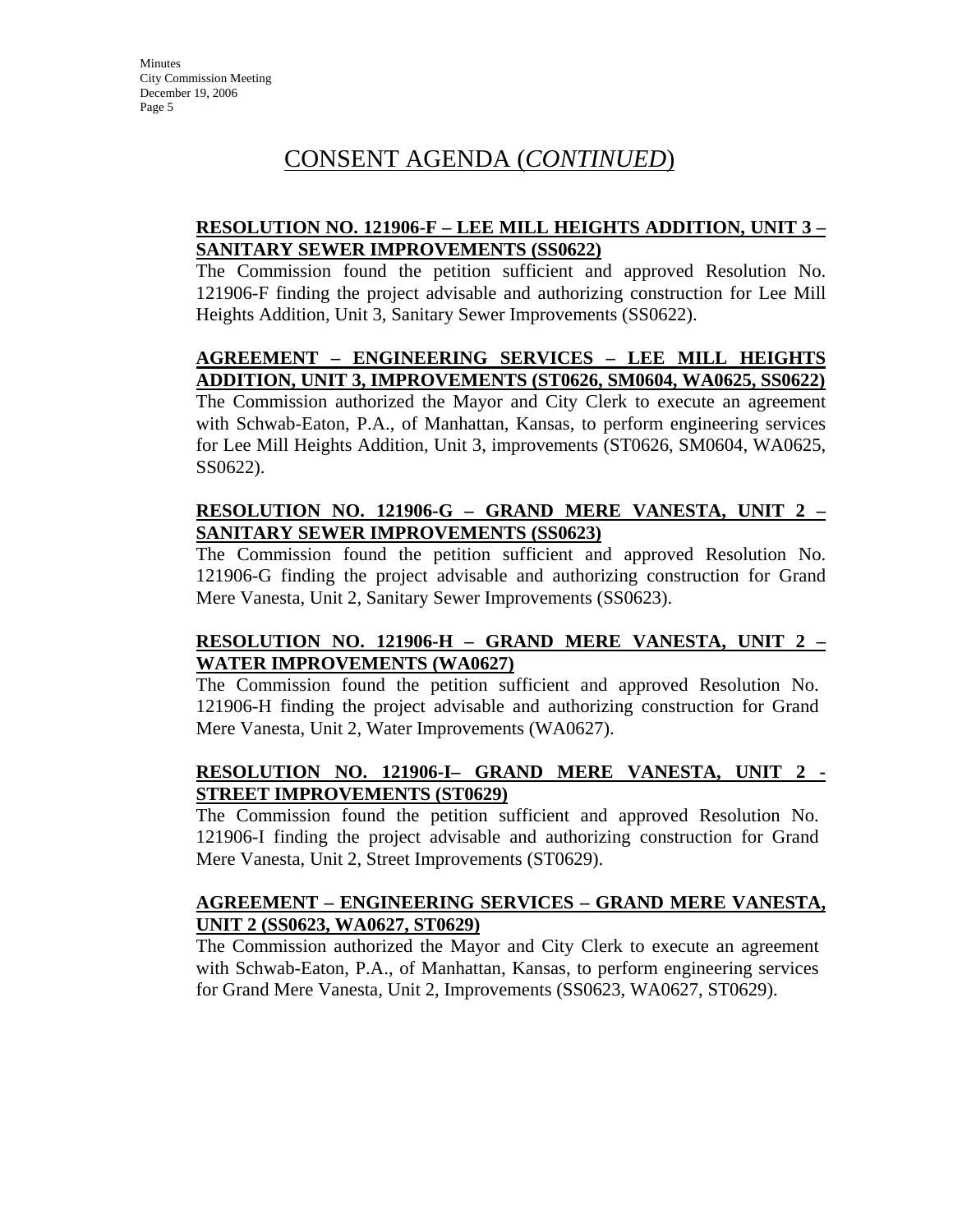# **RESOLUTION NO. 121906-K – DAISY MEADOW – STREET IMPROVEMENTS (ST0624 )**

The Commission found the petition sufficient and approved Resolution No. 121906-K finding the project advisable and authorizing construction for Daisy Meadow Street Improvements (ST0624).

# **RESOLUTION NO. 121906-L – DAISY MEADOW – SANITARY SEWER IMPROVEMENTS (SS0620)**

The Commission found the petition sufficient and approved Resolution No. 121906-L finding the project advisable and authorizing construction for Daisy Meadow Sanitary Sewer Improvements (SS0620).

# **RESOLUTION NO. 121906-M – DAISY MEADOW – WATER IMPROVEMENTS (WA0623)**

The Commission found the petition sufficient and approved Resolution No. 121906-M finding the project advisable and authorizing construction for Daisy Meadow Water Improvements (WA0623).

# **AGREEMENT – ENGINEERING SERVICES – DAISY MEADOW IMPROVEMENTS (ST0624, SS0620, WA0623)**

The Commission authorized the Mayor and City Clerk to execute an agreement with Ruggles & Bohm, P.A., of Wichita, Kansas, to perform engineering services for Daisy Meadow Improvements (ST0624, SS0620, WA0623).

# **REJECT BIDS – DAISY MEADOW IMPROVEMENTS (ST0624, SS0620, WA0623)**

The Commission accepted the Engineer's Estimate in the amount of \$382,987.00 and rejected all bids associated with the November 22, 2006, bid opening related to Daisy Meadow Improvements (ST0624, SS0620, WA0623).

# **AWARD CONTRACT – DAISY MEADOW IMPROVEMENTS (ST0624, SS0620, WA0623)**

The Commission accepted the Engineer's Estimate in the amount of \$624,472.50 and awarded a contract for Daisy Meadow Improvements (ST0624, SS0620, WA0623) in the amount of \$490,892.50 to Nowak Construction Co., Inc., of Goddard, Kansas.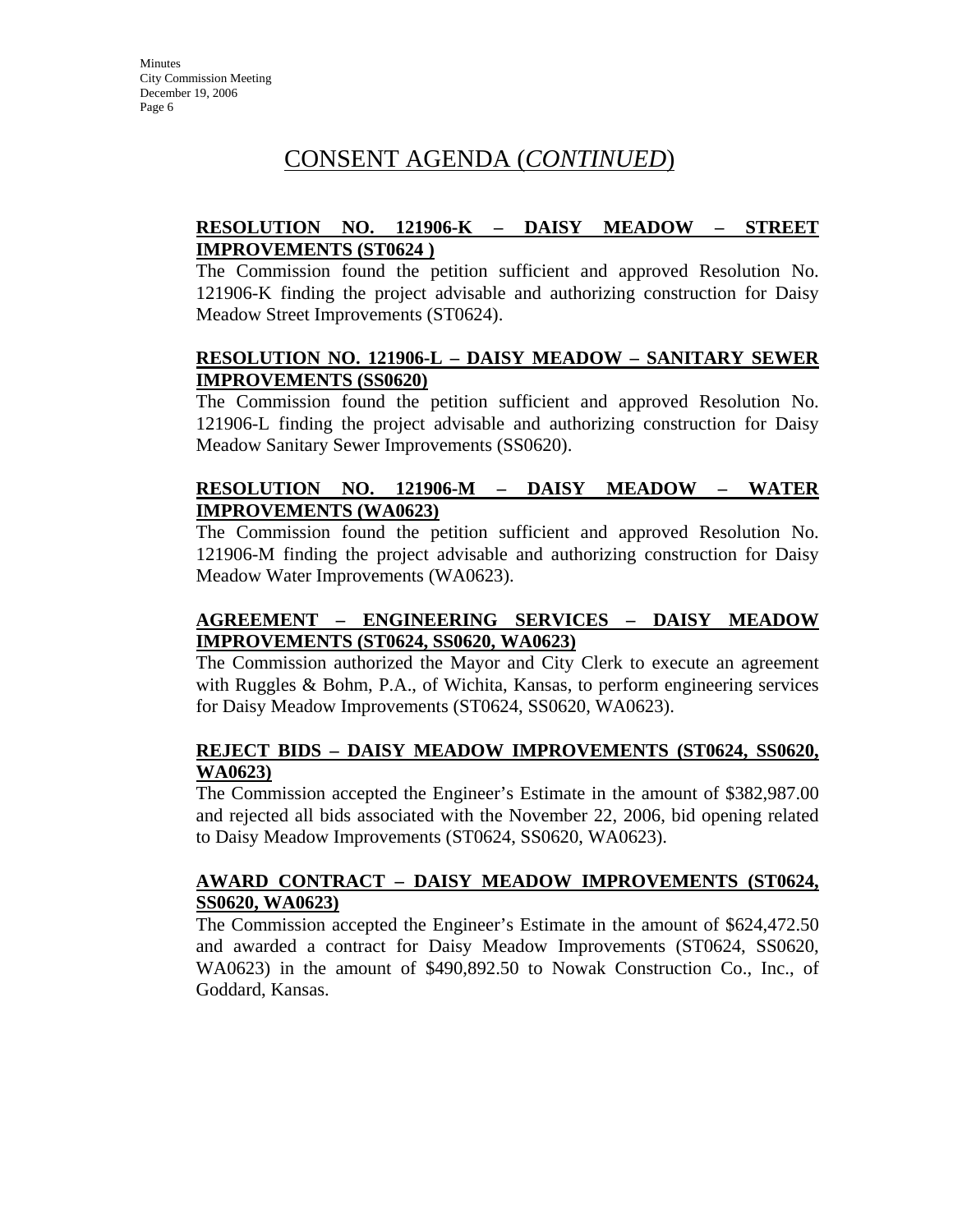# CONSENT AGENDA (*CONTINUED*)

# **\* RESOLUTION NO. 121906-N – PRAIRIE LAKES, UNIT 3 – SANITARY SEWER IMPROVEMENTS (SS0617)**

Jeff Hancock, City Engineer, provided additional information on the item and informed the Commission that the petition was the same, but the dollar amount was increased in order to bid the project.

The Commission rescinded Resolution No. 110706-H, approved revised petition for sewer improvements, and approved Resolution No. 121906-N making the project advisable and authorizing construction for Prairie Lakes, Unit 3, Sanitary Sewer improvements (SS0617).

# **\* RESOLUTION NO. 121906-O – PRAIRIE LAKES, UNIT 3 – WATER IMPROVEMENTS (WA0619)**

Jeff Hancock, City Engineer, provided additional information on the item and informed the Commission that the petition was the same, but the dollar amount was increased in order to bid the project.

The Commission rescinded Resolution No. 110706- G, approved revised petition for water improvements, and approved Resolution No. 121906-O making the project advisable and authorizing construction for Prairie Lakes, Unit 3, Water Improvements (WA0619).

# **\* RESOLUTION NO. 121906-P– PRAIRIE LAKES, UNIT 3 – STREET IMPROVEMENTS (ST0619)**

Jeff Hancock, City Engineer, provided additional information on the item and informed the Commission that the petition was the same, but the dollar amount was increased in order to bid the project.

The Commission rescinded Resolution No. 110706-F, approved revised petition for street improvements, and approved Resolution No. 121906-P, making the project advisable and authorizing construction for Prairie Lakes, Unit 3, Street Improvements (ST0619).

### **REJECT BIDS – PRAIRIE LAKES, UNIT 3, IMPROVEMENTS (SS0617, WA0619, ST0619)**

The Commission accepted the Engineer's Estimate in the amount of \$467,980.00 and rejected all bids associated with the November 22, 2006, bid opening related to Prairie Lakes, Unit 3, Improvements (SS0617, WA0619, ST0619).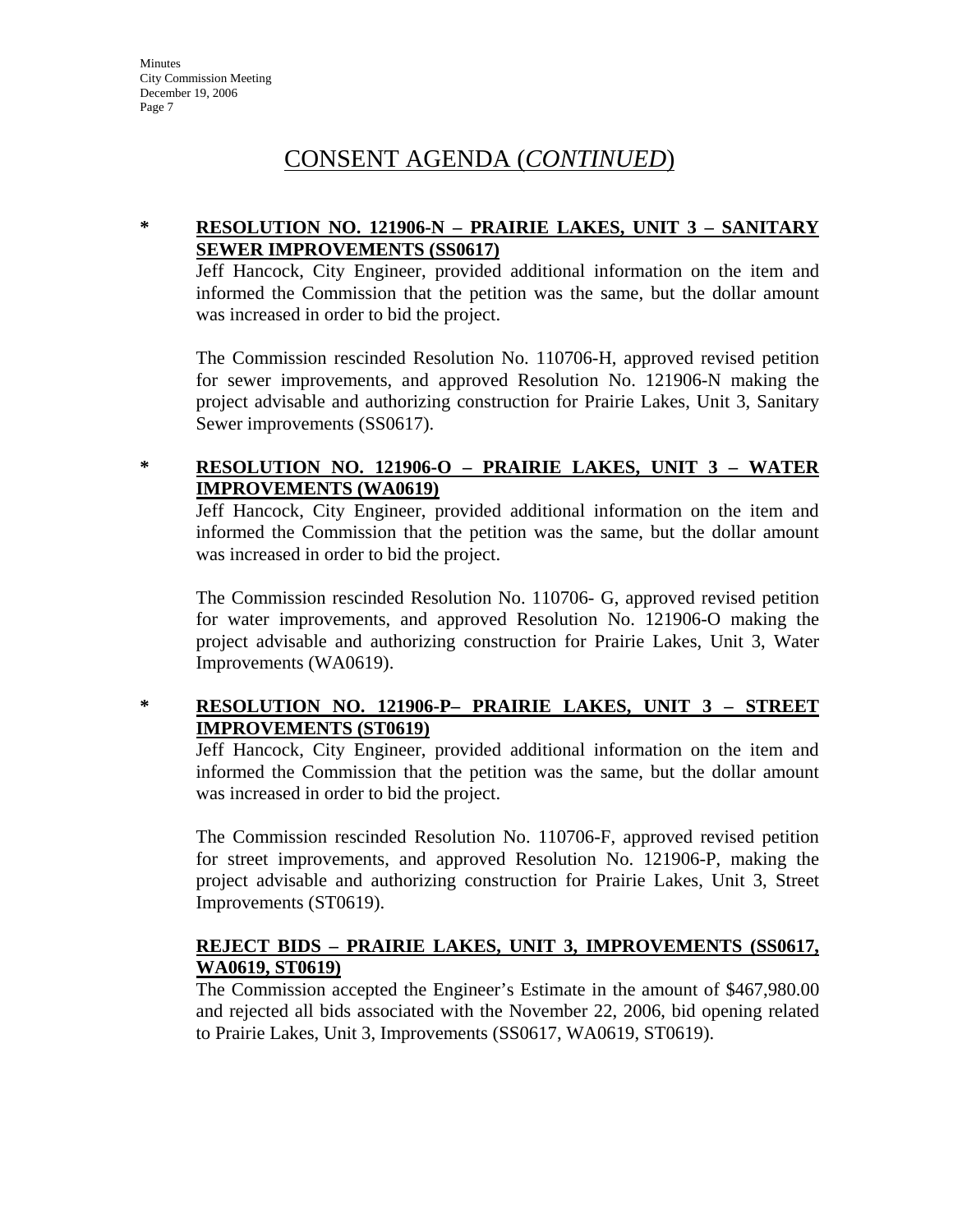# **AWARD CONTRACT – PRAIRIE LAKES, UNIT 3, IMPROVEMENTS (SS0617, WA0619, ST0619)**

The Commission accepted the Engineer's Estimate in the amount of \$659,788.50 and awarded a contract for Prairie Lakes, Unit 3, Improvements (SS0617, WA0619, ST0619) in the amount of \$565,366.90 to Meadows Construction Co., Inc., of Tonganoxie, Kansas.

# **RESOLUTION NO. 121906-Q – PURCHASE STREET IMPROVEMENTS (ST0516) – FOUR WINDS VILLAGE, PHASE I**

The Commission found the petition sufficient and approved Resolution No. 121906-Q making findings and authorizing the purchase of Four Winds Village, Phase I, Street Improvements (ST0516).

# **RESOLUTION NO. 121906-R – PURCHASE SANITARY SEWER IMPROVEMENTS (SS0510) – FOUR WINDS VILLAGE, PHASE I**

The Commission found the petition sufficient and approved Resolution No. 121906-R making findings and authorizing the purchase of Four Winds Village, Phase I, Sanitary Sewer Improvements (SS0510).

# **RESOLUTION NO. 121906-S – PURCHASE WATER IMPROVEMENTS (WA0510) – FOUR WINDS VILLAGE, PHASE I**

The Commission found the petition sufficient and approved Resolution No. 121906-S making findings and authorizing the purchase of Four Winds Village, Phase I, Water Improvements (WA0510).

# **RESOLUTION NO. 121906-J – KDOT GEOMETRIC IMPROVEMENTS – TUTTLE CREEK BOULEVARD (US-24) AND MARLATT AVENUE**

The Commission approved Resolution No. 121906-J authorizing the Mayor and City Clerk to execute Agreement No. 49-06 with the Kansas Department of Transportation for geometric improvements at the intersection of Tuttle Creek Boulevard (US-24) and Marlatt Avenue.

# **AWARD CONTRACT – STONE POINTE, UNIT 1, PHASE II, IMPROVEMENTS (SS0614, ST0617, WA0616)**

The Commission accepted the Engineer's Estimate in the amount of \$896,000.00 and awarded a construction contract to the low bidder, Walters-Morgan Construction Company, Inc., of Manhattan, Kansas, in the amount of \$793,839.10 for Stone Pointe, Unit 1, Phase II, Improvements (SS0614, ST0617, WA0616).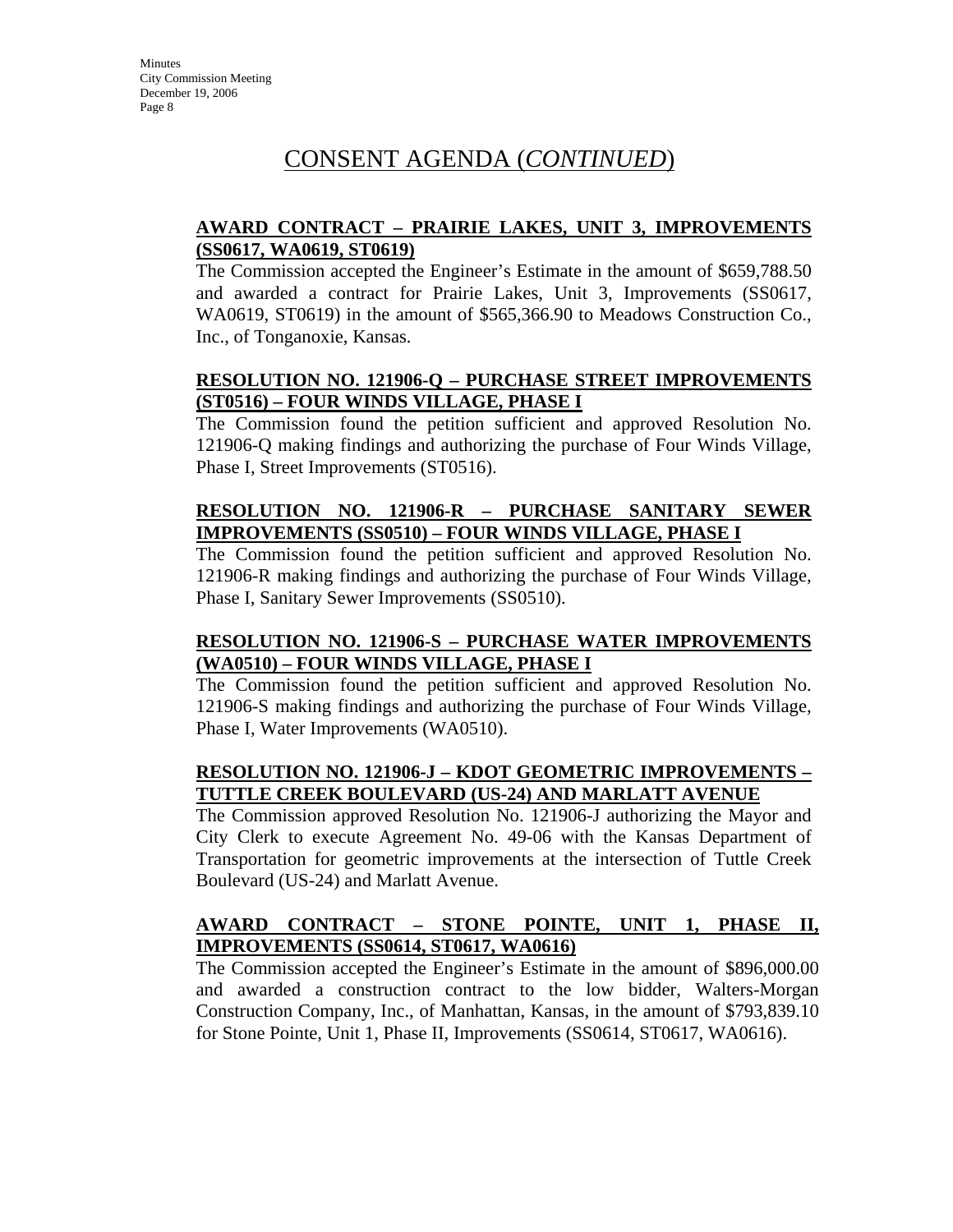# **AWARD CONTRACT – FIRE DEPARTMENT STORAGE BUILDING (FR603P)**

The Commission accepted the Engineer's Estimate in the amount of \$40,000.00 and awarded a construction contract for the Fire Department Storage Building to the low bidder, Ron Fowles Construction Company, Inc., of Manhattan, Kansas, with a total negotiated bid of \$40,000.00.

# **CHANGE ORDER NO. 1-FINAL – WOODLAND HILLS ADDITION, UNIT 5, PH II, AND UNIT 6, PH 1 – WATER IMPROVEMENTS (WA0517)**

The Commission approved Final Change Order No. 1 for the 2005 Water Improvements (WA0517) for Woodlands Hill Addition, Unit 5, PH II, and Unit 6, PH I, resulting in a net decrease in the amount of \$2,550.00 (-3.8%) to the contract with Larson Construction Co., of Manhattan, Kansas.

# **CHANGE ORDER NO. 1-FINAL - WOODLAND HILLS ADDITION, UNIT 5, PH II, AND UNIT 6, PH 1 – SANITARY SEWER IMPROVEMENTS (SS0516)**

The Commission approved Final Change Order No. 1 for the 2005 Sanitary Sewer Improvements (SS0516) for Woodland Hills Addition, Unit 5, PH II, and Unit,  $6$  PH I, resulting in a net decrease in the amount of  $$3,550.00$  ( $-1.4\%$ ) to the contract with Larson Construction Co., of Manhattan, Kansas.

# **\* CHANGE ORDER NO. 1-FINAL – TUTTLE CREEK BOULEVARD DETENTION POND IMPROVEMENTS (SM0405)**

Ron Fehr, City Manager, presented the item and explained the additional work necessary to complete the project.

The Commission approved Final Change Order No. 1 for the 2004 Stormwater Improvements for Tuttle Creek Boulevard Detention Pond (SM0405), resulting in a net increase in the amount of \$319,378.20 (+16.7%) to the contract with Bob Bergkamp Construction Co., of Wichita, Kansas.

# **AGREEMENT – ENGINEERING SERVICES – WASTEWATER TREATMENT PLANT ELECTRICAL TRANSFORMERS REPLACEMENT PROJECT**

The Commission authorized the Mayor to enter into a contract with Black and Veatch Corporation, of Kansas City, Missouri, for engineering services for the Wastewater Treatment Plant Electrical Transformers Replacement Project.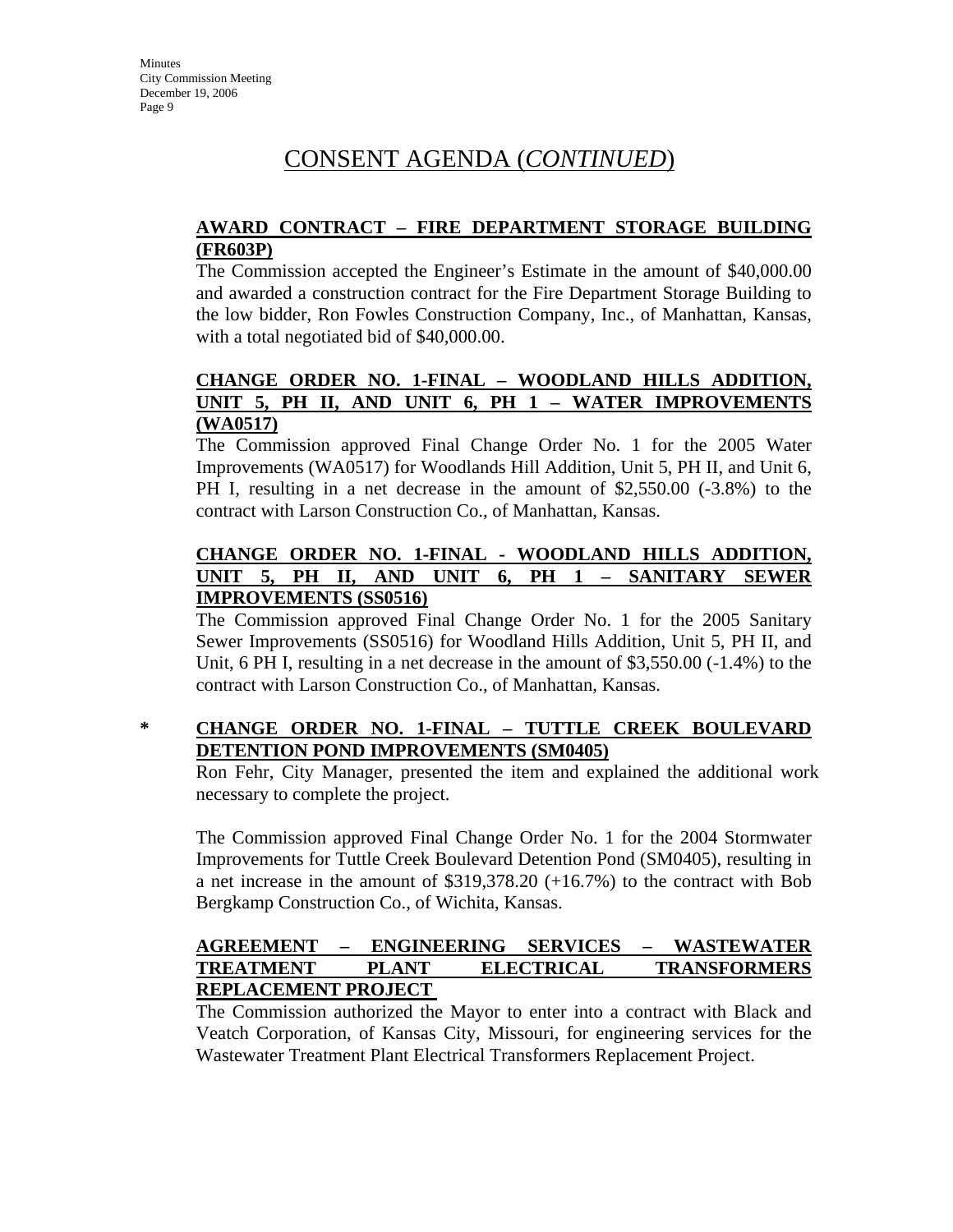# CONSENT AGENDA (*CONTINUED*)

# **2007 CONTRACT – NISTAC**

Item was moved to end of the agenda due to lack of a quorum.

### **2007 CONTRACT – CRIME STOPPERS**

Item was moved to end of the agenda due to lack of a quorum.

#### **2007 CONTRACT - MANHATTAN ARTS CENTER**

Item was moved to end of the agenda due to lack of a quorum.

### **2007 CONTRACT – WOLF HOUSE**

Item was moved to end of the agenda due to lack of a quorum.

### **2007 CONTRACT – DOWNTOWN MANHATTAN, INC.**

Item was moved to end of the agenda due to lack of a quorum.

### **2007 CONTRACTS – SOCIAL SERVICES ADVISORY BOARD (SSAB) AGENCIES**

Item was moved to end of the agenda due to lack of a quorum.

# **2007 CONTRACTS – SPECIAL ALCOHOL FUNDS AGENCIES**

Item was moved to end of the agenda due to lack of a quorum.

# **\* 2006 SSAB ALLOCATION – MANHATTAN DAY CARE AND LEARNING CENTER**

Commissioner Morris-Hardeman commented on the importance of this item and the need to assist in providing funds to the Manhattan Day Care.

# **\* 2006 SSAB ALLOCATION – MANHATTAN DAY CARE AND LEARNING CENTER** *(CONTINUED)*

Bernie Hayen, Director of Finance, and Jeff Chapman, Chair, Social Services Advisory Board, responded to questions from the Commission. Jeff Chapman informed the Commission of the immediate need of funds to be provided to Manhattan Day Care.

The Commission approved a one-time allocation in the amount of \$15,000.00 to Manhattan Day Care and Learning Center.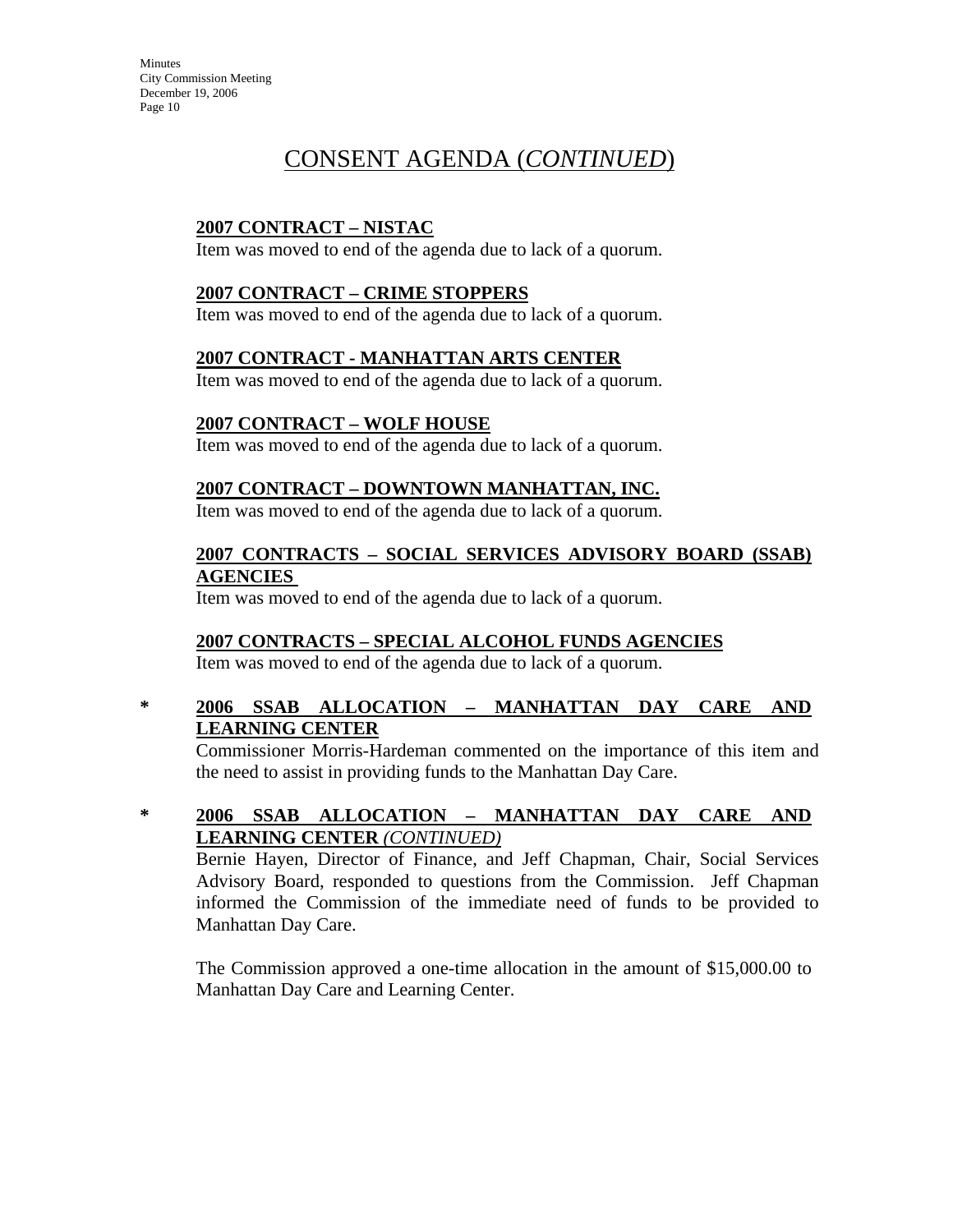# **COMMUNITY GARDENS LEASE – UNIVERSITY FOR MANKIND COMMUNITY LEARNING CENER**

The Commission authorized the Mayor and City Clerk to execute a five-year lease with University for Mankind (UFM) Community Learning Center for operation of Community Gardens.

# **2007 CONTRACT – AGGIEVILLE BUSINESS IMPROVEMENT DISTRICT**

The Commission authorized the Mayor and City Clerk to execute the 2007 Aggieville Business Improvement District contract.

### **2007 CONTRACT – DOWNTOWN BUSINESS IMPROVEMENT DISTRICT**

The Commission authorized the Mayor and City Clerk to execute the 2007 Downtown Business Improvement District contract.

# **NEGOTIATE CONTRACT – ODOR CONTROL SYSTEM FOR THE SANITARY SEWER COLLECTION SYSTEM INVERTED SIPHON**

The Commission accepted the recommendation of the Selection Committee and authorized City Administration to negotiate a contract with Camp Dresser and McKee, Inc., of Wichita, Kansas, for the design of an Odor Control System for the Sanitary Sewer Collection System Inverted Siphon.

# **BOARD APPOINTMENTS**

The Commission approved appointments by Mayor Snead to various boards and committees of the City.

#### *Cemetery Board*

Re-appointment of Judy Atwood, 1514 Jarvis, to a three-year term. Ms. Atwood's term will begin January 1, 2007, and will expire on December 31, 2009.

#### *Downtown Business Improvement District Advisory Board*

Re-appointment of Charlie Busch, P.O. Box 1088, 5480 West 63<sup>rd</sup> Avenue, to a two-year term. Mr. Busch's term will begin January 1, 2007, and will expire on December 31, 2008.

Re-appointment of Susan Kice, 3103 Harahey Ridge, to a two-year term. Ms. Kice's term will begin January 1, 2007, and will expire on December 31, 2008.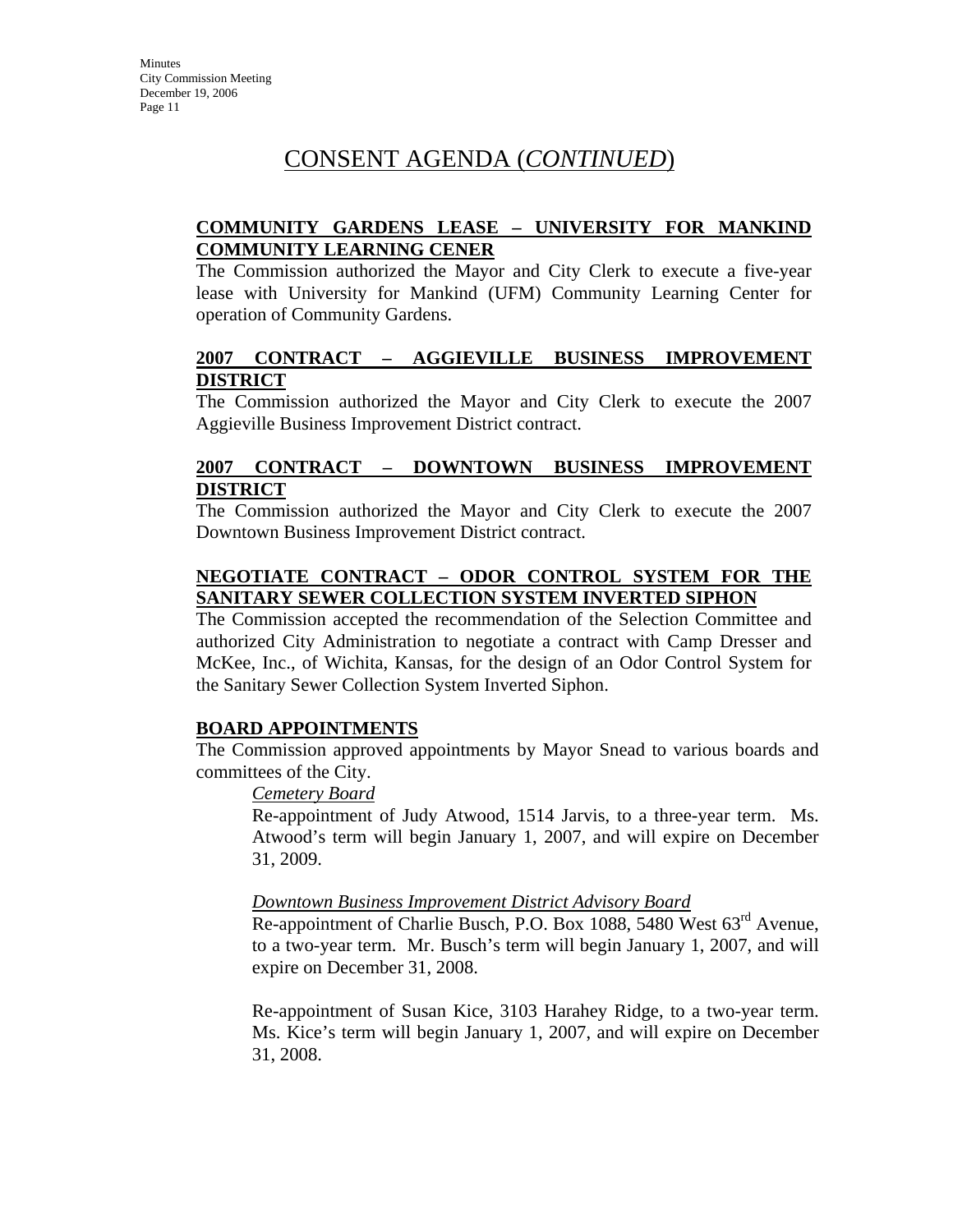#### **BOARD APPOINTMENTS** *(CONTINUED)*

#### *Downtown Business Improvement District Advisory Board* **(CONTINUED)**

Re-appointment of Brad Streeter, 100 Manhattan Town Center, to a twoyear term. Mr. Streeter's term begins January 1, 2007, and will expire on December 31, 2008.

Re-appointment of Mike Thomason, 1415 Beechwood Terrace, to a twoyear term. Mr. Thomason's term will begin January 1, 2007, and will expire on December 31, 2008.

#### *Douglass Center Advisory Board*

Appointment of Pat Murray, 1715 Houston Street, to fill an unexpired, At-Large term for Geraldine Jones. Ms. Murray's term begins immediately, and will expire October 2, 2008.

#### *Neighborhood Grant Review Committee*

Re-appointment of Karen DeBres, 1932 Sunset Lane, to a one-year term. Ms. DeBres's term will begin January 1, 2007, and will expire on December 31, 2007.

#### *Riley County Law Enforcement Board*

Re-appointment of Commissioner Jayme Morris-Hardeman, 1822 Laramie St., to a two-year At-Large term. Commissioner Hardeman's term will begin January 1, 2007, and will expire on December 31, 2008.

Re-appointment of Commissioner Ed Klimek, 2928 Gary Avenue, to a two-year At-Large term. Commissioner Klimek's term will begin January 1, 2007, and will expire on December 31, 2008.

Appointment of Commissioner Tom Phillips, 1530 Barrington Drive, to a two-year Commissioner term. Commissioner Phillips' term will begin January 1, 2007, and will expire on December 31, 2008.

Appointment of Commissioner Mark Hatesohl, 1206 Stacy Lane, to a twoyear Alternate term. Commissioner Hatesohl's term will begin January 1, 2007, and will expire on December 31, 2008.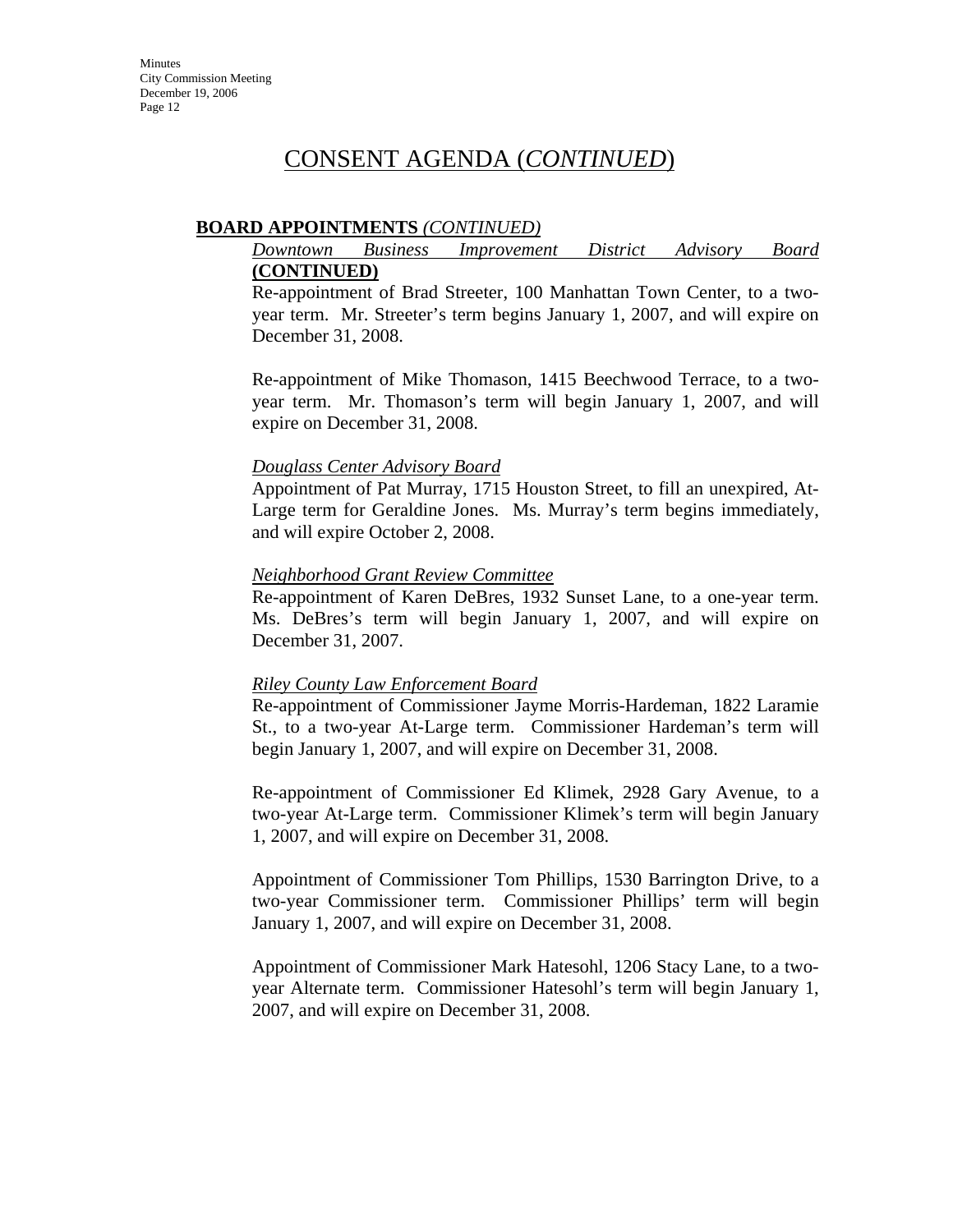# **BOARD APPOINTMENTS** *(CONTINUED)*

*Special Alcohol Funds Committee*

Appointment of Elaine Johannes, 2500 Nutmeg, to three-year term. Ms. Johannes's term will begin January 1, 2007, and will expire on December 31, 2009.

Dee R. Ross, 2304 Brockman Street, voiced concern that the consumers are paying an additional sales tax for infrastructure improvements, when the developers should be paying for these improvements.

After discussion, Commissioner Phillips moved to approve the consent agenda. Commissioner Morris-Hardeman seconded the motion. On a roll call vote, motion carried 4-0, with the exception of Commissioner Morris-Hardeman abstaining from any portion of the motion on Item BB dealing with funding of Sunflower CASA.

(Note: Commissioner Hatesohl was absent during the consent agenda.)

# GENERAL AGENDA

# FIRST READING – REZONE - 615 SOUTH 11<sup>TH</sup> STREET AND 626 SOUTH 10<sup>TH</sup> **STREET**

Eric Cattell, Assistant Director for Planning, presented the item. He then answered questions from the Commission.

Howard Wilson, applicant and property owner, answered questions from the Commission.

Commissioner Hatesohl joined the Commission meeting at 7:40 p.m.

After discussion, Commissioner Morris-Hardeman moved to approve first reading of an ordinance rezoning Lots 441-465, Ward 5, generally located along the south side of Fort Riley Boulevard, between South 10<sup>th</sup> Street and Griffith Field/South 11<sup>th</sup> Street, and north of the Union Pacific Railroad, from I-3, Light Industrial District, to LM-SC, Light Manufacturing-Service Commercial District, based on the findings in the Staff Report. *(See Attachment No. 7)* Commissioner Phillips seconded the motion. On a roll call vote, motion carried 4-0-1, with Commissioner Hatesohl abstaining from the motion.

# **FIRST READING – FRANCHISE - KANSAS GAS SERVICE**

Jason Hilgers, Assistant City Manager, presented the item.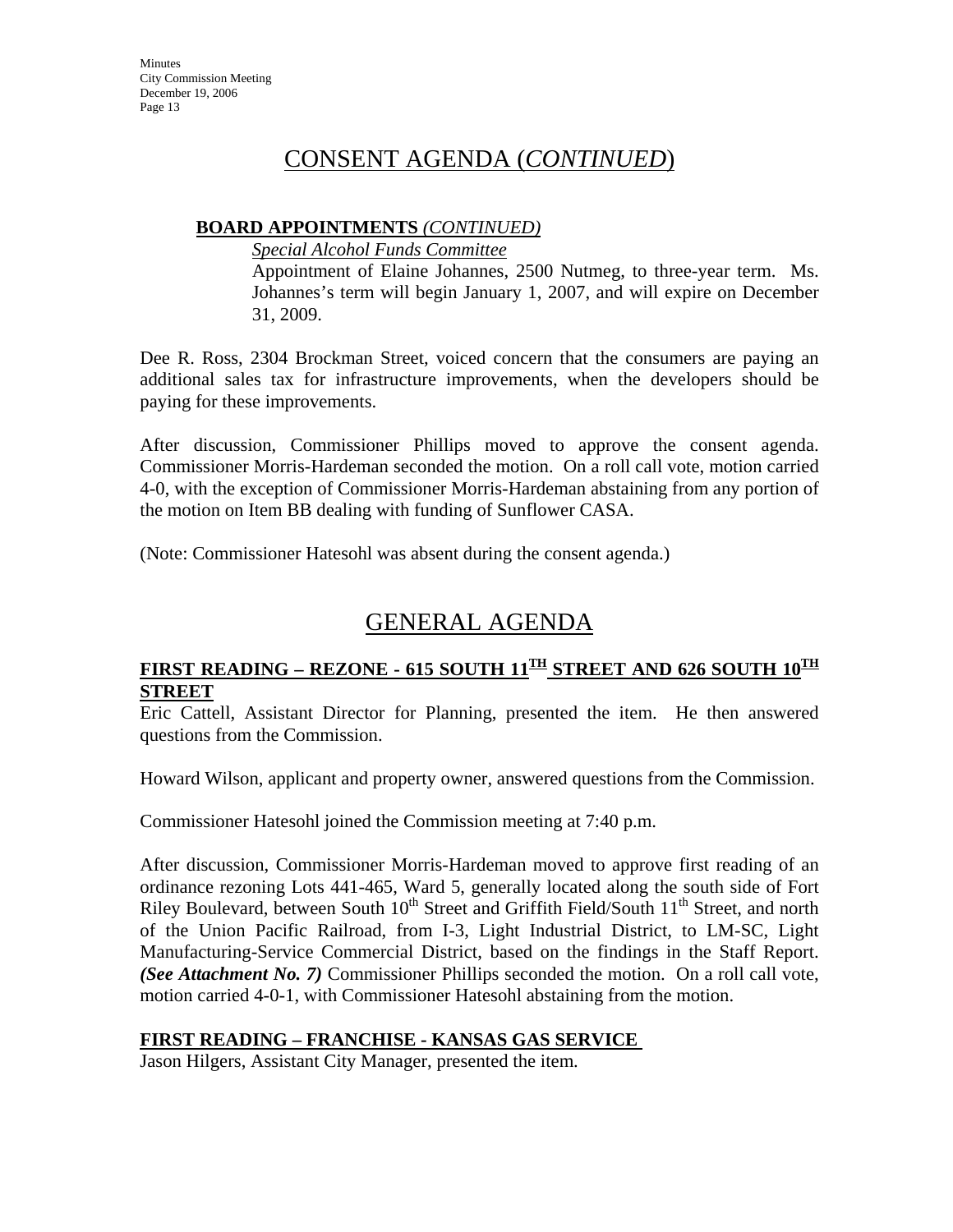# GENERAL AGENDA *(CONTINUED)*

### **FIRST READING – FRANCHISE - KANSAS GAS SERVICE** *(CONTINUED)*

Dee R. Ross, 2304 Brockman Street, informed the Commission that this proposed increase is another form of taxation and he was against adding this increase to his monthly bill.

Ron Fehr, City Manager, and Jason Hilgers, Assistant City Manager, provided additional information on the item and responded to questions from the Commission.

After discussion, Commissioner Morris-Hardeman moved to approve first reading of the franchise agreement with Kansas Gas Service. Commissioner Phillips seconded the motion. On a roll call vote, motion carried 4-1, with Commissioner Klimek voting against the motion.

# **2007 CHAMBER OF COMMERCE INDUSTRIAL PROMOTION, TOURISM AND CONVENTION, AND FORT RILEY PROMOTION CONTRACTS/BUDGETS**

Brian Williams, Management Intern, introduced the item.

Lyle Butler, President, Manhattan Area Chamber of Commerce, provided background information on the item.

Karen Hibbard, Director, Manhattan Convention and Visitors Bureau, provided an update on convention and visitor information and answered questions from the Commission.

Lyle Butler, Director, Manhattan Area Chamber of Commerce, provided additional information on the budget and informed the Commission that the Chamber will be working with the City on the proposed conference center.

John Pagen, Director of Economic Development, Manhattan Area Chamber of Commerce, presented an overview of economic development activities that occurred in 2006, and provided an update on Advantage Manhattan and military relations efforts with Fort Riley.

Joelle Mausolf, Military Relations Manager, Manhattan Area Chamber of Commerce, informed the Commission of the recent Commander Tour in Manhattan and provided an update on various activities associated with Fort Riley.

Lyle Butler, Director, Manhattan Area Chamber of Commerce, informed the Commission that the Chamber would provide activities and reports associated with Fort Riley. He then responded to questions regarding the proposed conference center and reiterated the Chamber's commitment to provide a sound business plan that would identify what size the center should be and what conferences the facility would attract.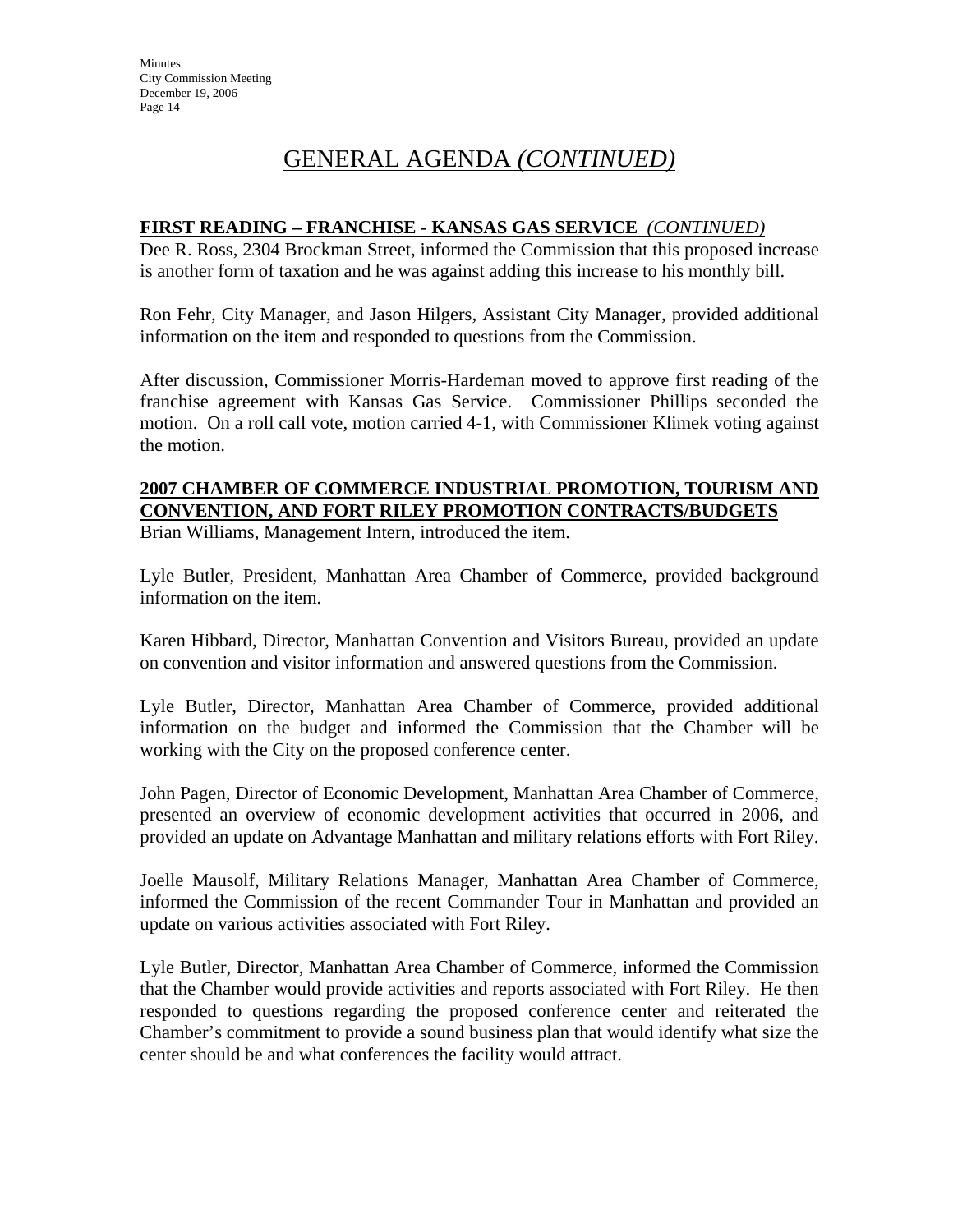# GENERAL AGENDA (*CONTINUED*)

# **2007 CHAMBER OF COMMERCE INDUSTRIAL PROMOTION, TOURISM AND CONVENTION, AND FORT RILEY PROMOTION CONTRACTS/BUDGETS**

*(CONTINUED)*

After discussion, Commissioner Morris-Hardeman moved to authorize the Mayor and City Clerk to execute the 2007 Industrial Promotion, Tourism and Convention, and Fort Riley Promotion contracts with the Manhattan Area Chamber of Commerce. Commissioner Hatesohl seconded the motion. On a roll call vote, motion carried 5-0.

### **FIRST READING – AMEND - SECTION 13.5-1 REGARDING CONCEALED WEAPONS; REPEAL - ARTICLE II OF CHAPTER 13.5 OF THE CODE OF ORDINANCES**

Katharine Jackson, Assistant City Attorney, presented the item and answered questions from the Commission.

Ron Fehr, City Manager, provided clarification on the item regarding a list of addresses and answered additional questions from the Commission.

Dee R. Ross, 2304 Brockman Street, voiced concern on the proposed ordinance and asked why the City would pass a more stringent ordinance than the State of Kansas.

Ron Fehr, City Manager, informed the Commission that a list of locations would be provided during second reading of the proposed ordinance for the Commissions consideration.

Katharine Jackson, Assistant City Attorney, answered questions from the Commission.

Dee R. Ross, 2304 Brockman Street, questioned the purpose of the ordinance and asked how the public can comment if the proposed ordinance hasn't been made available to the public.

After discussion, Commissioner Morris-Hardeman moved to approve first reading of an ordinance amending Section 13.5-1 and repealing Article II of Chapter 13.5 of the Code of Ordinances. Commissioner Hatesohl seconded the motion.

Ron Fehr, City Manager, provided clarification on the item and consideration for second reading of the item.

On a roll call vote, motion carried 5-0.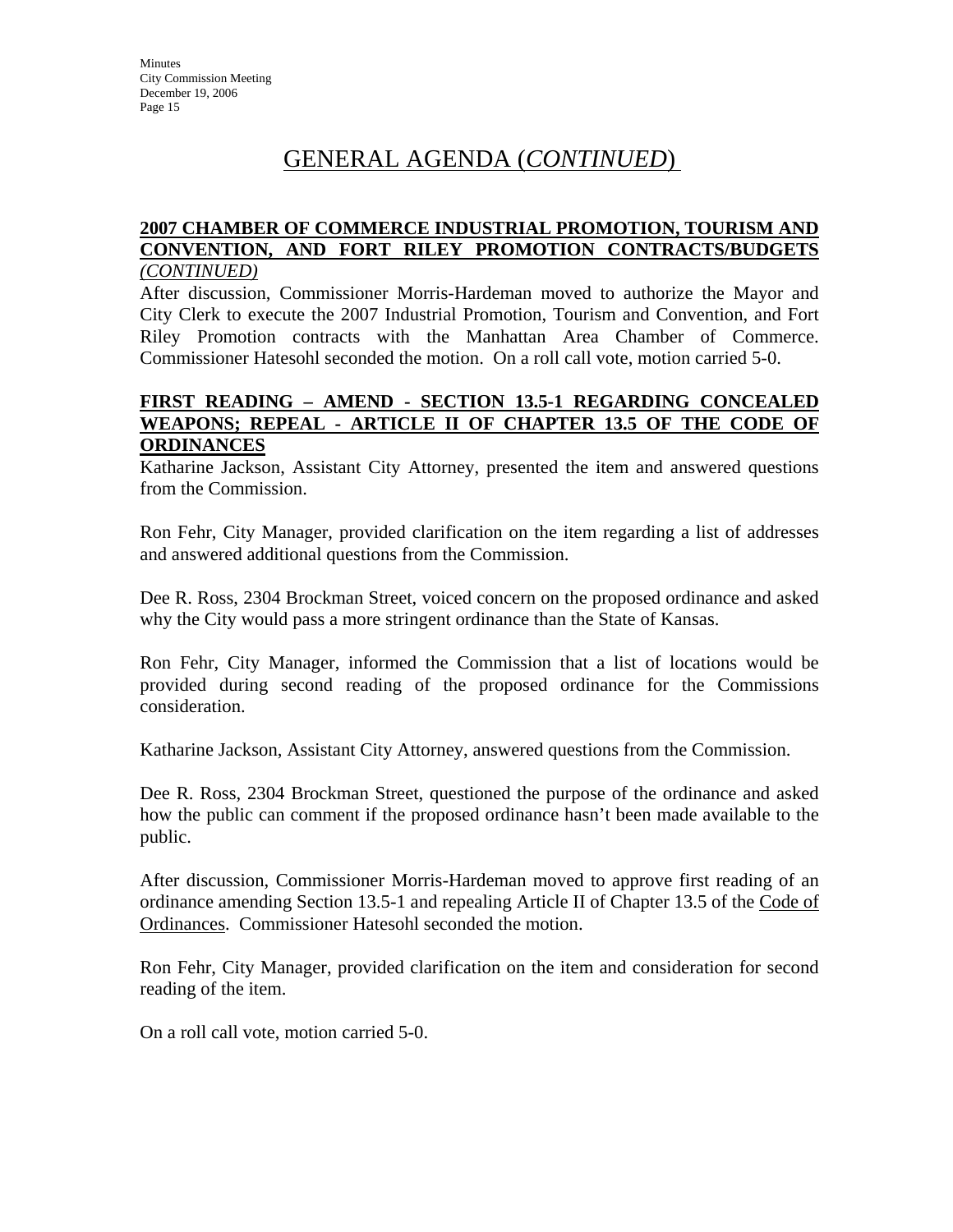# GENERAL AGENDA (*CONTINUED*)

# **SET PUBLIC HEARING DATE - EXPANSION - NORTH PROJECT AREA TRANSPORTATION DEVELOPMENT DISTRICT**

Jason Hilgers, Assistant City Manager and Redevelopment Coordinator, presented the item and answered questions from the Commission.

Dee R. Ross, 2304 Brockman Street, informed the Commission that if the developer is so poor that he needs financial help to redevelop the area, then have the developer get municipal bonds.

After discussion, Commissioner Hatesohl moved to approve Resolution No. 121906-B setting the date for a public hearing relative to the expansion of the North Project Area Transportation Development District.

Jason Hilgers, Assistant City Manager and Redevelopment Coordinator, provided clarification on the item.

Commissioner Phillips seconded the motion. On a roll call vote, motion carried 5-0.

# *ITEM REMOVED FROM CONSENT AGENDA*

# **2007 CONTRACTS**

Mayor Snead announced that there was not a quorum of the Commission present for Consent Item BB: 2007 Contracts for Various Agencies and Social Services, specifically, for the funding of Sunflower CASA, and that the further action would be necessary.

After discussion, Mayor Snead moved to approve the proposed contracts as budgeted in the 2007 City Budget and authorize the Mayor and City Clerk to execute said contracts with the following agencies: NISTAC, Crime Stoppers, Manhattan Arts Center, Wolf House, Downtown Manhattan, Social Services Advisory Board *(See Attachment No. 8)*, and Special Alcohol Funds *(See Attachment No. 9)*. Commissioner Hatesohl seconded the motion. On a roll call vote, motion carried 4-0-1, with Commissioner Morris-Hardeman abstaining from any portion of the motion dealing with the funding of Sunflower CASA.

Mayor Snead thanked his fellow Commissioners and public participants for their great work this year.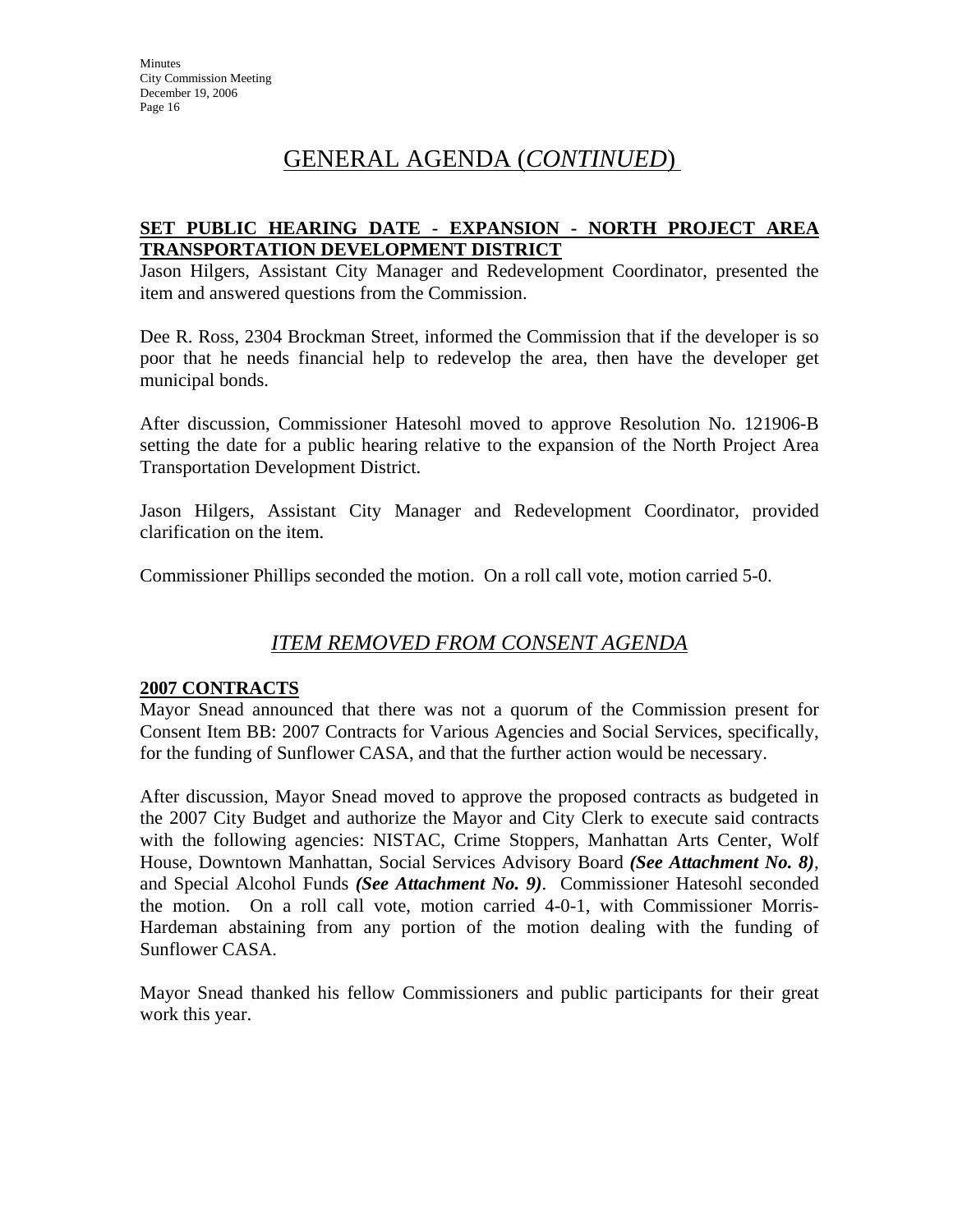Minutes<br>City Commission Meeting<br>December 19, 2006<br>Page 17

**ADJOURNMENT**<br>At 8:55 p.m. the Commission adjourned.

Gary & Fees, CMC, City Clerk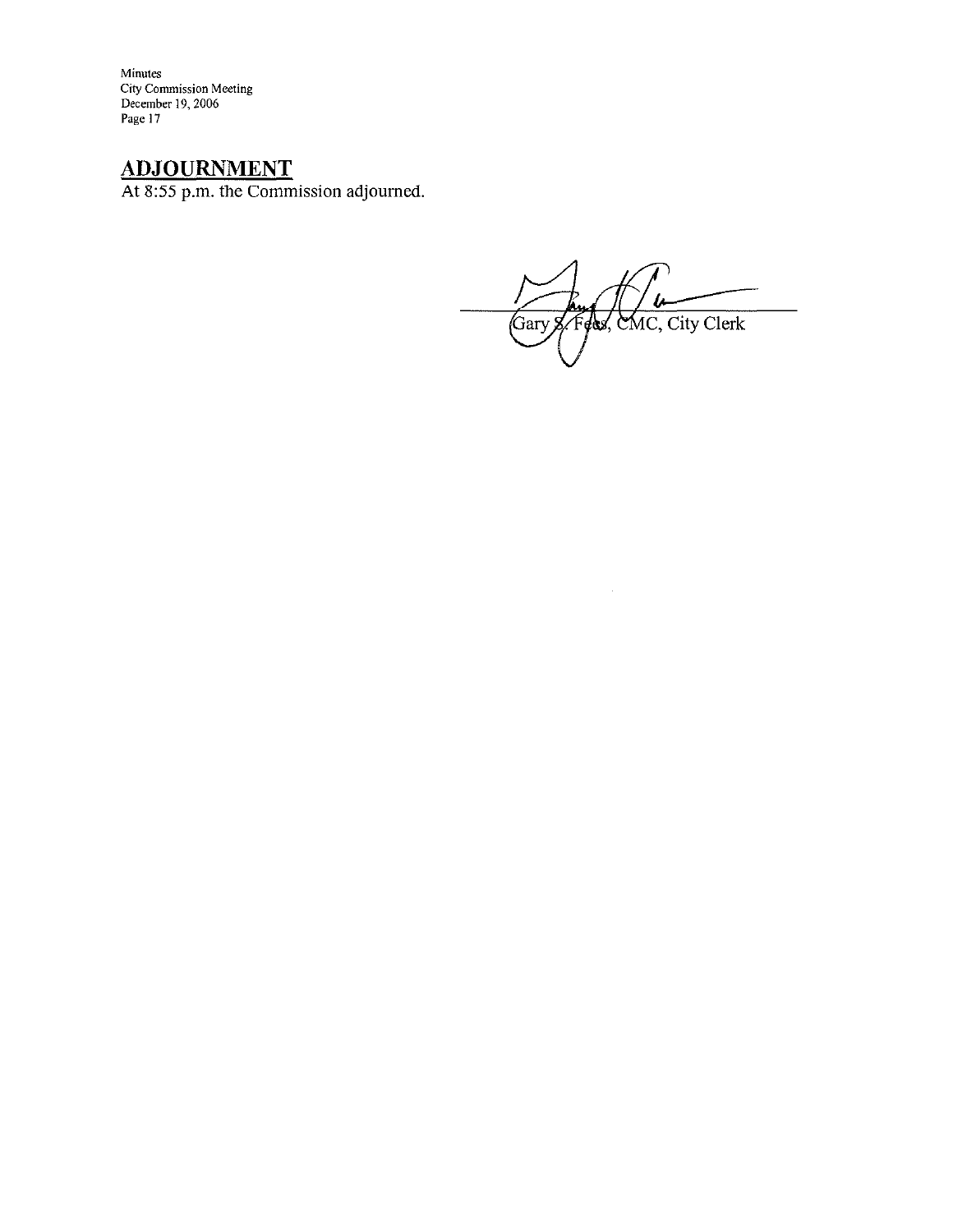*Attachment No. 1*

CMB-ON Wildcat Creek Golf & Fitness

CMB-OFF K-State Student Union Recreation – Kansas State University Dillon Store #46 – 1000 Westloop Place Dillon Store #15 – 130 Sarber Lane Oppy's Service, Inc. –  $605 S 3<sup>rd</sup> St.$ Shop Quik #11 – 3108 Anderson Ave. Shop Quik #12 – 430 Fort Riley Blvd. Shop Quik #14 – 529 Richards Dr. Shop Quik #16 – 1127 Bluemont Ave.

TREE MAINTENANCE Kanscapes, Inc. – 8455 River Valley Drive Brinker Tree Care, Inc. – 2907 Jacque Circle

MERCHANT GUARD AGENCY Ree's Contract Service – 10111 W  $105<sup>th</sup>$  St., Overland Park, KS

Securitas Security Service – 2942-B SW Wanamaker Dr. Ste 2-A, Topeka, KS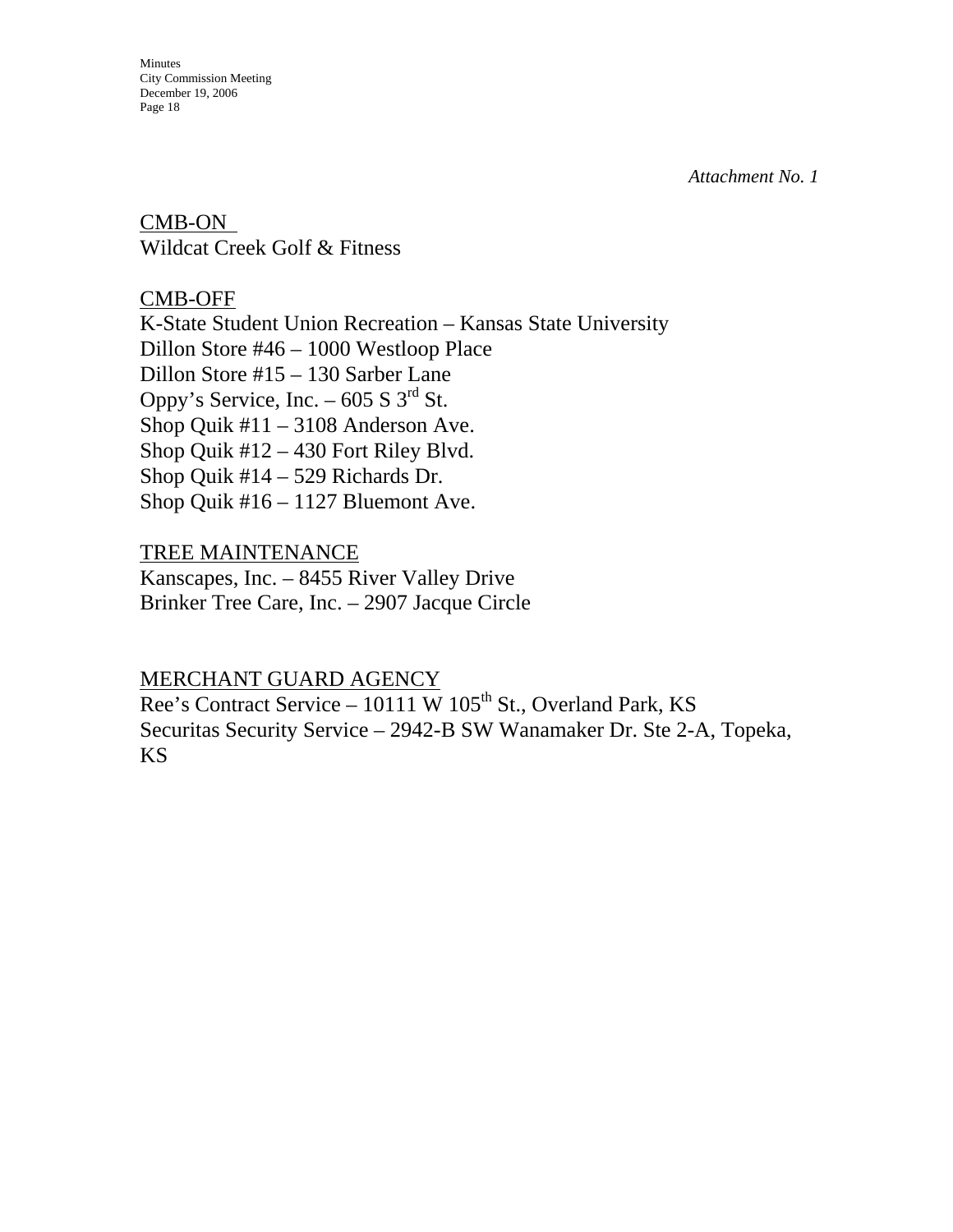*Attachment No. 2*

#### **STAFF REPORT**

# **ON AN APPLICATION TO AMEND THE APPROVED PLANNED UNIT DEVELOPMENT (PUD)**

# **BACKGROUND**

**APPLICANT:** Manhattan Retirement Foundation, Inc. *ADDRESS: 2121 Meadowlark Road, Manhattan, Kansas 66502*

**OWNERS:** Manhattan Retirement Foundation, Inc./City of Manhattan. *ADDRESSES: 2121 Meadowlark Road, 66502; 1101 Poyntz Avenue, Manhattan KS 66502.*

**LOCATION:** Generally north of Kimball Avenue and Blue Hills Shopping Center, west of Tuttle Creek Boulevard, and south and east of undeveloped Kansas State University range land.

**AREA:** approximately 55.8-acres.

**DATE OF PUBLIC NOTICE PUBLICATION:** Monday, October 16, 2006

**DATE OF PUBLIC HEARING: PLANNING BOARD:** Monday, November 6, 2006. Tabled

to Monday, November 20,

2006

**CITY COMMISSION:** Tuesday, December 5, 2006

**DESCRIPTION OF PROPOSED AMENDMENT:** new single-family attached dwelling units (cottages), a proposed Healthcare Households (HCH) building for skilled nursing residents, a community center remodel/addition in the existing five story apartment building, interior remodeling in the five story apartment building, and other amenities to include, but not limited to, landscaping, off-street parking, an internal street extension, trails, and other improvements.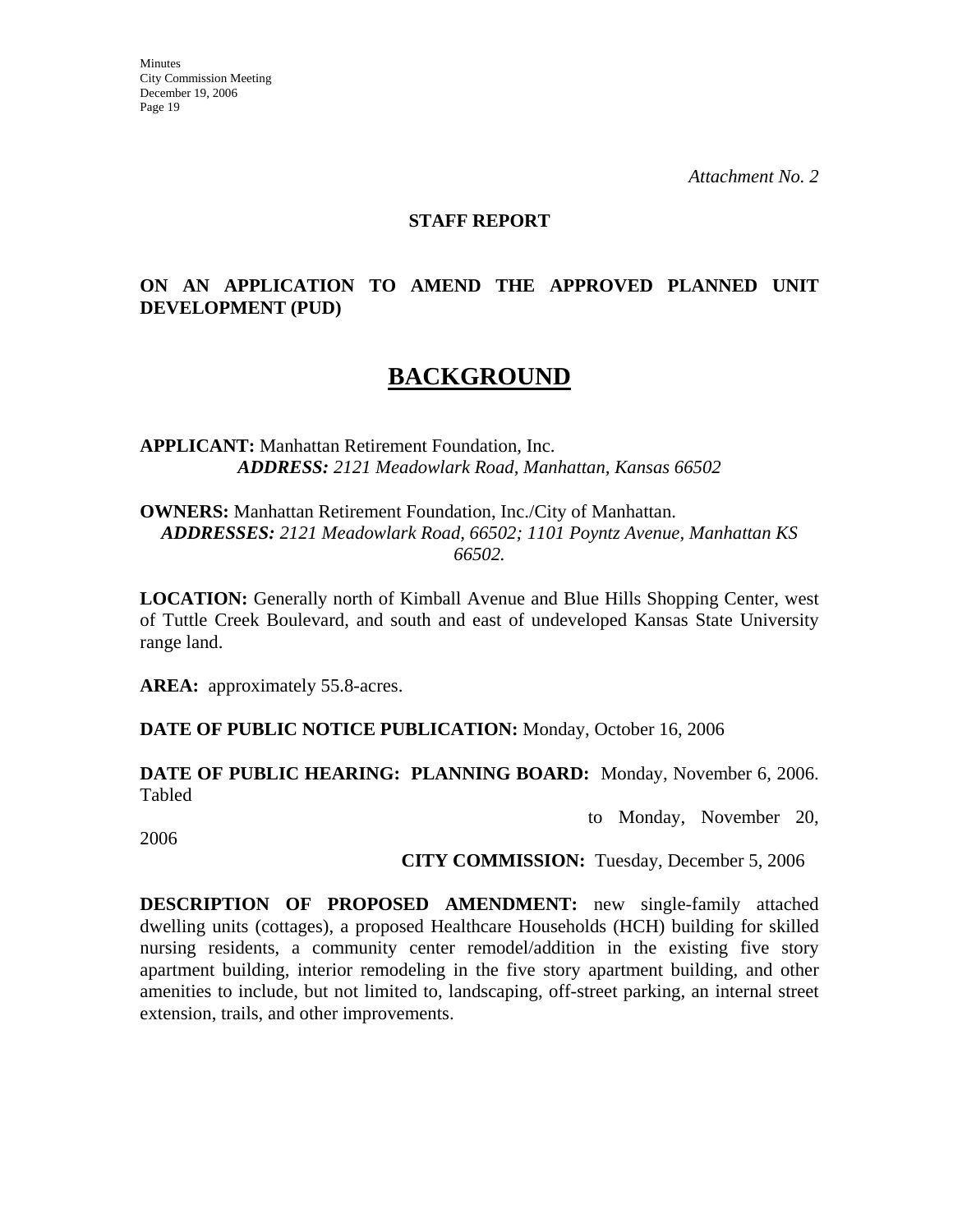#### *Attachment No. 2*

#### Phase I

Eleven (11) new cottages (single-family attached dwellings), or 22 new dwelling units, will be constructed with similar floor plans and building architecture as existing cottages. Proposed landscaping (lawn, trees and shrubs) and underground irrigation will be similar to existing landscaping plans for cottages.

Phase II

A new Healthcare Households (HCH) building is proposed to the north of the existing apartment building, generally the northwest part of the site. The HCH building is a three story structure, two stories on the south, or front, elevation (approximately 48-feet in height to the roof peak) and three stories on the north, or rear, elevation (approximately 59-feet in height to the roof peak) due to slope. The lower floor is generally mechanical and storage space. Floors two and three are primarily for assisted living, dining and common area. The HCH building is for skilled nursing residents. A total of 80 private resident rooms are proposed, each of the four household consists of 20 resident spaces, or 40 resident spaces, per floor. The building will be constructed of similar color and materials as the existing facilities (brick and cementitious siding and asphalt roof shingles).

The first two of the four households, the western portion of the structure, will be built with Phase II. The first 40 residents will be moved from a current skilled nursing area in a one story building north of the existing apartment building.

#### Phase III

Once Phase II is complete current remodeling of interior space in two wings of the first floor of the five story apartment building will begin as well as two wings of the skilled nursing area. A community center is proposed to include a wellness center, out-patient rehabilitation, bank sidewalk café and other common use facilities. A new addition is also proposed on the interior courtyard for an enclosed pool (sheet A-213). A rehab area will be added with the remodeling.

#### Phase IV

The eastern half of the HCH building will be constructed.

The application documents indicate a future amendment will include a new apartment building with 50 dwelling units.

See written application documents for details on Phasing and living unit counts.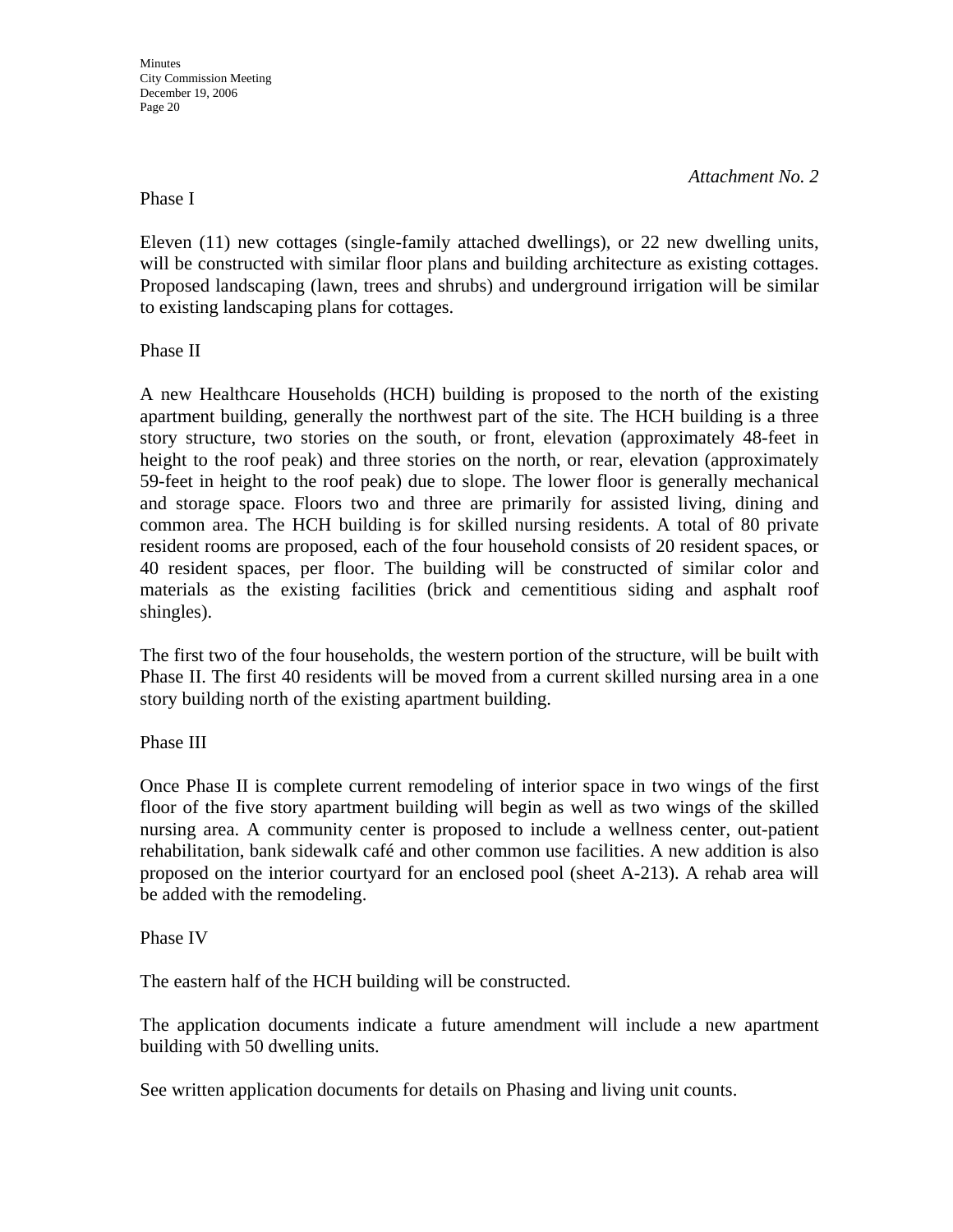# **MATTERS TO BE CONSIDERED WHEN AMENDING A PLANNED UNIT DEVELOPMENT**

**WHETHER THE PROPOSED AMENDMENT IS CONSISTENT WITH THE INTENT AND PURPOSE OF THE APPROVED PUD, AND WILL PROMOTE THE EFFICIENT DEVELOPMENT AND PRESERVATION OF THE ENTIRE PUD:** The proposed Amendment is consistent with the master plan for the development. The improvements are located to maintain the attractive nature of the Meadowlark Hills community.

**WHETHER THE PROPOSED AMENDMENT IS MADE NECESSARY BECAUSE OF CHANGED OR CHANGING CONDITIONS IN OR AROUND THE PUD, AND THE NATURE OF SUCH CONDITIONS:** The applicant notes that, "Changes have occurred in recent years and continue to occur that will impact the way Meadowlark Hills operates if it is to continue to be a national leader in providing a quality living environment and care for our senior citizens." Earlier in 2006, the applicant added land to the PUD anticipating change and the current request refines the prior adjustment.

**WHETHER THE PROPOSED AMENDMENT WILL RESULT IN A RELATIVE GAIN TO THE PUBLIC HEALTH, SAFETY, CONVENIENCE OR GENERAL WELFARE, AND IS NOT GRANTED SOLELY TO CONFER A SPECIAL BENEFIT UPON ANY PERSON:** The proposed Amendment provides opportunities for living and health care choices that benefit the public rather than a specific person.

# **ADDITIONAL MATTERS TO BE CONSIDERED WHEN AMENDING A PLANNED UNIT DEVELOPMENT**

**1. LANDSCAPING:** Landscaping and irrigation in and around the proposed cottages will reflect similar lawn, trees and shrub patterns associated with existing cottages.

**2. SCREENING:** A new enclosed dumpster is proposed in the northwest corner of the site adjacent to the HCH building.

**3. DRAINAGE:** A drainage report was submitted by the applicant's consultant and reviewed by the City Engineer (attachment), which states that, "The developer's consultant prepared a drainage analysis of the proposed development to understand how the post development condition would affect the downstream drainage basin. There are drainage impacts that need to be mitigated in the full post development condition. The developer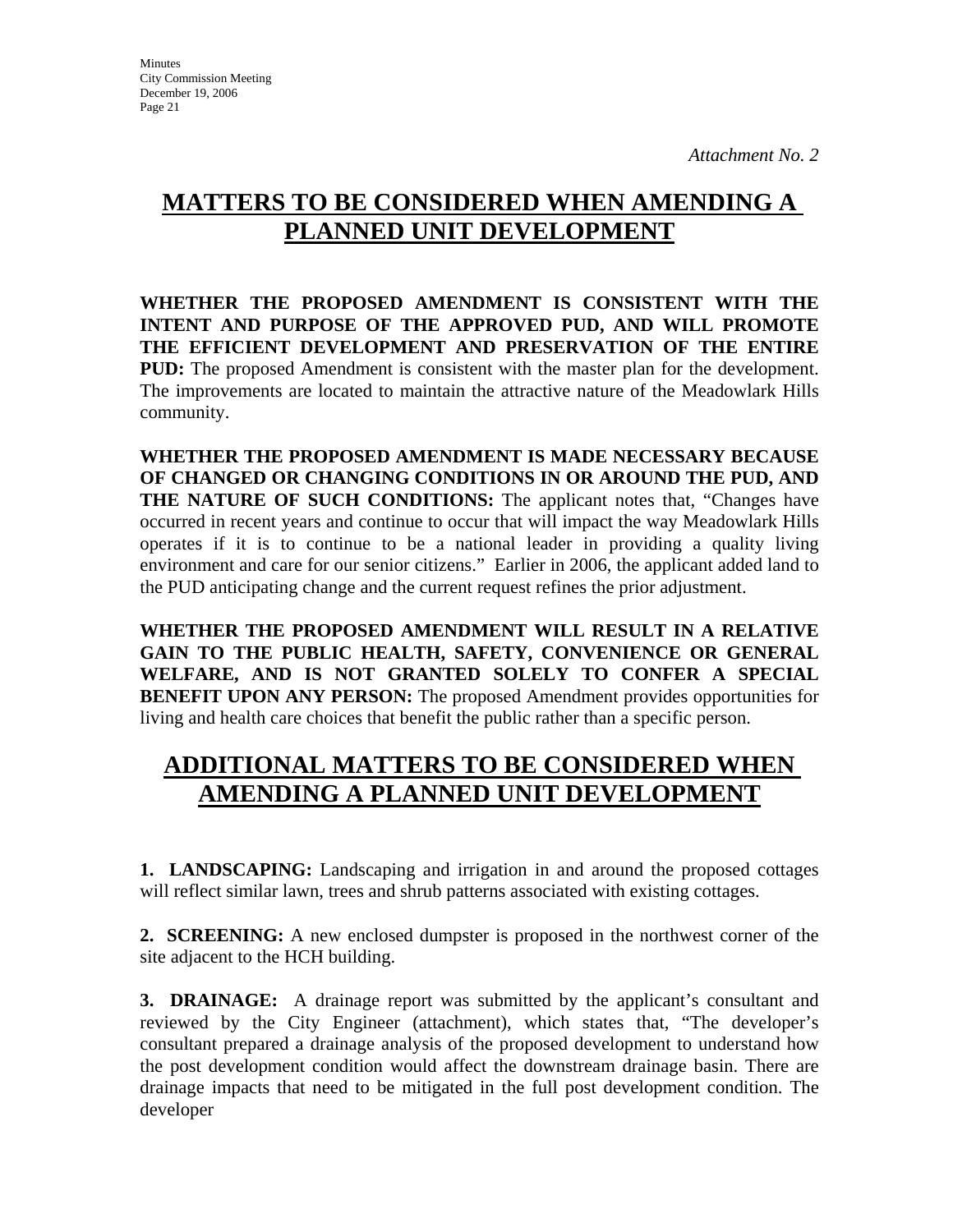will need to make a series of modification and new improvements to be in compliance with Stormwater Master Plan." The modifications noted in the memo will need to be made with the final designs and must conform to the requirements of the SWMMP.

**4. CIRCULATION:** The Amendment shows a proposed entrance off Tuttle Creek Boulevard at an existing access point, which also serves Bluehills Shopping Center. Sidewalk and trails are throughout the site. A new loop road extends off a previously approved extension off the northeast part of Meadowlark Road and will reconnect to the southeast part of the road.

Off-street parking is managed and controlled by the applicant. The development is selfcontained and separate from adjoining property. The existing parking is divided between residents, employees and guests. Currently 232 off-street parking spaces are provided for residents and 54 for staff and visitors. The Amendment results in 486 total parking spaces: 272 for residents and 152 for staff and visitors. New parking is provided on the west side of the site and in front of the existing five story apartment building. Parking should be adequate.

A traffic report was submitted by the applicant and reviewed and accepted by the City Engineer (attachment). Minimal impact on the surrounding street network is expected as a result of the Amendment.

**5. OPEN SPACE AND COMMON AREA:** Approximately 74% of the site is open space, after the proposed construction associated with the Amendment. Within open space areas, trails and garden area are provided for the residents.

**6. CHARACTER OF THE NEIGHBORHOOD:** The Meadowlark Hills PUD is a neighborhood of its own with full care, assisted care, and independent living dwellings, which are separated from adjacent residential neighborhoods to the south by a major street. Commercial properties to the east are separated by open space. KSU range land is to the north and west. The retirement community was established in 1977.

**EXISTING USE:** Meadowlark Hills Retirement Community.

**PHYSICAL AND ENVIRONMENTAL CHARACTERISTICS:** There are building, private streets, steep slopes, open land and landscaped areas throughout the entire site. The site drains to the east.

# **SURROUNDING LAND USE AND ZONING:**

**(1) NORTH:** Open range land; County U, University Development District.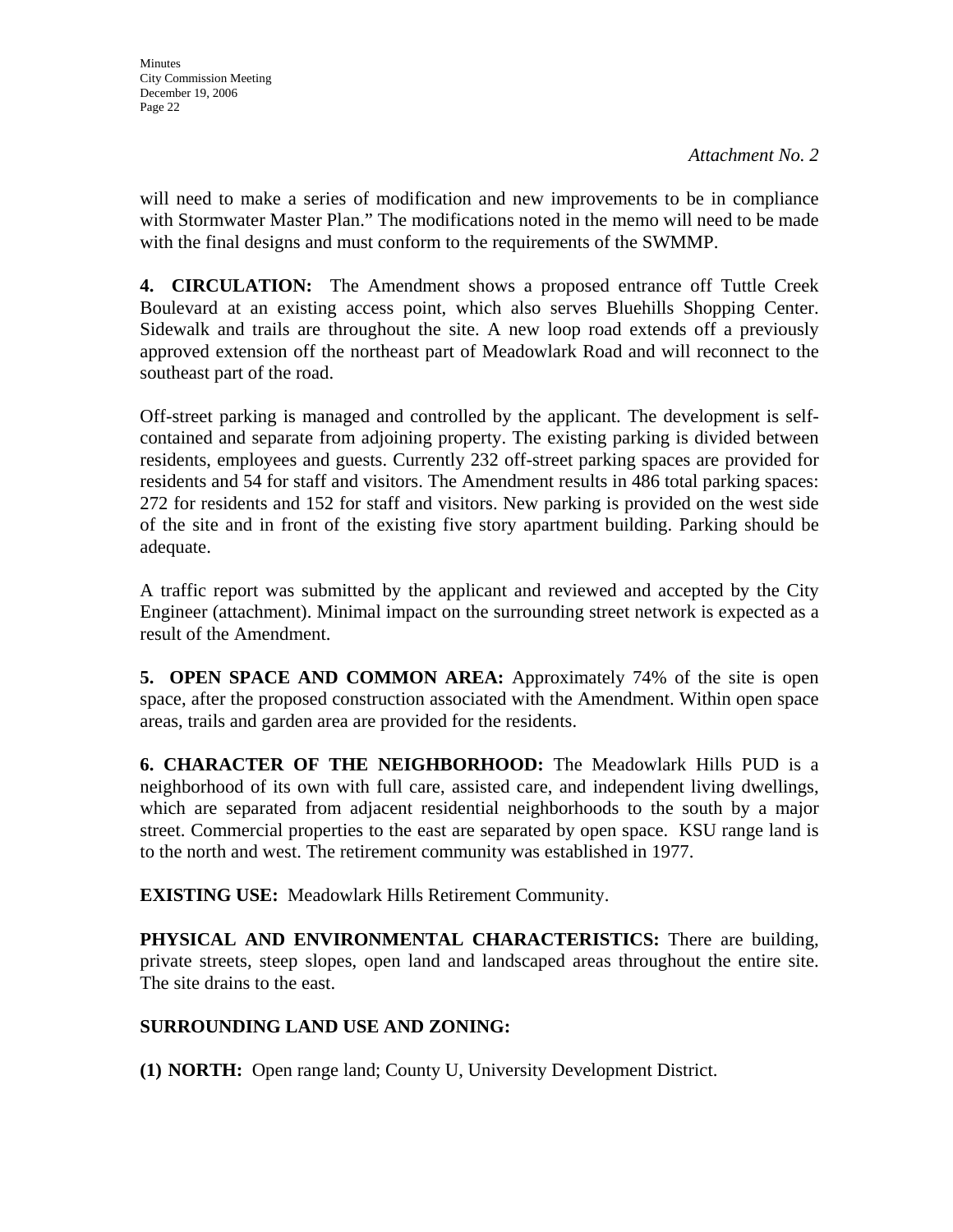- **(2) SOUTH:** Kimball Avenue, existing Flinthills Place dwellings, Gardens at Flint Hills apartments, and single-family residential development; Gardens at Flint Hills Place Planned Unit Development, and R, Single-Family Residential District
- **(3) EAST:** Blue Hills Shopping Center, Tuttle Creek Boulevard, and single-family development; C-2, Neighborhood Shopping District, C-5, Highway Service Commercial District, and R-1, Single-Family Residential District.
- **(4) WEST:** Open rangeland, Manhattan Headquarters Fire Station; U, University District.

**GENERAL NEIGHBORHOOD CHARACTER:** See above.

**SUITABILITY OF SITE FOR USES UNDER CURRENT ZONING:** The PUD is suitable for the existing and proposed changes.

**COMPATIBILITY OF PROPOSED DISTRICT WITH NEARBY PROPERTIES AND EXTENT TO WHICH IT MAY HAVE DETRIMENTAL AFFECTS:** The proposed cottages are a permitted use in the PUD. Adjacent properties should not be adversely affected by the proposed changes. There appears to be no adverse affect on adjacent properties based on the existing PUD and Amendment. The adjacent properties are separated from the retirement community by open land.

**CONFORMANCE WITH COMPREHENSIVE PLAN:** The Comprehensive Plan designates the area Residential High Density, and Open Space (steep slopes). The modification of the steep slope area is shown on the Existing Slope Analysis Vacated Conservation Easement sheet. The applicant has demonstrated that the majority of steep slope areas are preserved although some steep areas will be graded for the internal street and pad sites for four (4) of the proposed 11 cottages. The Amendment is in general conformance with the Comprehensive Plan.

# **ZONING HISTORY AND LENGTH OF TIME VACANT AS ZONED:**

| June 3, 1977       | Annexation.                                    |
|--------------------|------------------------------------------------|
| August 23, 1977    | Rezoning to Planned Unit Development.          |
| September 10, 1985 | Manhattan Urban Area Planning Board amends the |
|                    | Final Development Plan.                        |
| March 17, 1986     | Manhattan Urban Area Planning Board amends the |
| Final              |                                                |
|                    | Development Plan.                              |
| October 19, 1992   | Manhattan Urban Area Planning Board conducts   |
|                    | Public Hearing to rezone to new PUD.           |
| November 17, 1992  | Rezoned to new PUD.                            |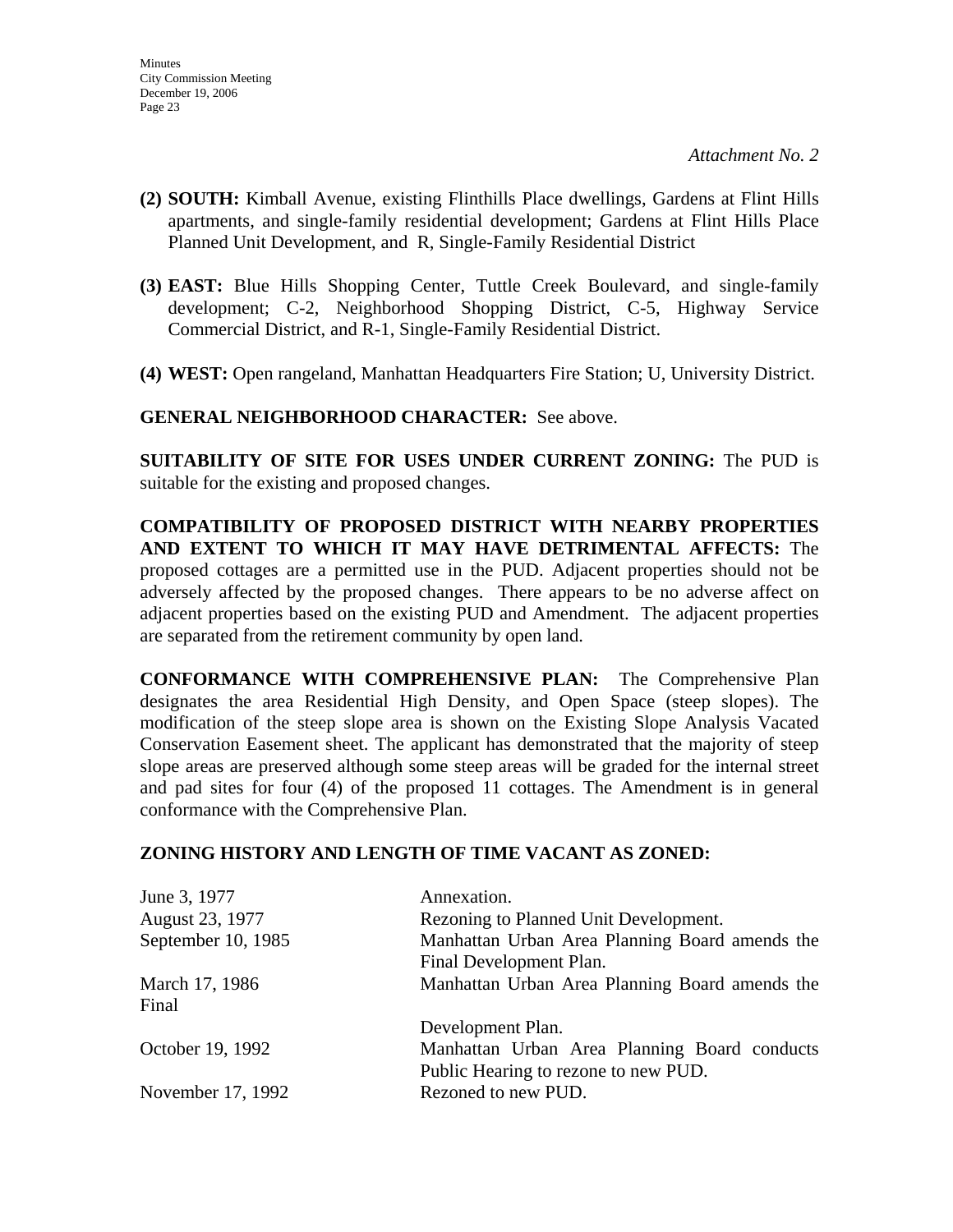|  |  | Attachment No. 2 |  |  |
|--|--|------------------|--|--|
|--|--|------------------|--|--|

| January 4, 1993   | Manhattan Urban Area Planning Board approves<br>Phase I of Final Development Plan.                                                                                                                                                                                                                                                                                                                                                                |
|-------------------|---------------------------------------------------------------------------------------------------------------------------------------------------------------------------------------------------------------------------------------------------------------------------------------------------------------------------------------------------------------------------------------------------------------------------------------------------|
| April 6, 1998     | Manhattan Urban Area Planning Board recommends<br>annexation of an approximate 34 acre tract to be<br>added to the PUD.                                                                                                                                                                                                                                                                                                                           |
| April 21, 1998    | The Manhattan City Commission approves first<br>reading of an ordinance annexing an approximate 34<br>acre tract of land.                                                                                                                                                                                                                                                                                                                         |
| November 2, 1998  | Manhattan Urban Area Planning Board recommends<br>approval of new PUD.                                                                                                                                                                                                                                                                                                                                                                            |
| November 17, 1998 | City Commission approves First Reading of the<br>rezoning                                                                                                                                                                                                                                                                                                                                                                                         |
| December 1, 1998  | City Commission approves second reading of<br>Ordinance 6049                                                                                                                                                                                                                                                                                                                                                                                      |
| April 5, 1999     | Planning Board approves Final Development Plan<br>and Final Plat                                                                                                                                                                                                                                                                                                                                                                                  |
| February 7, 2005  | Planning Board recommends approval of amendment<br>to Final Development Plan and Ordinance No. 6049.                                                                                                                                                                                                                                                                                                                                              |
| March 1, 2005     | City Commission approves first reading of the<br>amendment to Final Development Plan and<br>Ordinance No. 6049.                                                                                                                                                                                                                                                                                                                                   |
| March 22, 2005    | City Commission approves Ordinance No. 6464<br>amending the Final Development Plan and<br>Ordinance No. 6049, and accepts easements and<br>rights-of-ways.                                                                                                                                                                                                                                                                                        |
| February 6, 2006  | Planning Board recommends approval of the<br>annexation of a 0.2 acre tract of land; rezoning of<br>three (3) tracts of land; and, amending the Final<br>Development Plan of the Meadowlark Hills<br>Residential Planned Unit Development.                                                                                                                                                                                                        |
| February 21, 2006 | City Commission considers first reading of the<br>annexation; and, amending the Final Development<br>Plan of the Meadowlark Hills Residential Planned<br>Unit Development to allow for two (2) new cottages<br>(duplexes), or four (4) new dwelling units, and new<br>ground lit entry signage at the intersection of<br>Meadowlark Road and Tuttle Creek Boulevard as<br>well as identify areas for future Final Development<br>Plan amendments. |
| March 7, 2006     | City Commission approves Ordinance Nos. $6527 \&$<br>6528.                                                                                                                                                                                                                                                                                                                                                                                        |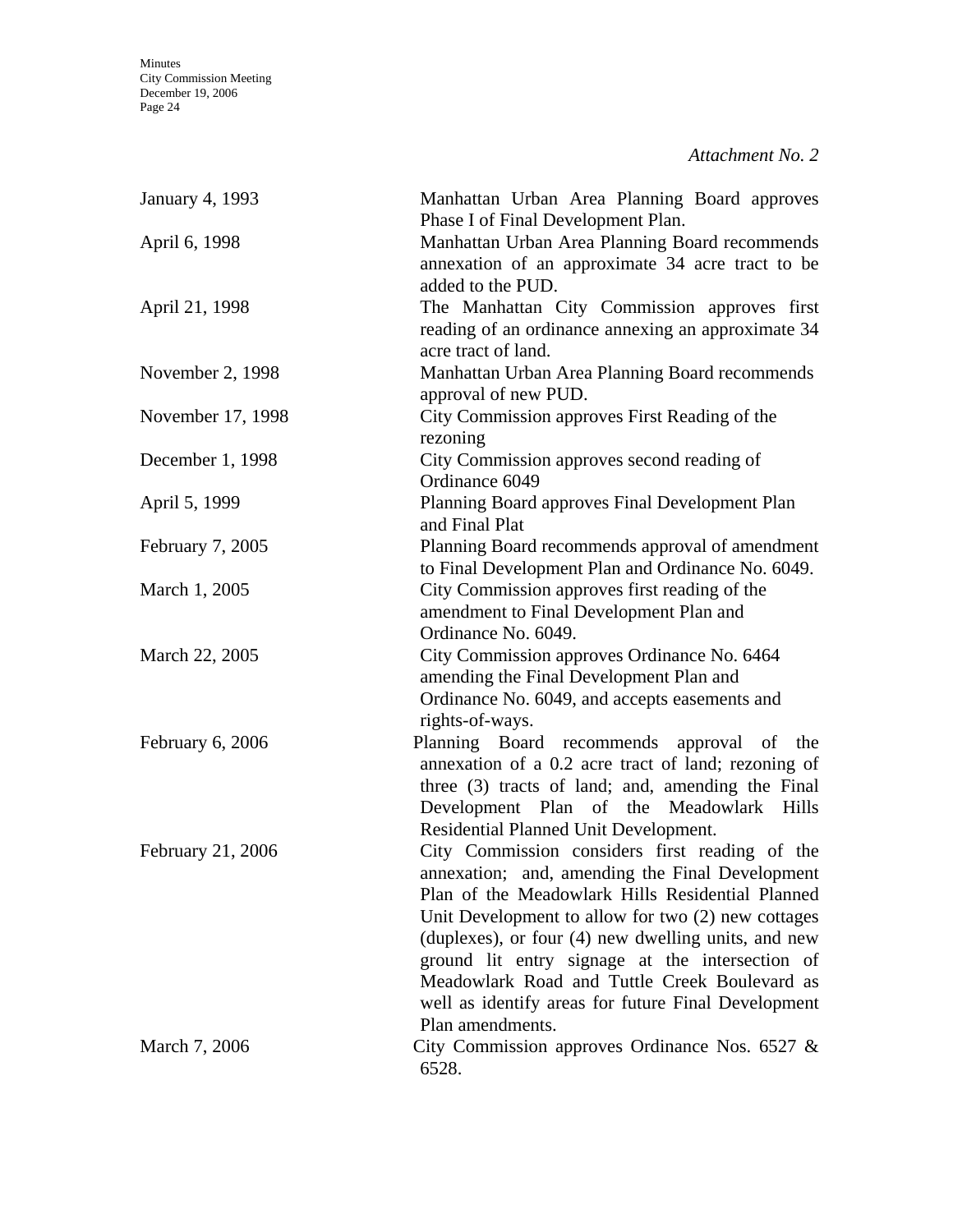**CONSISTENCY WITH INTENT AND PURPOSE OF THE ZONING ORDINANCE:** The intent and purpose of the Zoning Regulations is to protect the public health, safety, and general welfare; regulate the use of land and buildings within zoning districts to assure compatibility; and to protect property values. The PUD Regulations are intended to provide a maximum choice of living environments by allowing a variety of housing and building types; a more efficient land use than is generally achieved through conventional development; a development pattern that is in harmony with land use density, transportation facilities and community facilities; and a development plan which addresses specific needs and unique conditions of the site which may require changes in bulk regulations or layout. The proposed Amendment is consistent with the intent and purpose the Zoning Regulations and the intent of the PUD Regulations.

**RELATIVE GAIN TO THE PUBLIC HEALTH, SAFETY AND WELFARE THAT DENIAL OF THE REQUEST WOULD ACCOMPLISH, COMPARED WITH THE HARDSHIP IMPOSED UPON THE APPLICANT:** There appears to be no relative gain to the public that denial would accomplish; however, it may be a hardship on the applicant if the amendment is denied. There is an apparent need for cottages, Healthcare Households, and other facility changes and denial would prohibit the future planning for an increasing residential retirement market and other health and services to serve the residents of the PUD.

**ADEQUACY OF PUBLIC FACILITIES AND SERVICES:** Adequate public facilities and services are available to serve the site.

# **OTHER APPLICABLE FACTORS:** None.

**STAFF COMMENTS:** City Administration recommends approval of the proposed Amendment of the Final Development Plan of the Meadowlark Hills Residential Planned Unit Development, with the following conditions:

- 1. Landscaping and irrigation shall be provided pursuant to a Landscaping Performance Agreement between the City and the owner, which shall be entered into prior to issuance of a building permit.
- 2. All landscaping and irrigation shall be maintained in good condition.

# **ALTERNATIVES:**

1. Recommend approval of the proposed Amendment of the Final Development Plan of the Meadowlark Hills Residential Planned Unit Development, stating the basis for such recommendation.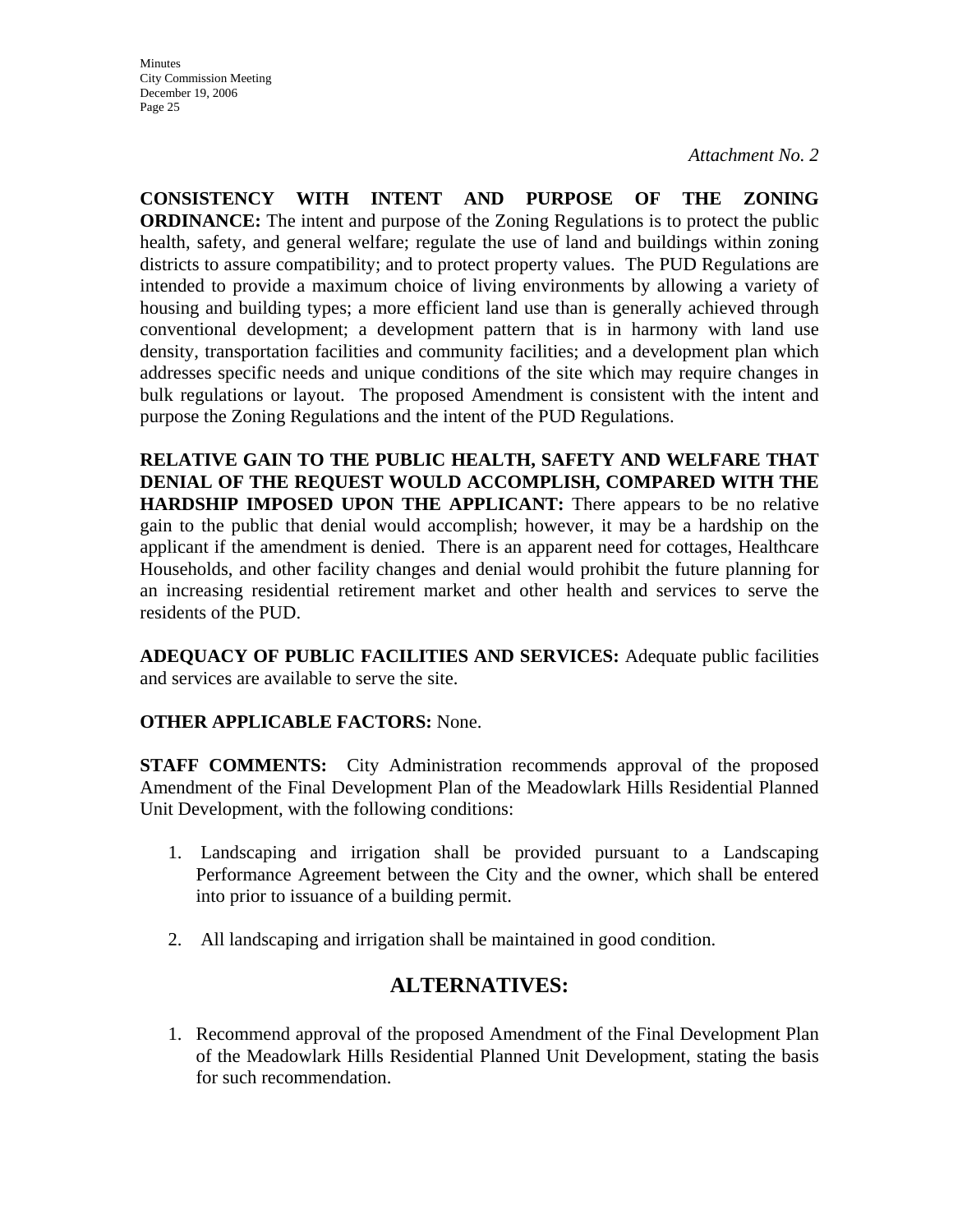- 2. Recommend approval of the proposed Amendment of the Final Development Plan of the Meadowlark Hills Residential Planned Unit Development, and modify the conditions, and any other portions of the proposed PUD, to meet the needs of the community as perceived by the Manhattan Urban Area Planning Board, stating the basis for such recommendation, and indicating the conditions of approval.
- 3. Recommend denial of the proposed Amendment, stating the specific reasons for denial.
- 4. Table the proposed Amendment to a specific date, for specifically stated reasons.

# **POSSIBLE MOTION:**

The Manhattan Urban Area Planning Board recommends approval of the proposed Amendment of the Final Development Plan of the Meadowlark Hills Residential Planned Unit Development, based on the findings in the Staff Report, with the two (2) conditions recommended by City Administration.

**PREPARED BY:** Steve Zilkie, AICP, Senior Planner

**DATE:** November 15, 2006

06027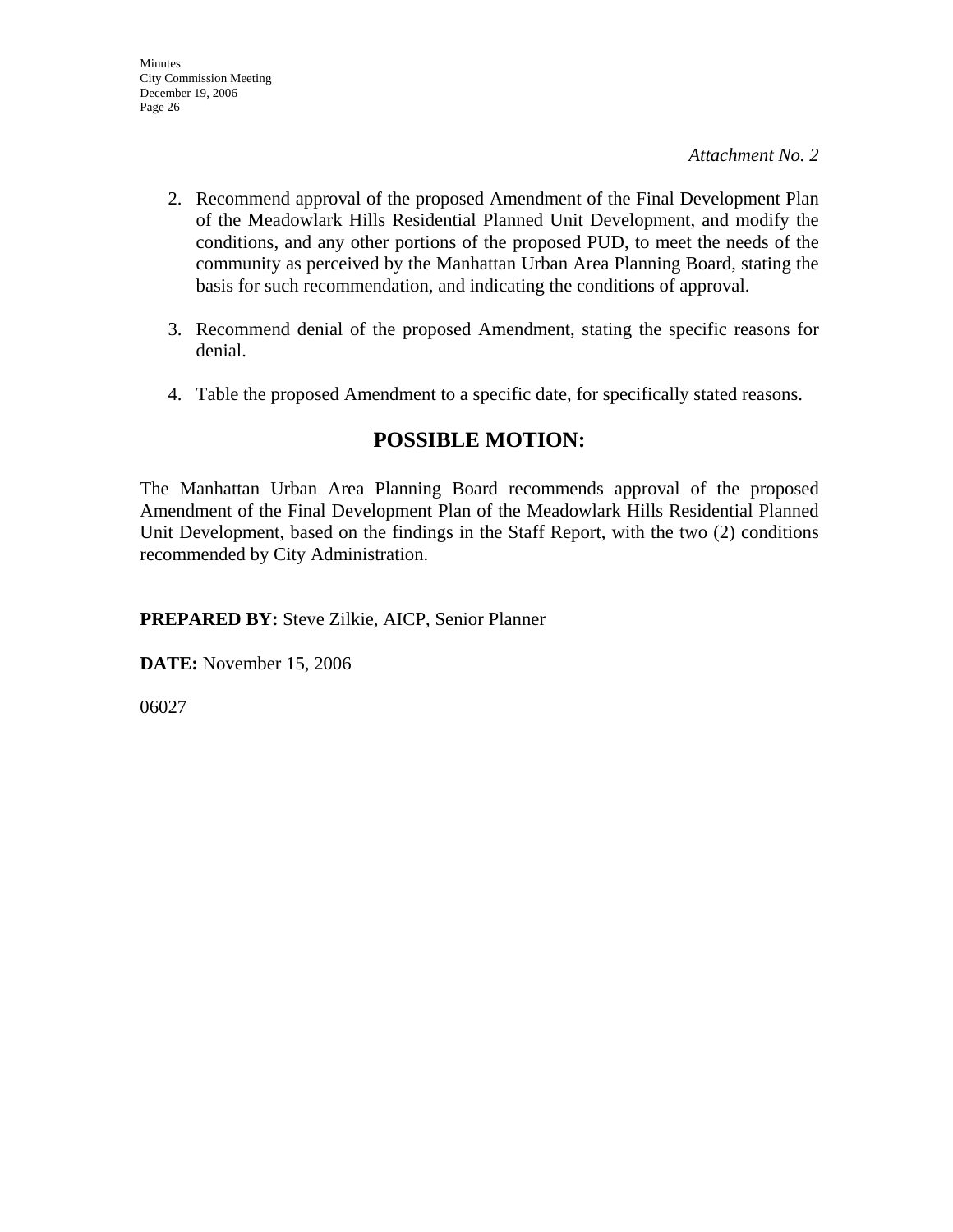#### **STAFF REPORT**

#### **ON AN APPLICATION TO REZONE PROPERTY**

**FROM:** R-3, Multiple-Family Residential District.

**TO:** R-2, Two-Family Residential District.

**APPLICANT:** Knight Investments, LLC – Dan Knight.

**ADDRESS:** 7645 Saddle Drive, Manhattan KS 66503.

**OWNER/ADDRESS:** Same.

**LOCATION:** Lots 280, 281 and 282, in Brookfield Addition, Unit Seven, generally located south of Walters Drive on the east and west sides of Donna's Way.

**AREA:** 45,891 square feet.

#### **DATE OF PUBLIC NOTICE PUBLICATION:** Monday, October 30, 2006

# **DATE OF PUBLIC HEARING: PLANNING BOARD:** Monday, November 20, 2006 **CITY COMMISSION:** Tuesday, December 5, 2006

**EXISTING USE:** Vacant multiple-family residential lots. The applicant has submitted a replat of Unit Seven, to be known as Unit Nine, which will create single-family attached lots. The Final Plat is scheduled for the December 4, 2006, Planning Board meeting.

**PHYSICAL AND ENVIRONMENTAL CHARACTERISTICS:** Undeveloped site generally graded for development. No part of the site is in a flood plain.

#### **SURROUNDING LAND USE AND ZONING:**

- **(1) NORTH:** Walters Drive, Eisenhower Middle School playing fields, City Baseball Field; R District.
- **(2) SOUTH:** Undeveloped Prairie Lakes Addition, Unit 3; R-3 District.
- **(3) EAST:** Brookfield Residences apartments; Residential Planned Unit Development District.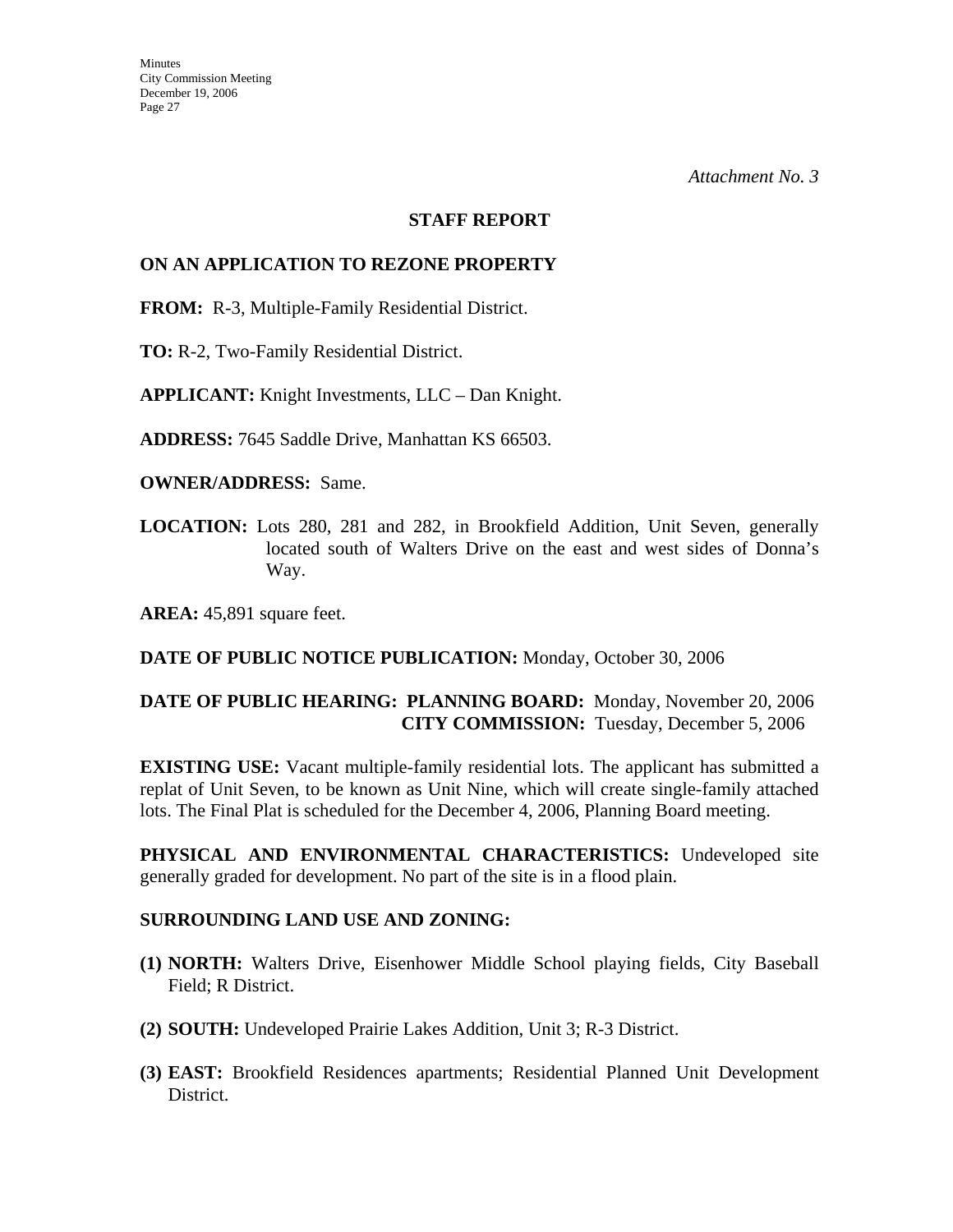**(4) WEST:** single-family attached dwellings; R-2 District.

**GENERAL NEIGHBORHOOD CHARACTER:** Generally characterized as a developing low and medium density residential neighborhood. Eisenhower Middle School is a part of the established neighborhood. Portions of the undeveloped Prairie Lakes Addition, Unit 3, are to the south. Brookfield Residences PUD, a medium density apartment complex, is to the immediate east.

**SUITABILITY OF SITE FOR USES UNDER CURRENT ZONING:** The site is suitable for multiple-family uses; however, lot depth may be a constraint for multiple family buildings. Off-street parking is required to be located to the side or rear of a multiple-family building.

**COMPATIBILITY OF PROPOSED DISTRICT WITH NEARBY PROPERTIES AND EXTENT TO WHICH IT MAY HAVE DETRIMENTAL AFFECTS:** To the immediate west of the rezoning site is R-2 District, which are single-family attached lots in Brookfield, Unit Seven. R-2 District is located along the south side of Walters Drive further to the west extending to Tuttle Creek Boulevard. Prairie Lakes Unit 3 to the south is subdivided for single-family attached dwelling units, as is proposed Unit Nine. The proposed R-2 District is consistent with the character of the neighborhood. No detrimental affects are expected as a result of rezoning from R-3 District to R-2 District.

**CONFORMANCE WITH COMPREHENSIVE PLAN:** The Future Land Use Map of the Manhattan Urban Area Comprehensive Plan shows site as Residential Low/Medium density (RLM). The density range for the RLM designation is one-dwelling unit up to 11 dwelling units per net acre. The RLM category suggests a range of housing types, from single-family and two-family to townhomes. Planned unit developments in the RLM category are suggested to be small-scale apartment buildings, with sufficient open space to meet the RLM density. The R-2 District density range is up to 11-dwelling units net acre.

The proposed rezoning conforms to the Comprehensive Plan.

**ZONING HISTORY AND LENGTH OF TIME VACANT AS ZONED:** Brookfield Addition, Unit Seven, was originally intended to be part of the Prairie Lakes subdivision, but was sold to SSF Development, LLC, and has remained vacant to date. Unit Seven created Lots 280-282, which are zoned R-3, Multiple-Family Residential District, and Lots 283-A and 283-B through 286-A and 286-B, which are zoned R-2, Two-Family Residential District. The applicant applied to the Board of Zoning Appeals for several Variances of the Zoning Regulations, but withdrew the applications.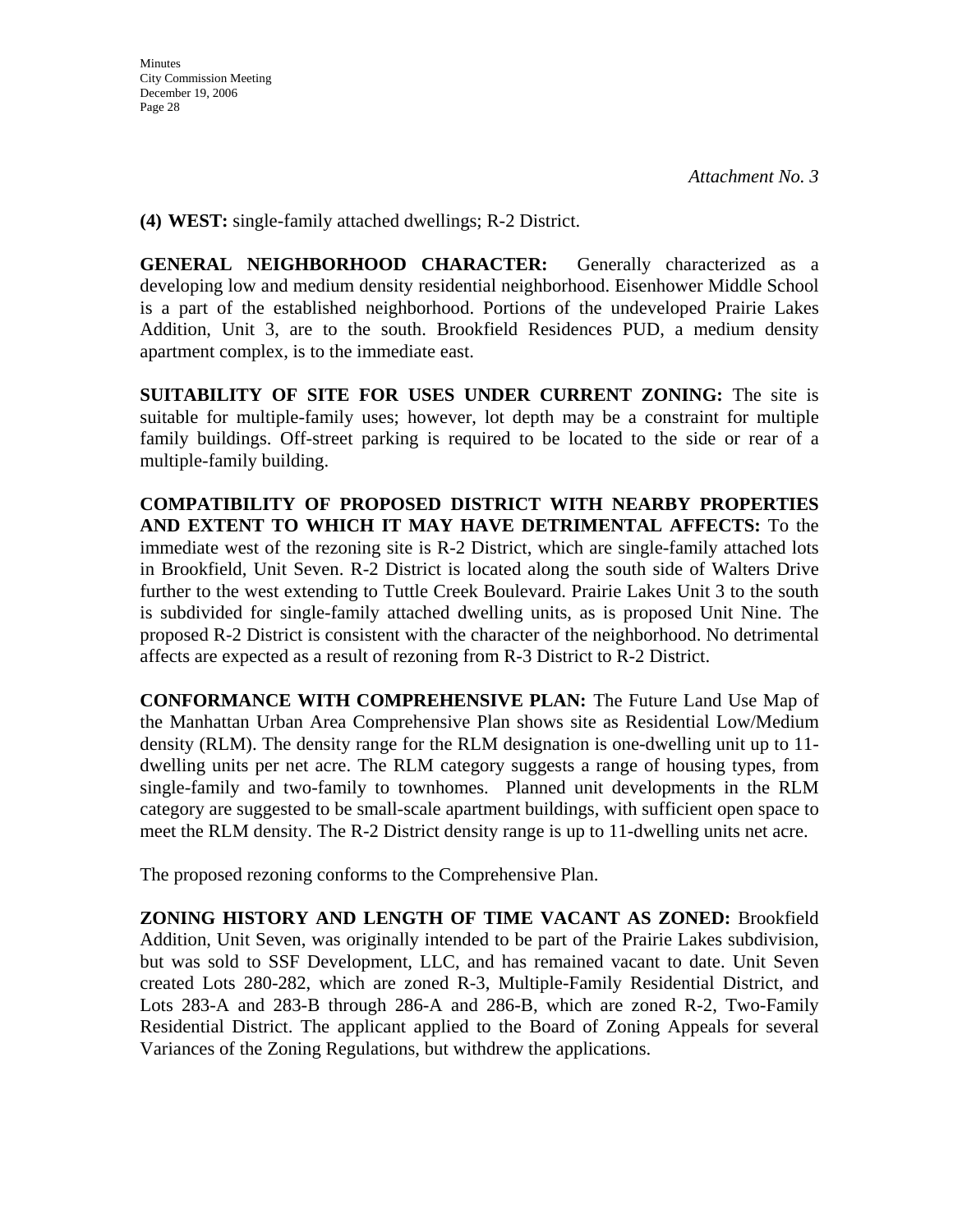*Attachment No. 3*

| April 4, 2005         | Manhattan Urban Area Planning Board recommended approval 5-0<br>of annexation and rezoning of Prairie Lakes from G-1, General<br>Agricultural District, and PDD, Planned Development District, to<br>R-2, Two-Family Residential District, and from G-1, General<br>Agricultural District, to R-3, Two-Family Residential District. |
|-----------------------|-------------------------------------------------------------------------------------------------------------------------------------------------------------------------------------------------------------------------------------------------------------------------------------------------------------------------------------|
| April 18, 2005        | Manhattan Urban Area Planning Board approved the Preliminary<br>Plat of Prairie Lakes.                                                                                                                                                                                                                                              |
| April 19, 2005        | City Commission approves first reading of annexation and rezoning<br>of Prairie Lakes on a vote of 5-0.                                                                                                                                                                                                                             |
| May 3, 2005           | City Commission approves Ordinance No. 6471 annexing and<br>Ordinance Nos. 6472 & 6473 rezoning Prairie Lakes.                                                                                                                                                                                                                      |
| July 18, 2005         | Manhattan Urban Area Planning Board approves the Final Plat of<br>Brookfield Addition, Unit Seven.                                                                                                                                                                                                                                  |
| July 19, 2005         | City Commission accepts easements and rights-of-way as shown on<br>the Final Plat of Brookfield Addition, Unit Six.                                                                                                                                                                                                                 |
| <b>August 2, 2005</b> | City Commission accepts easements and rights-of-way as shown on<br>the Final Plat of Brookfield Addition, Unit Seven.                                                                                                                                                                                                               |
| September 13, 2006    | Board of Zoning Appeals (BZA) conducts public hearing to<br>consider Variances of off-street parking, landscaping and screening<br>requirements and tables applications to the October 11, 2006 BZA<br>meeting.                                                                                                                     |

October 2, 2006 Applicant withdraws BZA application.

*(Note: The original owner of the property rezoned the site, and Prairie Lakes subdivision to the south, to R-3 District subject to a restrictive covenant, which limited density to no more than 18-dwelling units per net acre. )* 

**CONSISTENCY WITH INTENT AND PURPOSE OF THE ZONING ORDINANCE:** The intent and purpose of the Zoning Regulations is to protect the public health, safety, and general welfare; regulate the use of land and buildings within zoning districts to assure compatibility; and to protect property values. The R-2, Two-Family Residential District, is designed to provide a dwelling zone at a density no greater than two (2) attached dwelling units per 7,500 square feet. Minimum lot area for single-family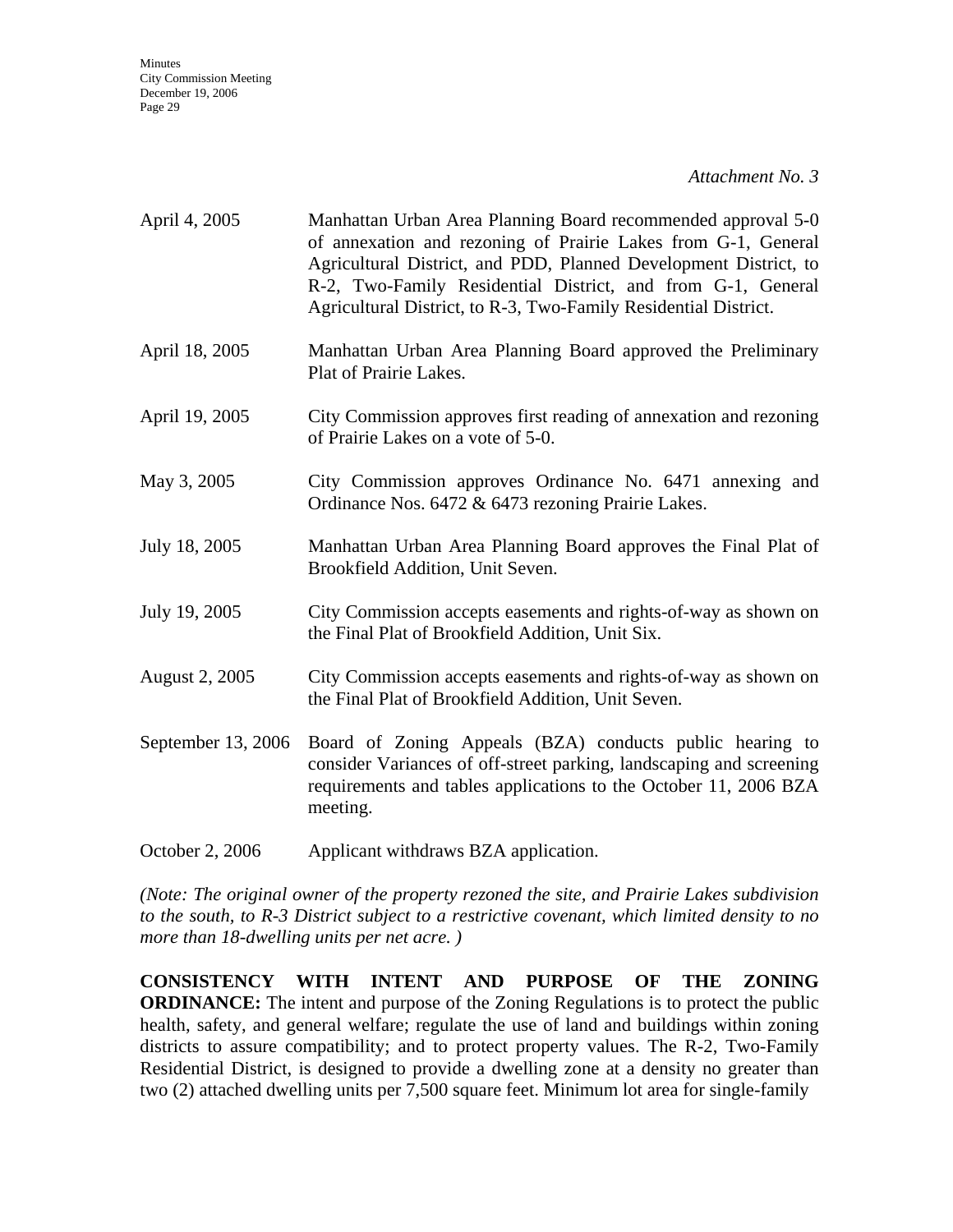*Attachment No. 3*

attached lots is 3,750 square feet per lot. The rezoning site is sufficient in area to conform to the R-2 District requirements. Proposed Unit Nine will create conforming lots.

**RELATIVE GAIN TO THE PUBLIC HEALTH, SAFETY AND WELFARE THAT DENIAL OF THE REQUEST WOULD ACCOMPLISH, COMPARED WITH THE HARDSHIP IMPOSED UPON THE APPLICANT:** There appears to be no gain to the public that denial would accomplish. It may be a hardship upon the owner if the rezoning is denied.

**ADEQUACY OF PUBLIC FACILITIES AND SERVICES:** Adequate street, sanitary sewer and water services are available to serve the rezoning site.

# **OTHER APPLICABLE FACTORS:** None.

# **STAFF COMMENTS:**

City Administration recommends approval of the proposed rezoning of proposed Brookfield Addition, Unit Nine, from R-3, Multiple-Family Residential District, to R-2, Two-Family Residential District.

# **ALTERNATIVES:**

- 1. Recommend approval of the proposed rezoning of Brookfield Addition, Unit Nine from R-3, Multiple-Family Residential District, to R-2, Two-Family Residential District, stating the basis for such recommendation.
- 2. Recommend denial of the proposed rezoning, stating the specific reasons for denial.
- 3. Table the proposed rezoning to a specific date, for specifically stated reasons.

# **POSSIBLE MOTION:**

The Manhattan Urban Area Planning Board recommends approval of the proposed rezoning of proposed Brookfield Addition, Unit Nine from R-3, Multiple-Family Residential District, to R-2, Two-Family Residential District, based on the findings in the Staff Report.

**PREPARED BY:** Steve Zilkie, AICP, Senior Planner

**DATE:** November 15, 2006 06028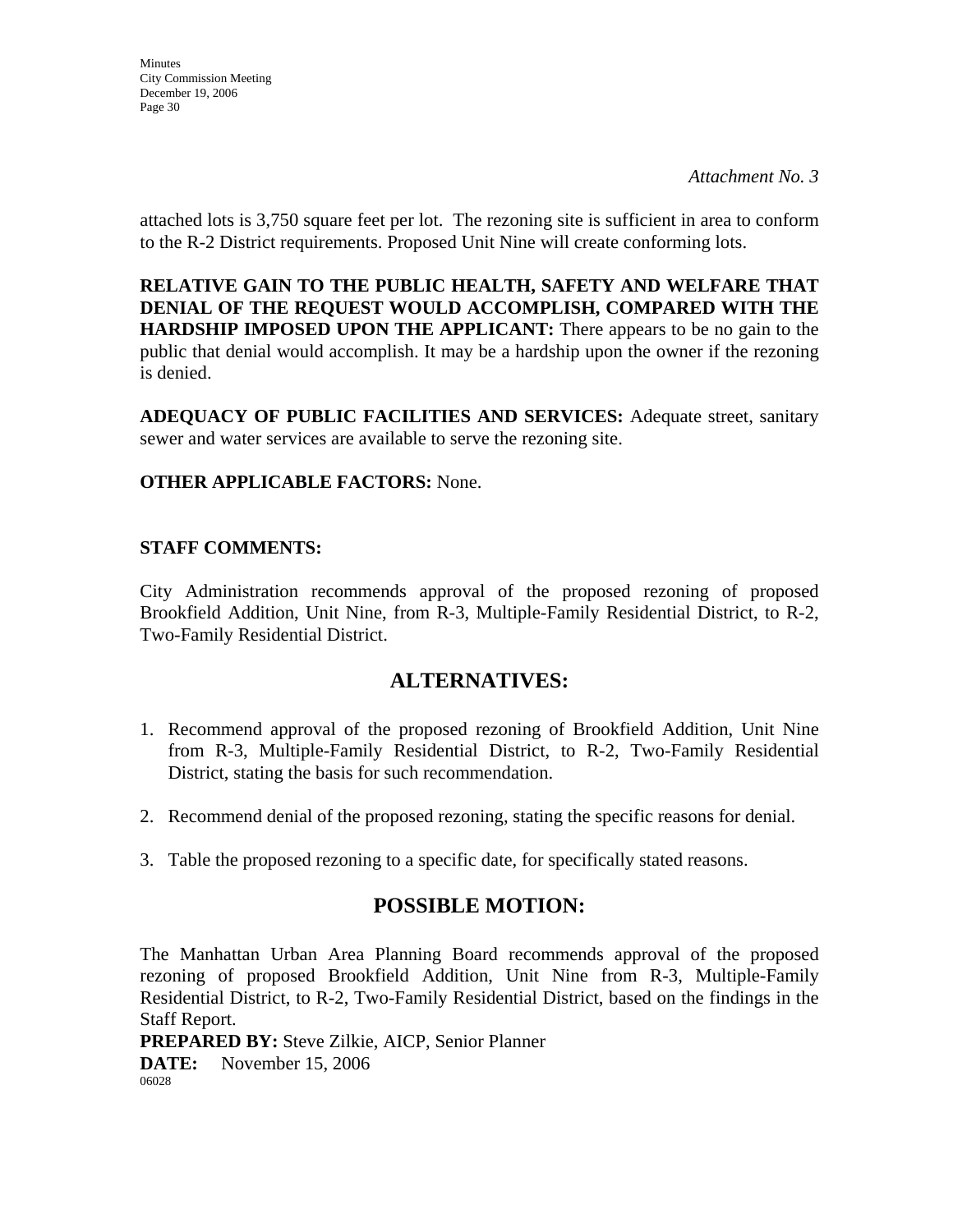#### **STAFF REPORT**

### **ON AN APPLICATION TO REZONE PROPERTY**

**FROM:** No current zoning designation as the site is on the Ft. Riley Military Reservation.

**TO:** C-1 Restricted Business District, with AO, Airport Overlay District.

**APPLICANT:** Kansas Commission on Veterans' Affairs.

**ADDRESS:** Jayhawk Towers, 700 SW Jackson, Suite 701, Topeka KS 66603-375.8

**OWNERS:** Same.

**ADDRESS:** Same.

**LOCATION:** generally located south and west of Wildcat Creek Road and Corporate Drive intersection.

**AREA:** 90-acres.

**DATE OF PUBLIC NOTICE PUBLICATION:** Monday, July 31, 2006

**DATE OF PUBLIC HEARING: PLANNING BOARD:** Monday, October 16, 2006 (Note: the Public Hearing was originally scheduled for August 21, 2006,and was tabled twice at the request of the applicant).

**CITY COMMISSION:** Tuesday, December 5, 2006.

**EXISTING USE:** Ft. Riley Military Reservation.

**PHYSICAL AND ENVIRONMENTAL CHARACTERISTICS:** Rolling Kansas prairie with scattered woodland. The site drains to the east and west. A fire break is located along the eastern side of the site. No portion of the site is in the 100 or 500 Year Flood Plain.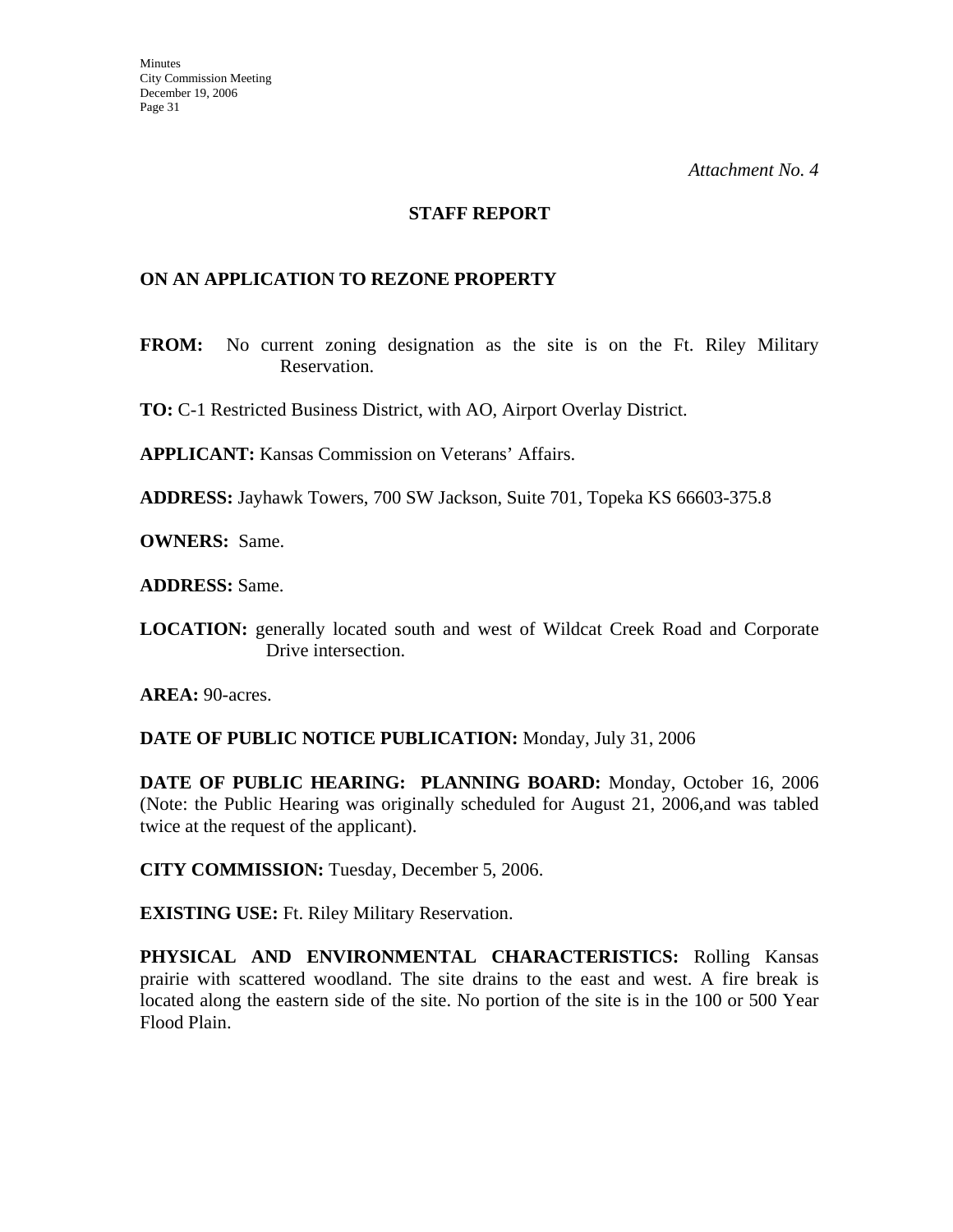### **SURROUNDING LAND USE AND ZONING:**

- **(1) NORTH:** Ft. Riley Military Reservation.
- **SOUTH:** Airport approach; AO District.
- **(3) EAST:** Wildcat Creek Road, Corporate Technology Park, Manhattan Regional Airport: County A-4, Single family and N-1 Noise Hazard, I-2, Industrial Park District, I-3, Light-Industrial District and AO District.
- **(4) WEST:** Ft. Riley Military Reservation.

**GENERAL NEIGHBORHOOD CHARACTER:** Neighborhood character consists of limited low density single-family residential, with the majority of the area industrial park, Ft. Riley Military Reservation and municipal airport.

**SUITABILITY OF SITE FOR USES UNDER CURRENT ZONING:** The site is not zoned as it is part of the Ft. Riley Military Reservation.

**COMPATIBILITY OF PROPOSED DISTRICT WITH NEARBY PROPERTIES AND EXTENT TO WHICH IT MAY HAVE DETRIMENTAL AFFECTS:** The proposed C-1/AO District will be for a Kansas Veterans' Cemetery, which will be approved subject a Municipal Facility and Preliminary and Final Plat. Minimal impact is expected on nearby properties, which consist of rural low density single-family dwelling and the Corporate Technology Park, as well as Ft. Riley. Storm water detention will be provided on the cemetery grounds. Subsoil analysis has determined ground water is not present to allow burial nitrates to be carried to nearby water wells of single-family dwellings. An increase in traffic can be expected, but should be limited in intensity due to the nature of the cemetery, which should only generate burial and visitor traffic.

**CONFORMANCE WITH COMPREHENSIVE PLAN:** Although the site is outside of the Study Area boundary of the Comprehensive Plan, it is adjacent to the Southwest Planning Area of the Future Land Use Map of the Manhattan Urban Area Comprehensive Plan. The site is shown as Ft. Riley Military Reservation, which was not anticipated to be developed in the same manner as the surrounding community within the Study Area boundary. The C-1 District was chosen because government buildings are a permitted use and the Comprehensive Plan does not support residential development in the Eureka Valley. Additionally, the Veteran's Cemetery is a consistent use with the general character of Ft. Riley. The existing cemetery on Ft. Riley is full, as note din the applicant's documents.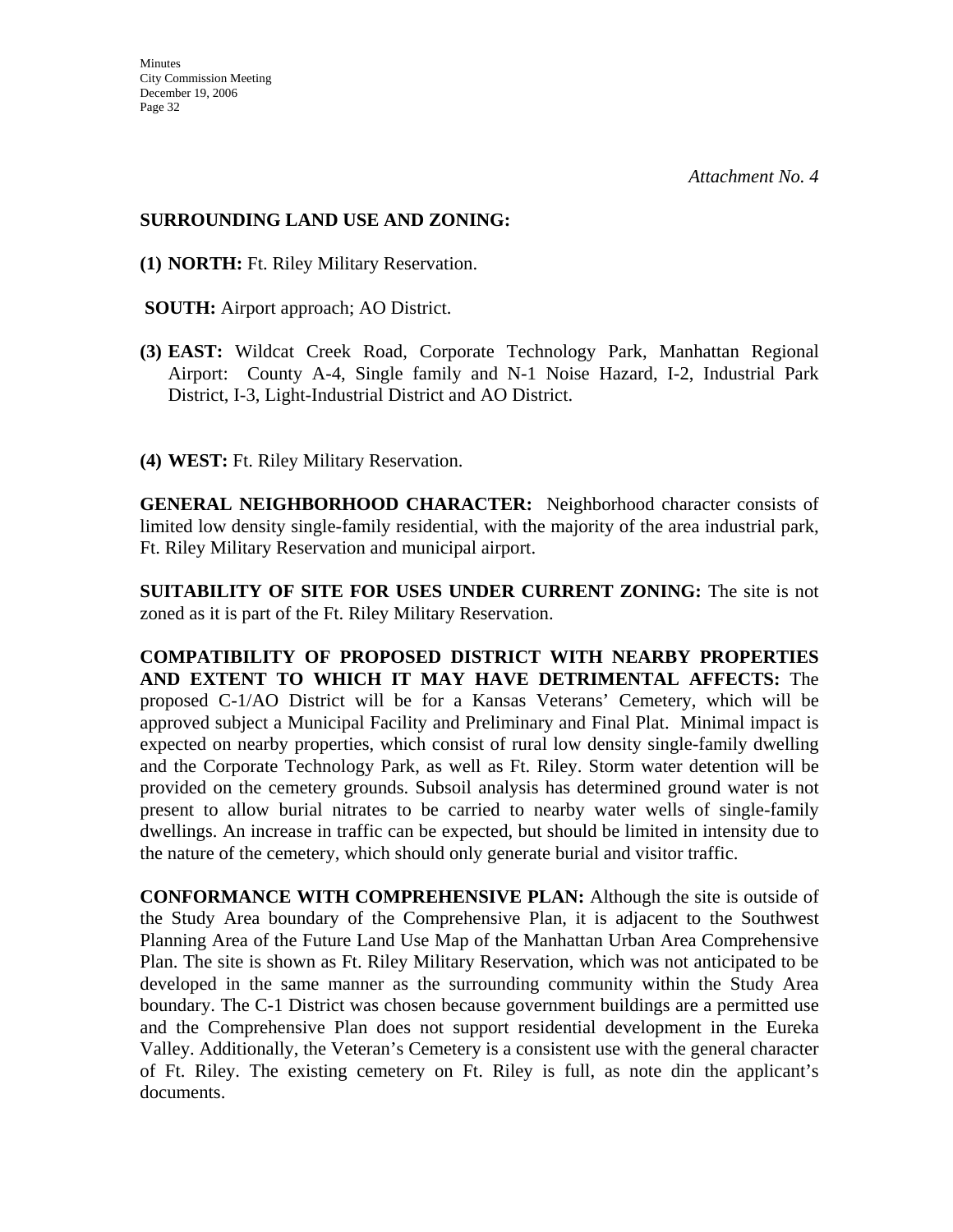The proposed annexation generally conforms to the Comprehensive Plan.

**ZONING HISTORY AND LENGTH OF TIME VACANT AS ZONED:** The site has been part of the Ft. Military Reservation until it was deed to the Kansas Commission on Veterans' Affairs in March 2006.

**CONSISTENCY WITH INTENT AND PURPOSE OF THE ZONING ORDINANCE:** The intent and purpose of the Zoning Regulations is to protect the public health, safety, and general welfare; regulate the use of land and buildings within zoning districts to assure compatibility; and to protect property values.

The C-1 District is designed to provide for non-retail commercial, and business and professional activities adjacent to arterial and collector streets. This district is intended to be compatible with adjacent residential districts. Low density residential is to the east of the site as well as the municipal airport.

Because the site must be zoned to a City zoning classification, the C-1 District is appropriate. Governmental buildings are a permitted use in the district, not unlike the administrative office associated with the proposed cemetery. In addition, a residential zone would not be appropriate due to the municipal airport adjoining the site and in close proximity to the east.

However, the cemetery is the principal use of the property, not the administrative building. Cemeteries are not listed as a use in the Manhattan Zoning Regulations. As such, the proposed cemetery is subject to municipal facility process.

A municipal facility is defined in the Manhattan Zoning Regulations as, "Any public utility, or facility, owned and operated by either the State or a Municipality is hereby authorized as a permitted use in any zoning district, subject to the remaining provisions of this section." If the use is specifically listed in the zoning district in which it is proposed, its development is subject to the requirements of that district, or the process for approval of a municipal facility set out in the Manhattan Zoning Regulations in Article III, Section 3-412, State or Municipally Owned and Operated Public Utilities and Public Facilities.

The AO District "is intended to promote the use and development of land in a manner that is compatible with the continued operation and utility of the Manhattan Municipal Airport so as to protect the public investment in, and benefit provided by the facility to the region. The district also protects the public health, safety, convenience, and general welfare of citizens who utilize the facility or live and work in the vicinity by preventing the creation or establishment of obstructions or incompatible land uses that are hazardous to the airport's operation or the public welfare."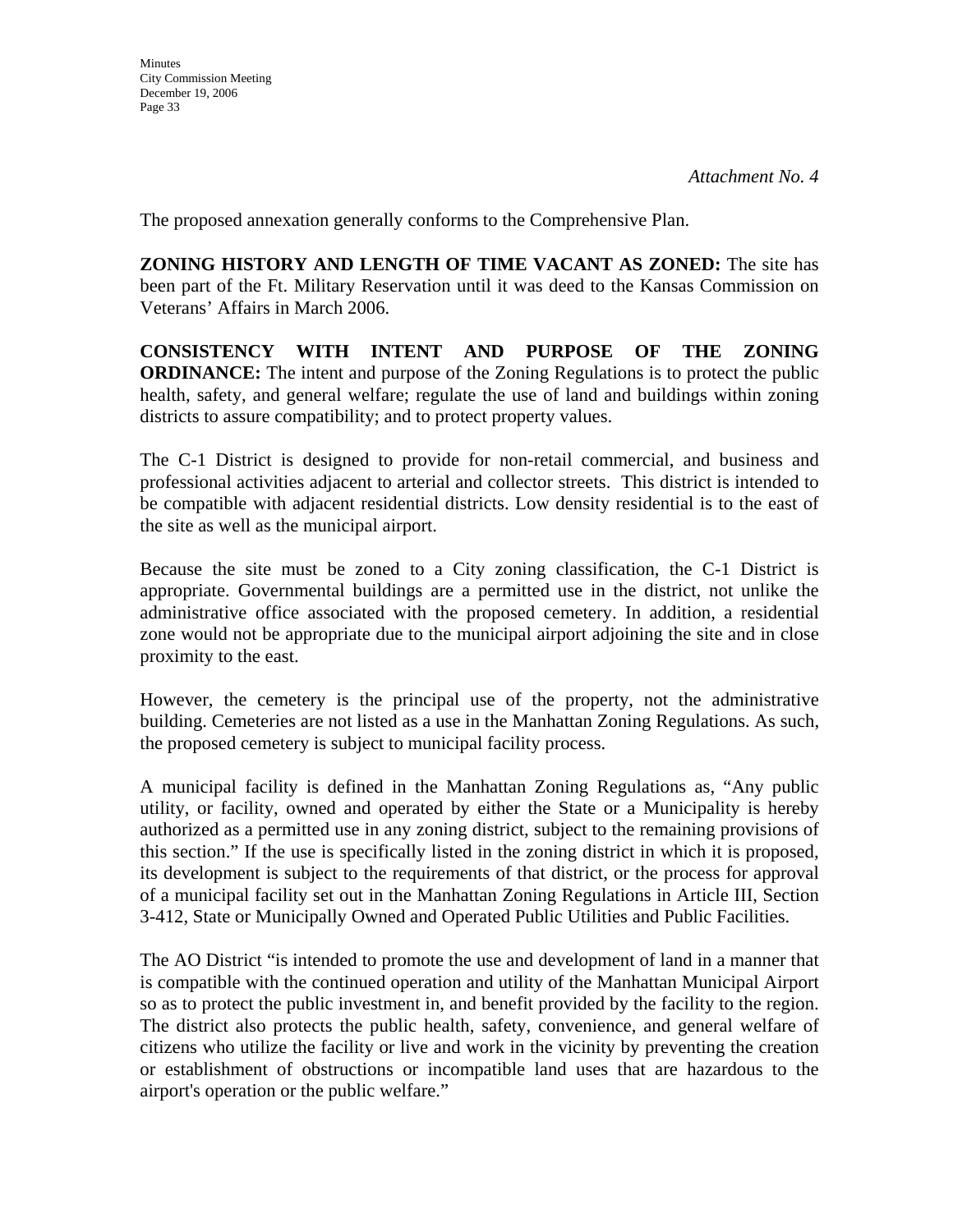*Attachment No. 4*

**RELATIVE GAIN TO THE PUBLIC HEALTH, SAFETY AND WELFARE THAT DENIAL OF THE REQUEST WOULD ACCOMPLISH, COMPARED WITH THE HARDSHIP IMPOSED UPON THE APPLICANT:** There appears to be no relative gain to the public, which denial would accomplish. The AO District requires that future uses be reviewed in order to protect airspace. The Concurrent Plat of the Kansas Veterans' Cemetery Addition will indicate the subdivision is in the AO District. No adverse impacts to the public are expected. There may be a hardship to the applicant if the rezoning is denied.

**ADEQUACY OF PUBLIC FACILITIES AND SERVICES:** The site can be served by public improvements, including street, water, fire service and sanitary sewer.

**OTHER APPLICABLE FACTORS:** Concurrent Plat and Municipal Facility applications must be approved.

# **STAFF COMMENTS:**

City Administration recommends approval of the proposed rezoning of the Kansas Veterans' Cemetery to C-1, Restricted Business District with AO, Airport Overlay District.

# **ALTERNATIVES:**

- 1. Recommend approval of the proposed rezoning of the Kansas Veterans' Cemetery to C-1, Restricted Business District with AO, Airport Overlay District, stating the basis for such recommendation.
- 2. Recommend denial of the proposed rezoning, stating the specific reasons for denial.
- 3. Table the proposed rezoning to a specific date, for specifically stated reasons.

# **POSSIBLE MOTION:**

The Manhattan Urban Area Planning Board recommends approval of the proposed rezoning of the Kansas Veterans' Cemetery to C-1, Restricted Business District with AO, Airport Overlay District, based on the findings in the Staff Report.

**PREPARED BY:** Steve Zilkie, AICP, Senior Planner

**DATE:** October 10, 2006 06025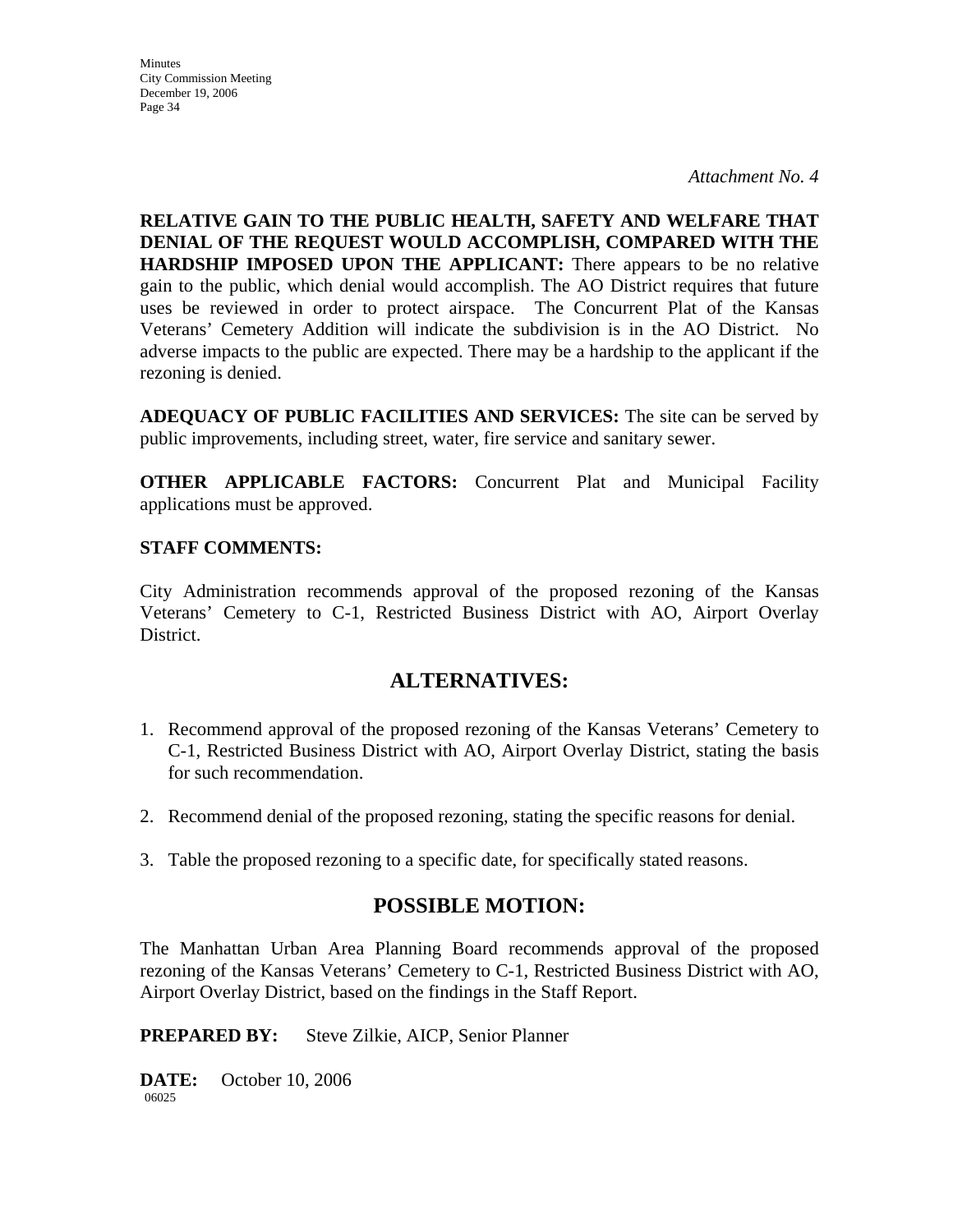# **STAFF REPORT STATE OR MUNICIPAL FACILITY REVIEW**

**APPLICANT:** Kansas Commission on Veterans' Affairs.

**ADDRESS:** Jayhawk Towers, 700 SW Jackson, Suite 701, Topeka KS 66603-3758.

**LOCATION:** generally located south and west of Wildcat Creek Road and Corporate Drive intersection.

AREA: 90-acres.

**DATE OF PUBLIC NOTICE PUBLICATION:** Monday, July 31, 2006.

# **DATE OF PUBLIC HEARING:**

**PLANNING BOARD:** Monday, October 16, 2006 (Note: the Public Hearing was originally scheduled for August 21, 2006, and was tabled twice at the request of the applicant).

**CITY COMMISSION:** Tuesday, December 5, 2006.

*At the conclusion of the hearing, the Manhattan Urban Area Planning Board shall forward its recommendation to the Governing Body. Such recommendation shall include all factors and reasons the Board relies upon to support such recommendation. In arriving at such recommendation, the Planning Board shall balance the public interests to be served by the construction or expansion of the utility or facility, as opposed to the impact upon interests intended to be protected by the Zoning Regulations. In balancing such interests, the Planning Board shall consider factors, such as:* 

**EXISTING USE:** Ft. Riley Military Reservation.

**PROPOSED USE:** Kansas Veteran's Cemetery will be owned and operated by the Kansas Commission on Veterans' Affairs. The cemetery will have an approximate 90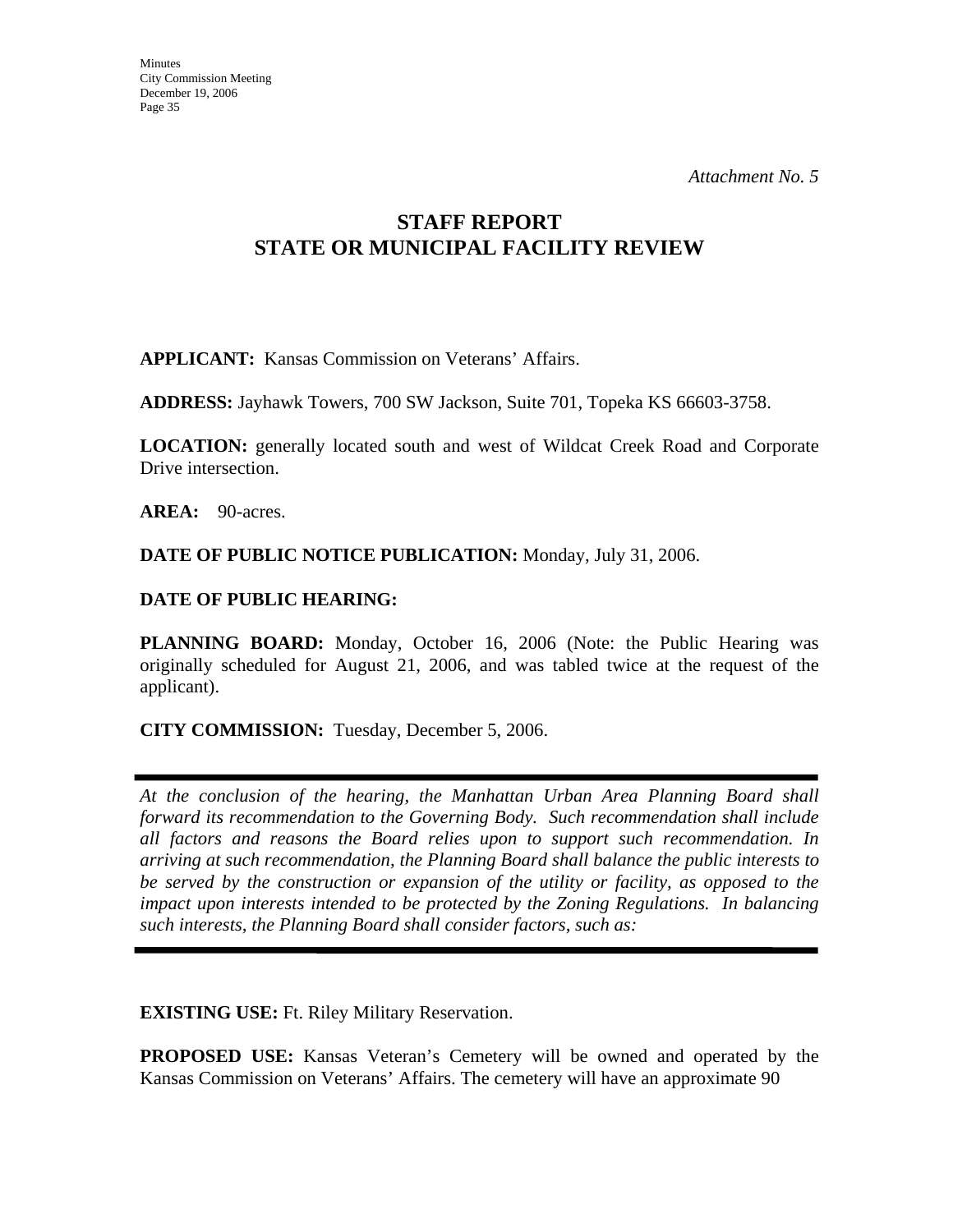### *Attachment No. 5*

year capacity for approximately 55,000 grave sites. (Note: application documents project a 40 year period and provide 16,000 burial sites consisting of 10,400 full casket spaces, 2,800 in-ground cremains and 2,800 above ground spaces (wall columbarium niches), which is provided to demonstrate to state and federal agencies that a minimum 40 year site capacity is available). The service radius of the cemetery is an area within 75 miles of the site to include 21 counties, and 33,528 veterans, and eligible family members.

# Fencing and Screening

The site development plan shows a landscaped median entrance and ornamental gate and limestone walls at the entrance. A 6 foot entry gate and wall will be a combination of metal wrought iron appearance fence, 6-8 foot tall limestone walls, with 6-8 foot tall stone columns. Fence materials beyond the gate and entry will be constructed along an approximate 1,000 feet of Wildcat Creek Road frontage consisting of 6 foot black vinyl chain link to be located at the property line. Fencing will end at the south where Wildcat Creek Road turns southwest, at which point, the existing right-of-way fence will be retained. The fence is a "T" post and barbed wire fence.

The black vinyl fence continues to the north property line, at which point barbed wire fencing will extend along the north, west and south boundary, except for a portion of fencing which will not be built in the northwest corner of the site due to a detention dam on Ft. Riley. The barbed wire is intended to keep elk out of the cemetery. The fence could be electrified if elk become a problem. An 8 foot tall solid wood screening fence will be located around the maintenance area.

# Signs

An approximate 5 square foot Kansas Veterans Affairs plaque and an approximate 28 square foot wall mounted aluminum letter sign identifying the name of the cemetery will be mounted on a limestone wall. Internal post and panel signs will provide directional information to visitors.

# Site, Building and Landscaping

The entry drive will extend along an "Avenue of Flags", which will have flags, on special occasions, located along internal drives to the committal shelter, and located approximately 1,000 feet from the entrance. An administrative and maintenance building compound is located west of the entrance approximately 250 feet west of the entrance. Shelter, administrative and maintenance facilities are one story in height, approximately 18-20 feet. Building materials are brick and limestone with metal shingled roofs.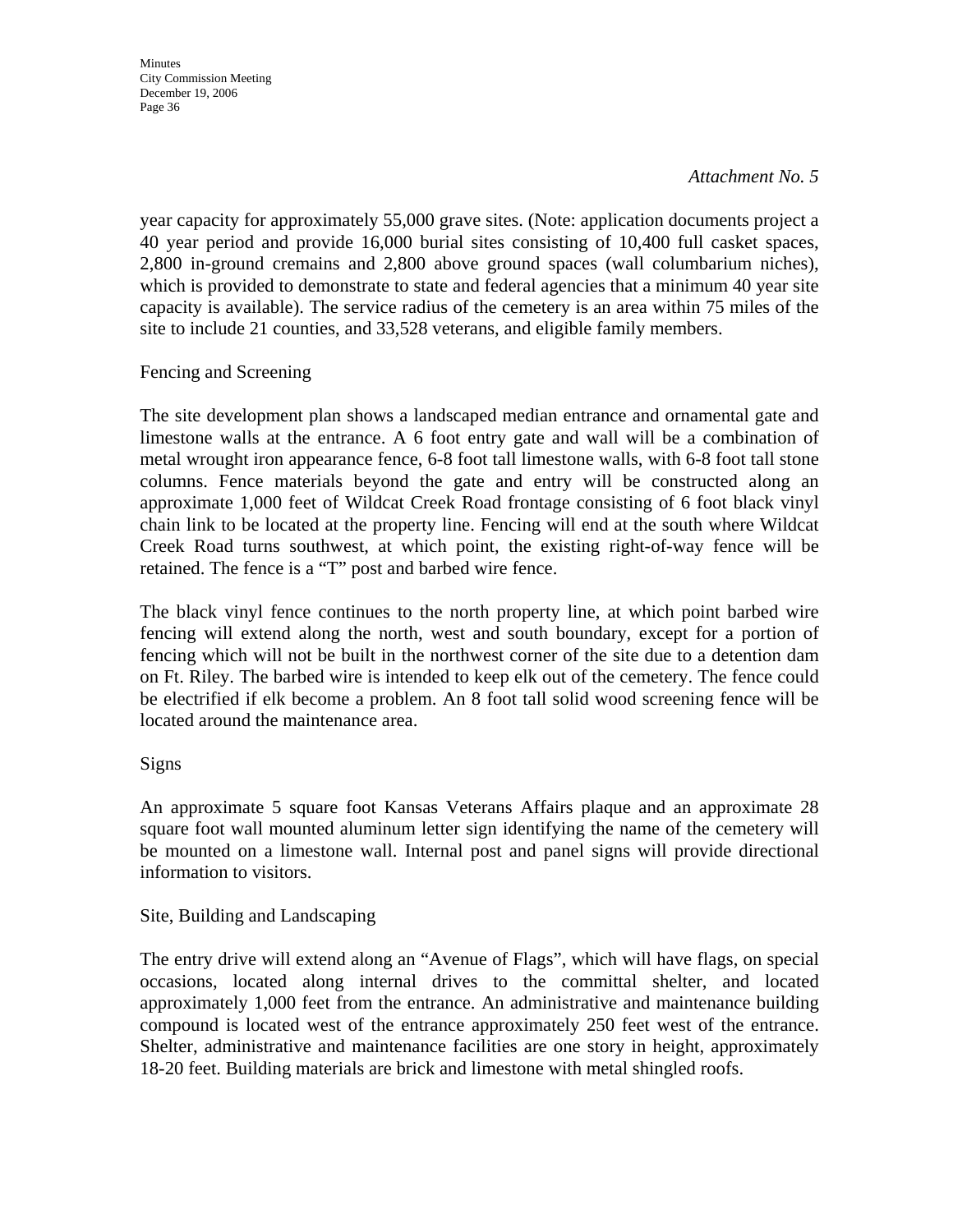*Attachment No. 5* 

The site will be graded and seeded. Few existing trees will be preserved. New trees will be planted along drives and between burial areas to create a park like setting. The overall impression will be, in the words of the applicant, "one of rolling hillsides of green lawns and white, upright grave markers. Views from the committal service center will be to the southeast overlooking the wooded river valley with the flag plaza in the foreground and the burial section beyond." Burial areas will be defined by various types of trees, open space, headstones, and markers. Cremain burial walls will be located throughout the site. A group memorial is shown at the north end of the site.

Operational Characteristics

Staffing: Five staff initially (cemetery manager, office assistant and 3 grounds people); in the future several other employees and summer and grounds temporary positions will likely be added.

Hours of operation: Office hours — 8 AM to 4:30 PM; gate and grounds are open dawn to dusk. Common service times: 10 AM, 11 AM 2 PM and 3 PM. Lighting: Ground lighting on the entry wall/sign; security packs on the buildings; and up lighting on the 3 flags at the flag plaza. No other lighting on the buildings, the roads or grounds.

Written, site plan and architectural plans and elevation application documents are attached, which provide an extensive overview of the proposed facility. Photographs are of equivalent facilities in Kansas.

**PHYSICAL AND ENVIRONMENTAL CHARACTERISTICS:** The 90 acre tract is open Kansas prairie and scattered woodland. A fire break exists along the eastern boundary of the site. The eastern portion of the site drains to the east to a concrete pipe under Wildcat Creek Road. The western portion sheet flows to the west onto Ft. Riley.

**THE NATURE AND SCOPE OF THE MUNICIPALITY OR STATE AGENCY:**  The applicant is the Kansas Commission on Veterans' Affairs, which is authorized by Senate Bill 19 to establish, operate and maintain state veterans' cemeteries for veterans, spouses and eligible dependents. Veterans' cemeteries are located in Fort Dodge, WaKeeney and Winfield. The proposed cemetery will be the fourth veterans' cemetery in Kansas.

**THE FUNCTION OF THE UTILITY OR FACILITY:** The applicant states, "The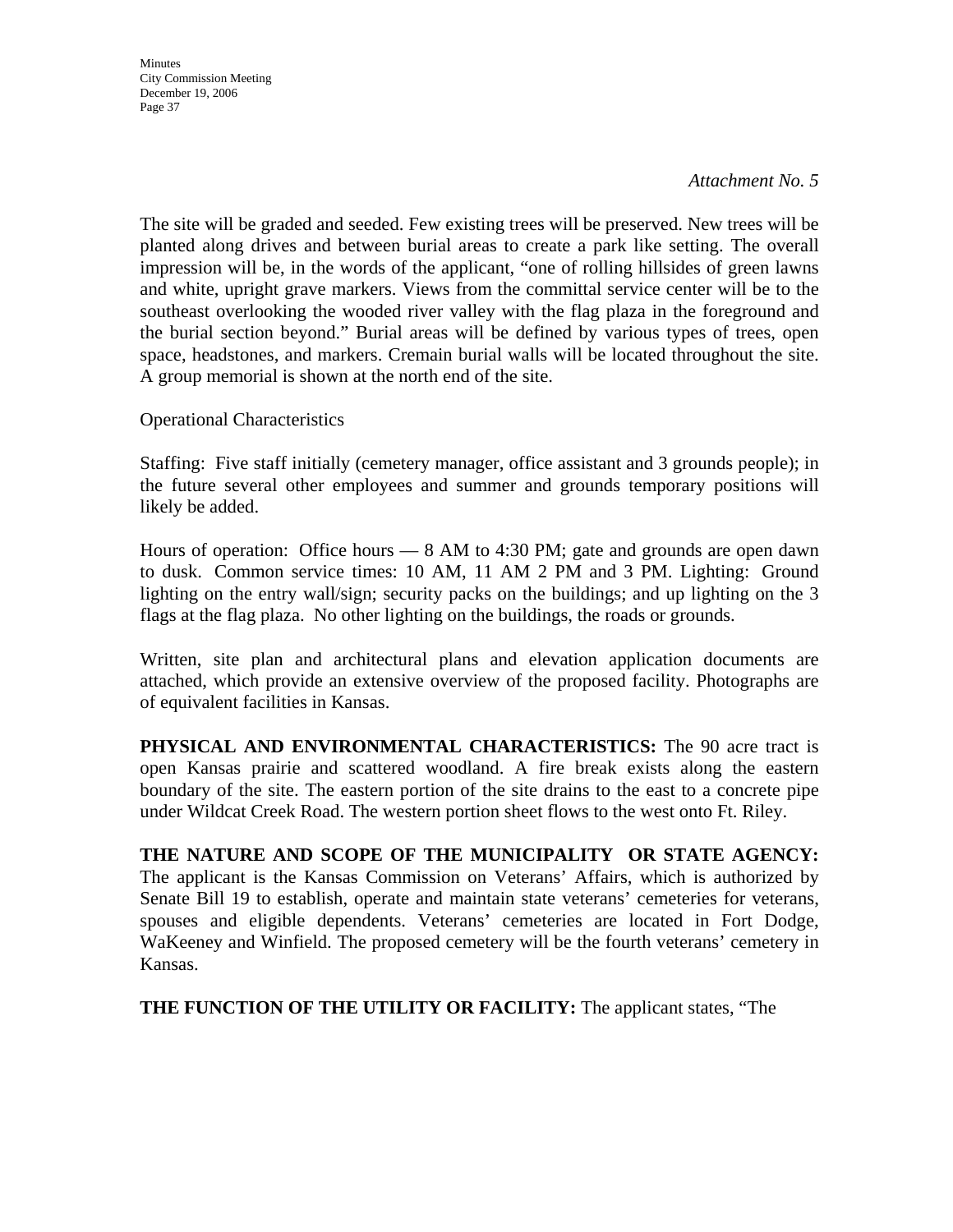*Attachment No. 5* 

mission of the Kansas Sate Veteran's Cemetery program is to provide veterans and their eligible dependents with interment opportunities for burial in a Kansas Veterans' cemetery. The program is to establish, manage, and operate four state veterans' cemeteries and provide staff support and assistance to veterans state-wide regarding their interment options and the procedures for pre-registration. The goal is to provide a final resting place for our veterans', spouses, and dependents to be maintained in a manner that reflects respect for our veterans' and their families."

**THE EXTENT OF THE PUBLIC INTEREST TO BE SERVED BY THE UTILITY OR FACILITY:** The applicant states, "The proposed cemetery will be able to serve the regional population of 33,528 that now resides in the northeast quadrant of Kansas within a 75 mile radius of the proposed site. A total of 503 burials are projected annually. Based on the predicted long term demand for interments, the proposed site should meet these needs for over 90 years. The existing Fort Riley cemetery has nearly reached its capacity and will soon not be able to accept eligible veterans for interment. Without this facility families of veterans would have to seek alternative locations for interment." The Ft. Riley cemetery has been expanded to areas to meet some demand by removing trees and altering roadways for limited grave sites.

**THE EFFECT THAT REGULATION OF THE CONSTRUCTION, OR EXPANSION, EITHER BY THE IMPOSITION OF REQUIREMENTS NECESSARY TO MITIGATE IMPACTS OR BY A COMPLETE DENIAL, WILL HAVE UPON THE MUNICIPALITY'S, OR STATE AGENCY'S, ABILITY TO EFFICIENTLY, ECONOMICALLY AND PRUDENTLY MEET THE PUBLIC INTERESTS THEY ARE SERVING:** The applicant states, "While we recognize that the imposition of regulations and requirements to mitigate negative impacts is likely, they could have budgetary impacts that would reduce the amount of developed burial space. Complete denial would be quite detrimental to the region's veterans and their families."

**THE IMPACT THAT CONSTRUCTION OR EXPANSION OF THE UTILITY OR FACILITY WILL HAVE UPON THE LEGITIMATE INTERESTS OF THAT PORTION OF THE COMMUNITY IN WHICH IT IS PROPOSED TO BE LOCATED:** Minimal impact on adjacent property is expected. Residential uses to the east are low density single-family dwelling units and the Corporate Technology Park. The proposed site will be developed in a manner which mitigates its impact on adjacent properties to the east. Storm water detention, fencing, building architecture, landscaping and increased setbacks for buildings and off-street parking are intended to provide an attractive and low impact land use in proximity to residential uses to the east of the site. Subsurface soils analysis has been conducted by the applicant's consultant Kaw Valley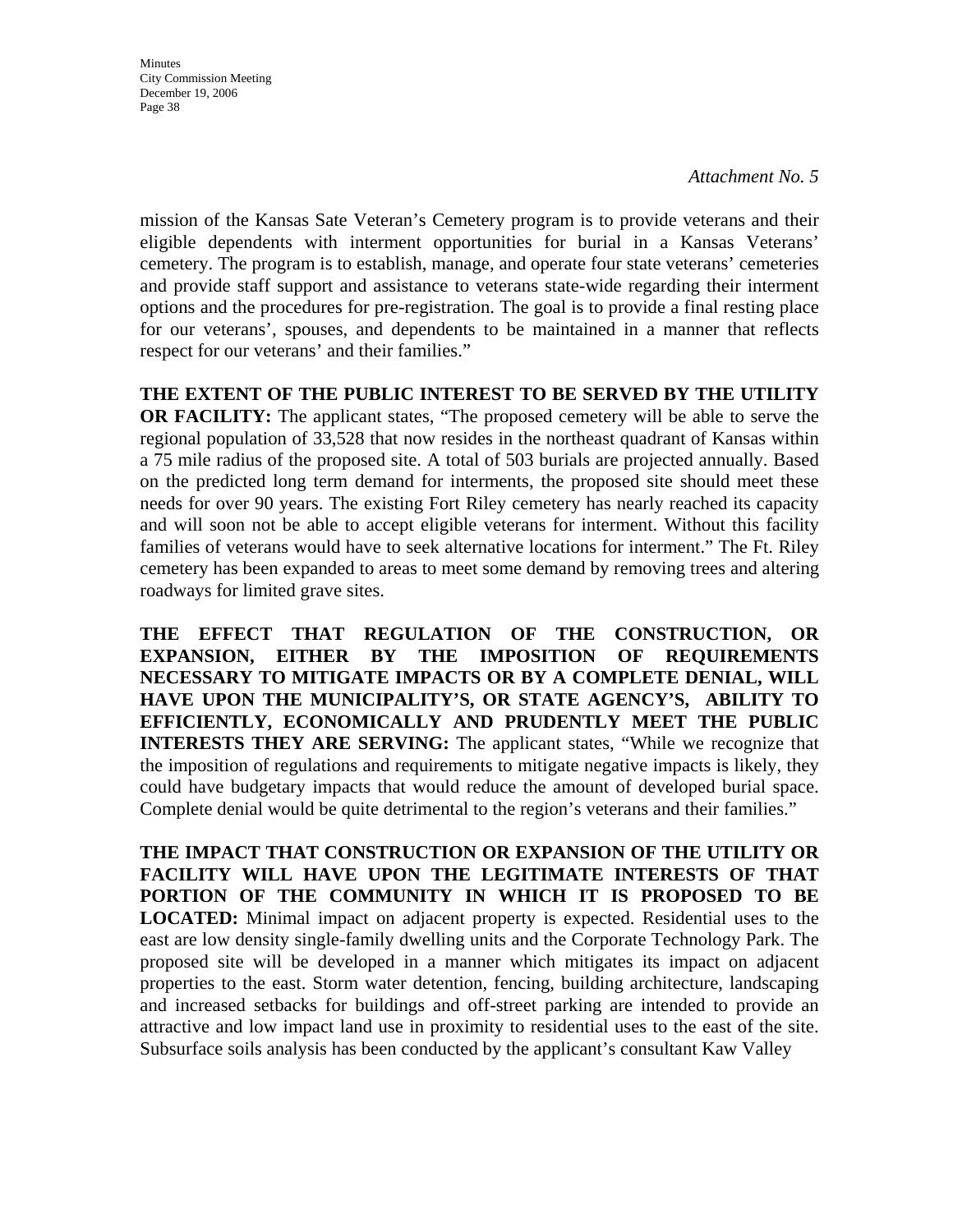*Attachment No. 5* 

Engineering. Minimal ground water was found and high water tables are not present. Water wells of residential dwellings to the east will not be affected. Increased traffic can be expected; however, the applicant has indicated that burials will be scheduled to not coincide with shift changes at the various industries in the Corporate Technology Park. In addition, burial traffic patterns will limited in comparison to typical traffic patterns associated with residential, commercial and industrial uses, which occur over extended periods of the day. Taper lanes are recommended by the City Engineer (attachment) for improved vehicular traffic entering and exiting movements to and from the site.

**IF THE OWNER OF THE UTILITY OR FACILITY IS THE CITY OF MANHATTAN, AND IF THE FACILITY OR UTILITY IS OF A TYPE EMBRACED WITHIN THE COMPREHENSIVE PLAN, WHETHER OR NOT IT IS IN CONFORMITY WITH THAT PLAN:** The owner is not the City of Manhattan. Although the site is outside of the Study Area boundary of the Comprehensive Plan, it is adjacent to the Southwest Planning Area of the Future Land Use Map of the Manhattan Urban Area Comprehensive Plan. The site is shown as Ft. Riley Military Reservation, which was not anticipated to be developed in the same manner as the surrounding community within the Study Area boundary. The C-1 District was chosen because government buildings are a permitted use and the Comprehensive Plan does not support residential development in the Eureka Valley. Additionally, the Veteran's Cemetery is consistent with the general character of Ft. Riley, in which there is an existing cemetery. The proposed annexation generally conforms to the Comprehensive Plan.

# **OTHER FACTORS AS THE PLANNING BOARD DEEMS APPROPRIATE AND RELEVANT:**

**STAFF RECOMMENDATION:** City Administration recommends that the Planning Board approve the Kansas Veterans' Cemetery, with the following conditions of approval:

- 1. Annexation, rezoning and platting shall be approved.
- 2. The proposed Kansas Veterans' Cemetery shall be developed as proposed in the application documents.
- 3. A 50 foot taper shall be added on both sides of the entrance starting at a width of 0 feet and widening to 6 feet at the entrance to provide additional maneuverability of entering and exiting vehicles into the site.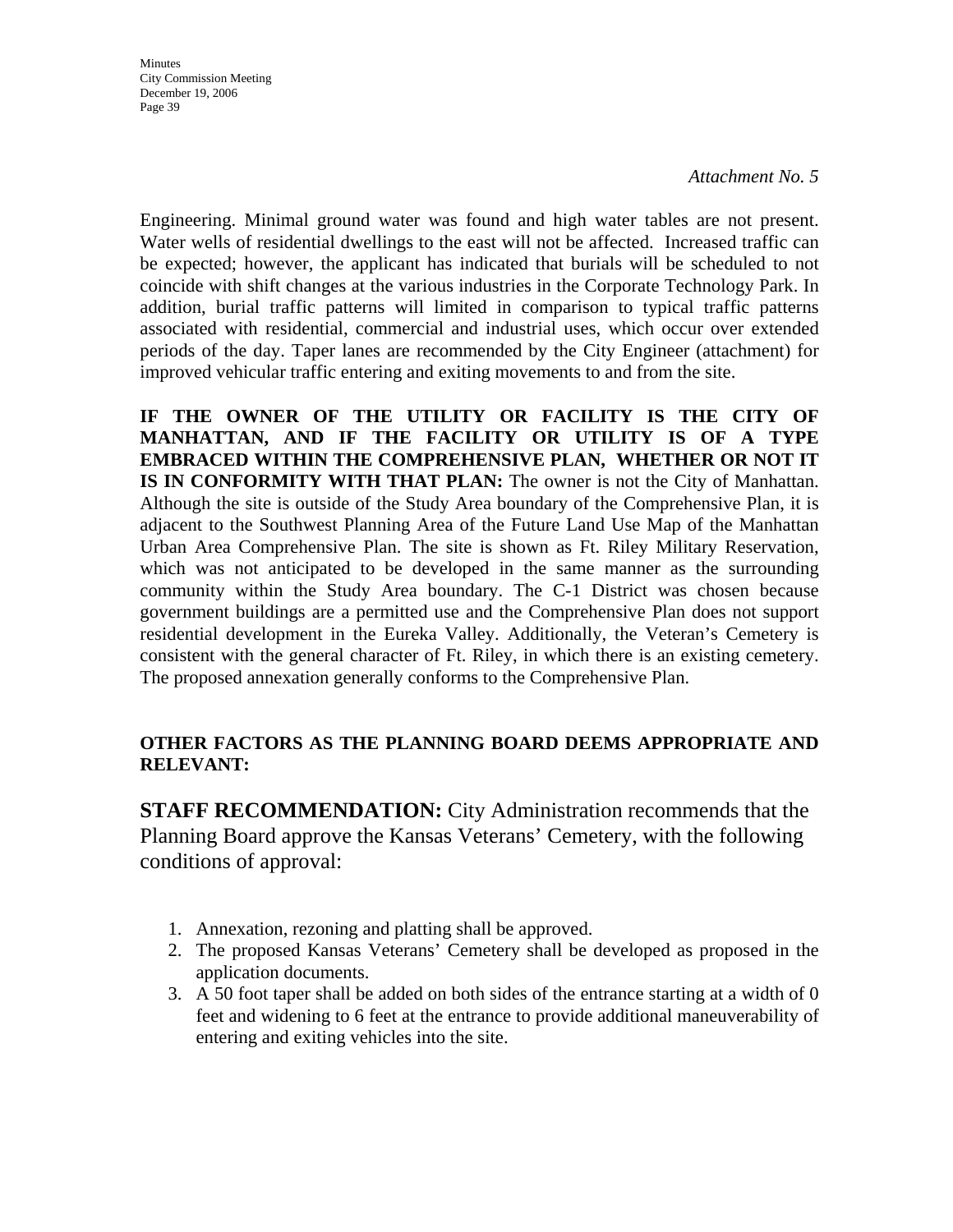*The Planning Board shall not recommend approval of the request unless it determines, by a preponderance of the evidence, that the public interests to be served by the construction or expansion of the utility or facility outweigh any impact upon legitimate community interests, as such impact is mitigated by any requirements of the Planning Board.* 

*If the Planning Board recommends approval, they shall also recommend any requirements or conditions they deem necessary to mitigate impacts caused by such use. Such requirements or conditions may include, but are not limited to, any bulk, or other requirements, which would have otherwise been applicable within the zoning district in which the proposed use is to be placed.* 

# **ALTERNATIVES**

It appears the Planning Board has the following alternatives concerning the issue at hand. The Board may:

- 1. Hold a public hearing on the proposal and, following the hearing, recommend approval of a proposed Kansas Veteran's Cemetery, based on the findings in the staff report, with the two conditions of approval recommended by City Administration.
- 2. Hold a public hearing on the proposal and, following the hearing, recommend denial of the proposed Kansas Veteran's Cemetery, for specifically stated reasons.
- 3. Hold a public hearing on the proposal and, following the hearing, modify the site plan and/or conditions of approval, to meet the needs as perceived by the Planning Board, and establish such conditions, if any, as deemed necessary to mitigate any impacts created by the proposed Kansas Veteran's Cemetery.
- 4. Table the public hearing of a proposed Kansas Veteran's Cemetery, for specifically stated reasons and provide further direction to City Administration.

# **RECOMMENDATION**

City Administration recommends that the Planning Board:

1. Hold a public hearing on the proposed Kansas Veteran's Cemetery;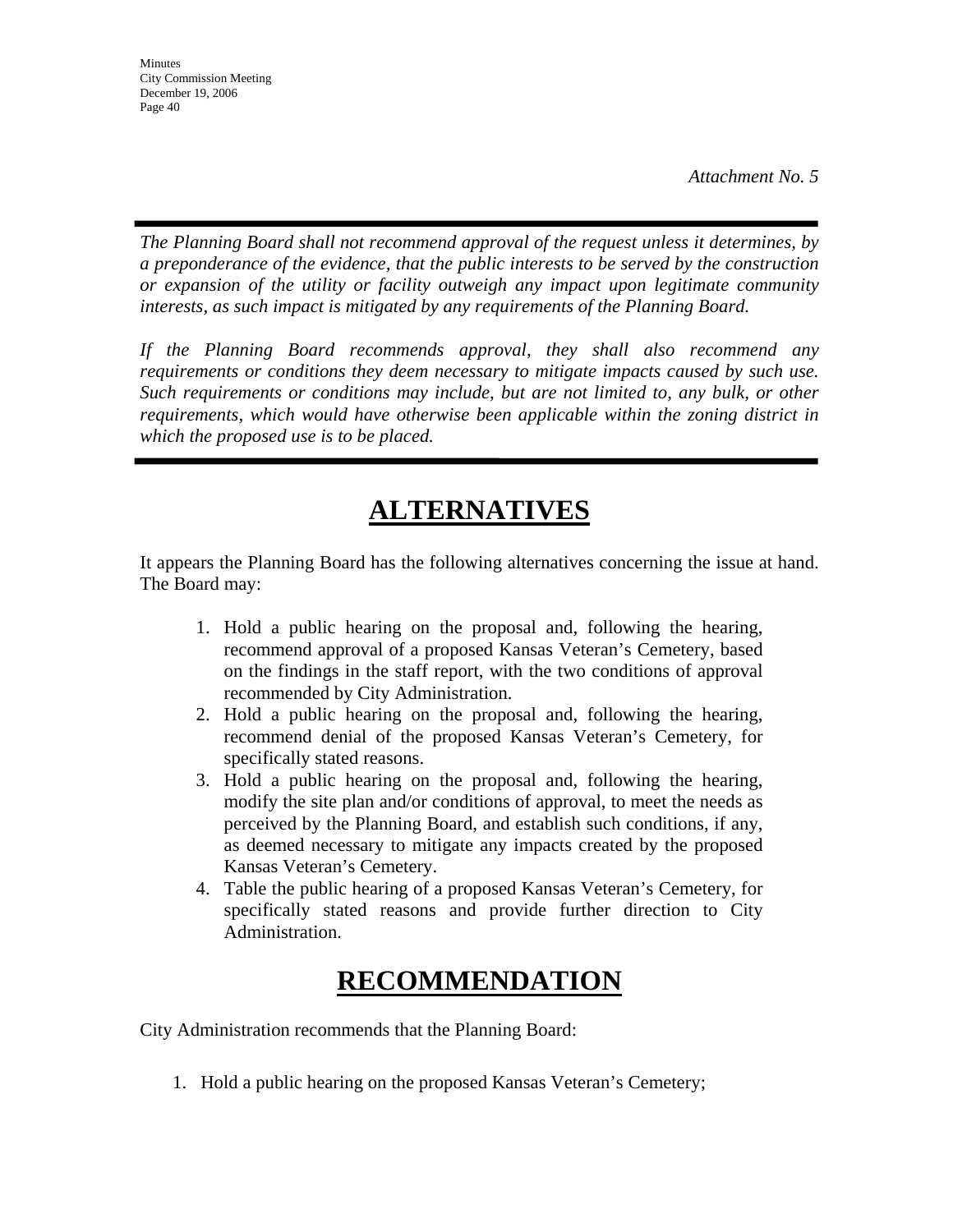*Attachment No. 5* 

- 2. Determine by a preponderance of the evidence, that the public interests to be served by the proposed Kansas Veteran's Cemetery, outweigh the impacts upon the legitimate community interests, as mitigated by requirements of the Planning Board; and,
- 3. Recommend approval of the proposed Kansas Veteran's Cemetery, with the two conditions of approval recommended by City Administration. This recommendation is based on the findings in the Staff Report.

# **POSSIBLE MOTION**

The Manhattan Urban Area Planning Board finds that the public interests to be served by the proposed Municipal Facility, outweigh the impacts upon the legitimate community interests and recommends approval of a proposed Kansas Veteran's Cemetery, based on the findings in the Staff Report, with the three conditions of approval recommended by City Administration.

**PREPARED BY:** Steve Zilkie, AICP, Senior Planner

**DATE:** October 10, 2006

06026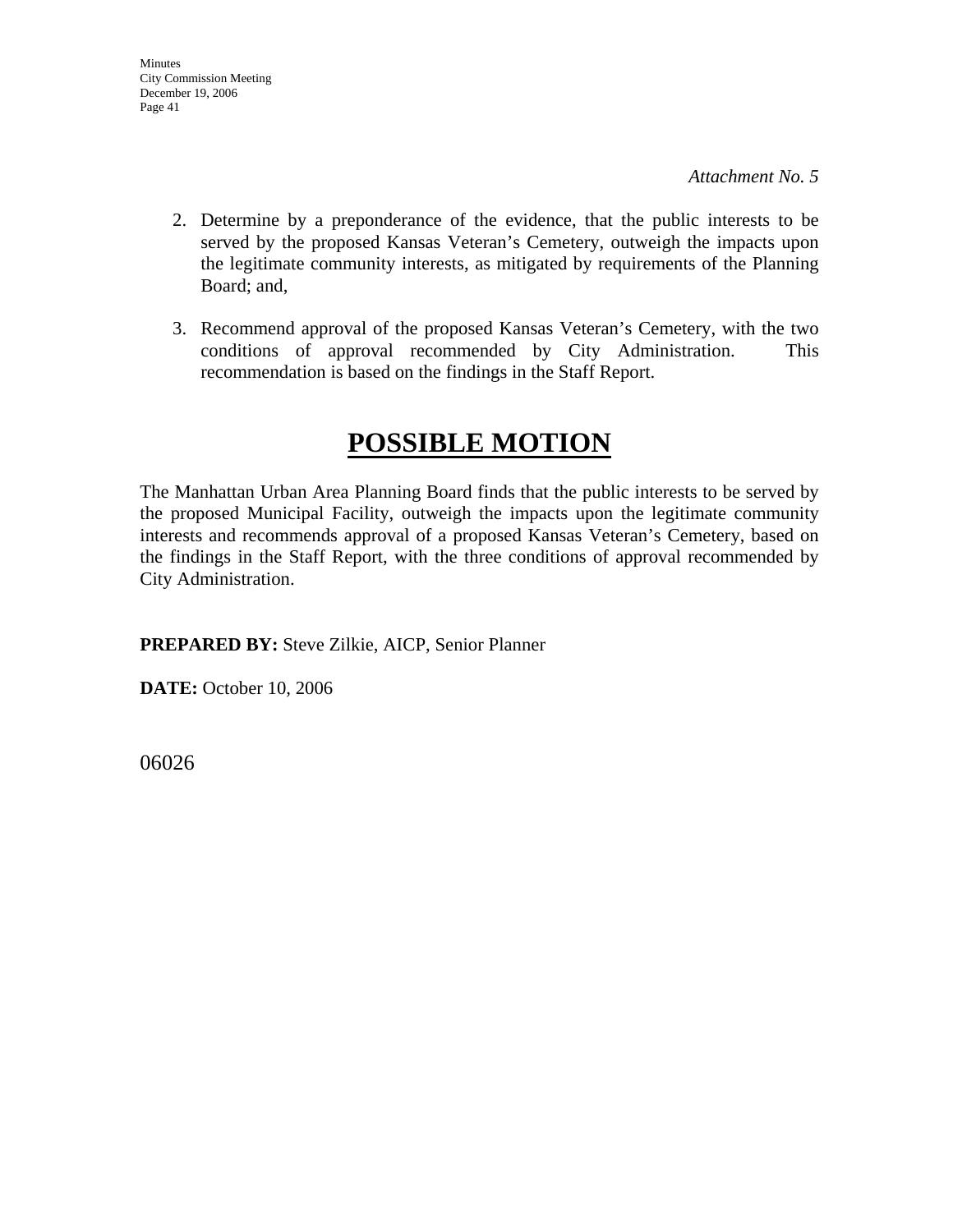#### **STAFF REPORT**

# **APPLICATION TO REZONE PROPERTY TO PLANNED UNIT DEVELOPMENT DISTRICT**

# **BACKGROUND**

**FROM:** C-5, Highway Service Commercial District.

**TO:** PUD, Planned Unit Development District.

**OWNER/APPLICANT:** Manhattan Emergency Shelter, Inc.

**ADDRESS:** 831 Leavenworth Street, Manhattan KS 66502.

**DATE OF PUBLIC NOTICE PUBLICATION:** Monday, October 30, 2006

### **DATE OF PUBLIC HEARING: PLANNING BOARD:** Monday, November 20, 2006 **CITY COMMISSION:** Tuesday, December 5, 2006

**LOCATION:** northwest corner of S. 4<sup>th</sup> Street and Yuma Street (South 114 feet of Lots 417 and 418 and all of Lots 419 and 420, Ward 1).

**AREA:** 0.607-acres (26,441 square feet).

**PROPOSED USES:** Manhattan Emergency Shelter residential building and a Transitional Housing residential building, as well as other improvements to include, but not limited to, off-street parking, landscaping, screening, a play area, and other site improvements.

#### **PROPOSED BUILDINGS AND STRUCTURES:**

Phase 1: Emergency Shelter Building: two-story (29 feet in height to roof peak) with basement, constructed of asphalt shingled roof, masonite siding and stone veneer facades. The first floor is common area (dining room, staff, laundry and other similar activities). The second floor is living space (10 family rooms, a men's and a women's dorm, and bathrooms). The basement is unfinished. Porches are on the S.  $4<sup>th</sup>$  Street frontage and on the west side of the building. The applicant indicates occupancy is 53 persons, which includes 1-4 staff persons.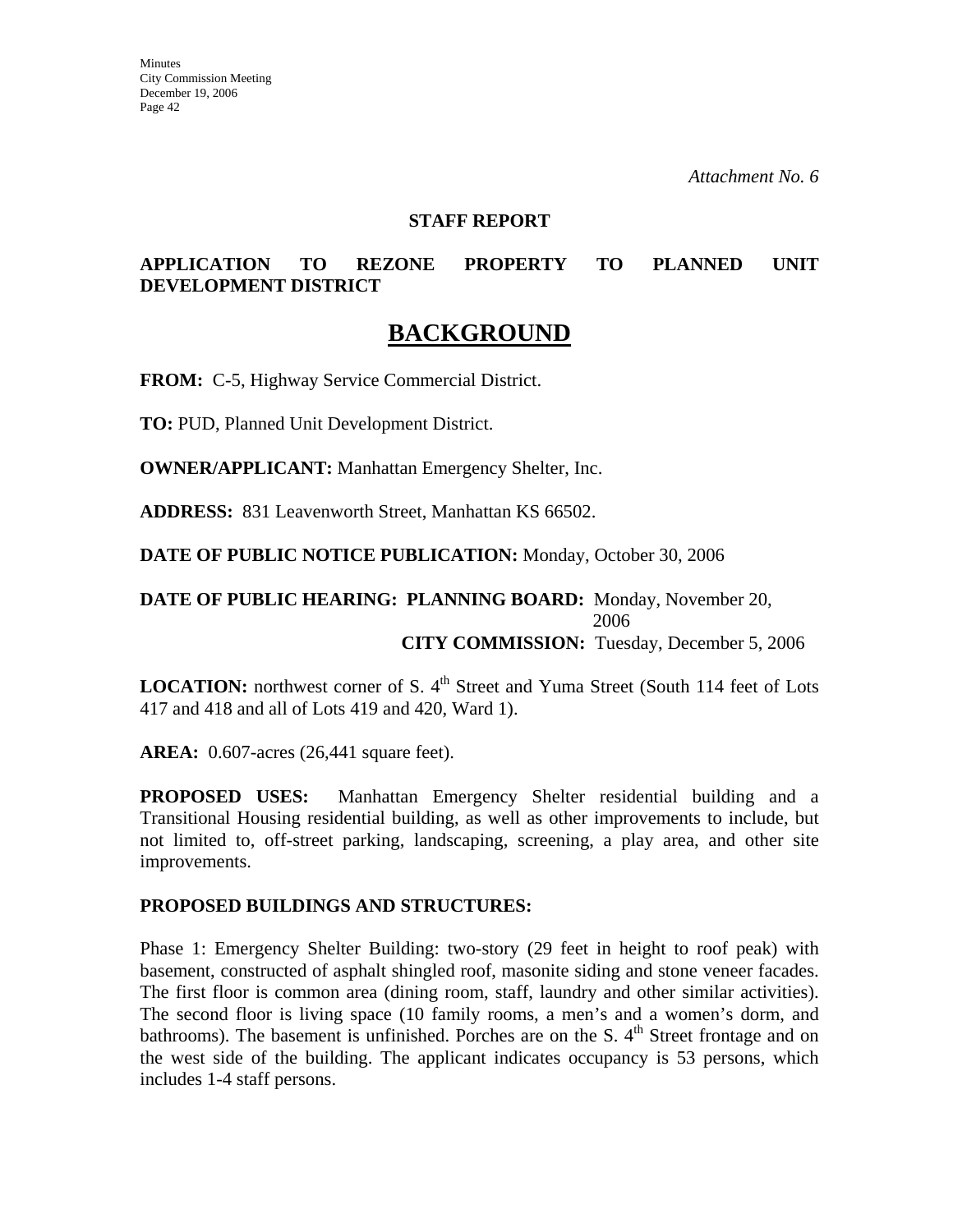*Attachment No. 6* 

Phase 2: Transitional Housing Building: two-story (23 feet in height to roof peak) constructed of asphalt shingled and masonite siding. The building is constructed of two matching halves, with each floor plan consisting of a lounge, bathroom and three bedrooms, and either half with a common kitchen/laundry area. A total of 24 bedrooms are proposed. The building will accommodate eight families or a maximum of 32 persons. No staff will be in the building.

# **PROPOSED LOT COVERAGE**

| <b>Square Feet</b> | <b>Percentage</b>     |
|--------------------|-----------------------|
| $9,951$ sf         | 38%                   |
| $8,670$ sf         | 33%                   |
| 7,782 sf           | 29%                   |
| $560$ sf           | Less than $1\%$       |
|                    |                       |
|                    | <b>PROPOSED SIGNS</b> |

| <b>Type</b> | <b>Dimensions</b> | Lighting |
|-------------|-------------------|----------|
| None        |                   |          |

Exempt signage will be allowed, such as address numerals and other exempt signage**.** 

**PROPOSED LIGHTING:** Building lights described as downcast and full cutoff and one 16 foot parking lot light pole are proposed.

# **REVIEW CRITERIA FOR PLANNED UNIT DEVELOPMENTS**

**1. LANDSCAPING:** Yards will be lawn and maintained by the owner. Irrigation will be by water hose and spigot connections. Four new deciduous trees are proposed. Street trees will be maintained and preserved and protected during construction (note on landscape plan sheet).

**2. SCREENING:** Six foot wood fencing is proposed on the west property line and adjacent to the parking lot adjacent to the residential/commercial building to the immediate north, as well as around the dumpster located off the alley.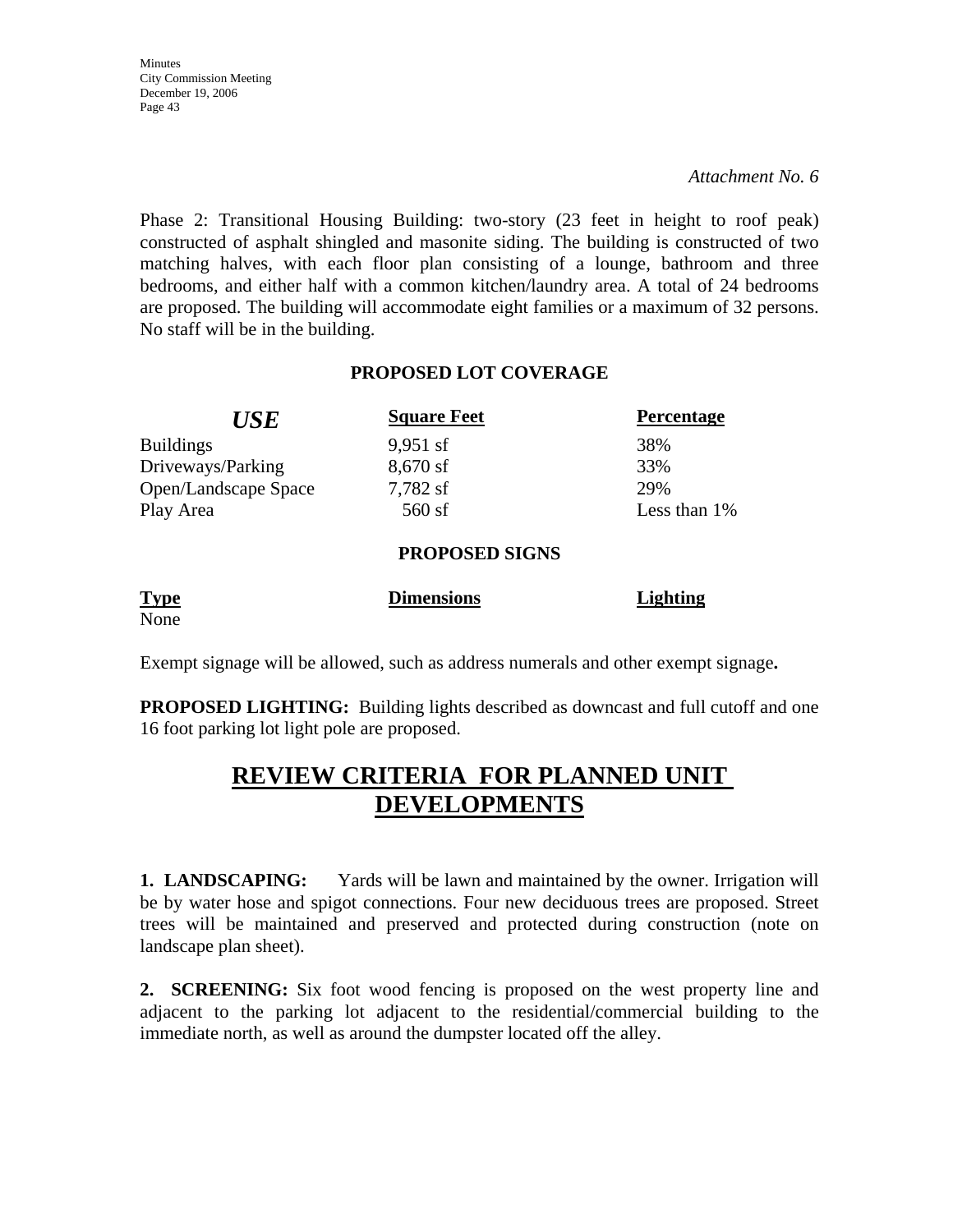*Attachment No. 6* 

**3. DRAINAGE:** A drainage report was submitted, reviewed, and accepted by the City Engineer (attachment), with the following comments, "The developer's consultant prepared a drainage analysis of the proposed development to understand how the post development condition would affect the existing storm sewer system. There are drainage impacts that need to be mitigated in the full post development condition. The developer will construct an underground storm water detention system that will keep the post condition of runoff volume for a 10 year storm equal to today's current site conditions. City Administration accepts the drainage report provided on October 31, 2006 to this department."

**4. CIRCULATION:** Access is from a single curb cut off S.  $4<sup>th</sup>$  Street to an off-street parking area on the north side of the site. Exiting is to the alley. Five of the 24 off-street parking spaces are accessed directly off the alley. A traffic report was not required due to the minimal impact of the proposal on the surrounding street system.

Twenty four (24) off street parking spaces are proposed. Previously approved shelter/transitional units were considered by the Board of Zoning Appeals. Information considered by the BZA was that 85% of the tenants would not have cars. Based on a total occupancy of 85 persons, and applying the 85% expectation, then resident demand would be 13 off-street parking spaces. Staff requirements are for four of the 24 spaces, with the remainder, 13, for the shelter and transitional occupants. Adequate off-street parking should be available.

Pedestrians are accommodated by public sidewalks on S.  $4<sup>th</sup>$  Street and Yuma Street, with walkways connecting from the public sidewalk to the residential buildings.

**5. OPEN SPACE AND COMMON AREA:** Approximately 29% of the site is open space. A small play area is proposed between the two residential buildings, to be constructed with the Transitional Housing

**6. CHARACTER OF THE NEIGHBORHOOD:** A mixed use neighborhood with residential uses to the north/northwest and service commercial to the east, south and southwest. The site borders the future downtown redevelopment area, which is proposed to the east of S.  $4<sup>th</sup>$  Street.

# **MATTERS TO BE CONSIDERED WHEN CHANGING ZONING DISTRICTS**

**1. EXISTING USE:** Vacant C-5 District tract of land.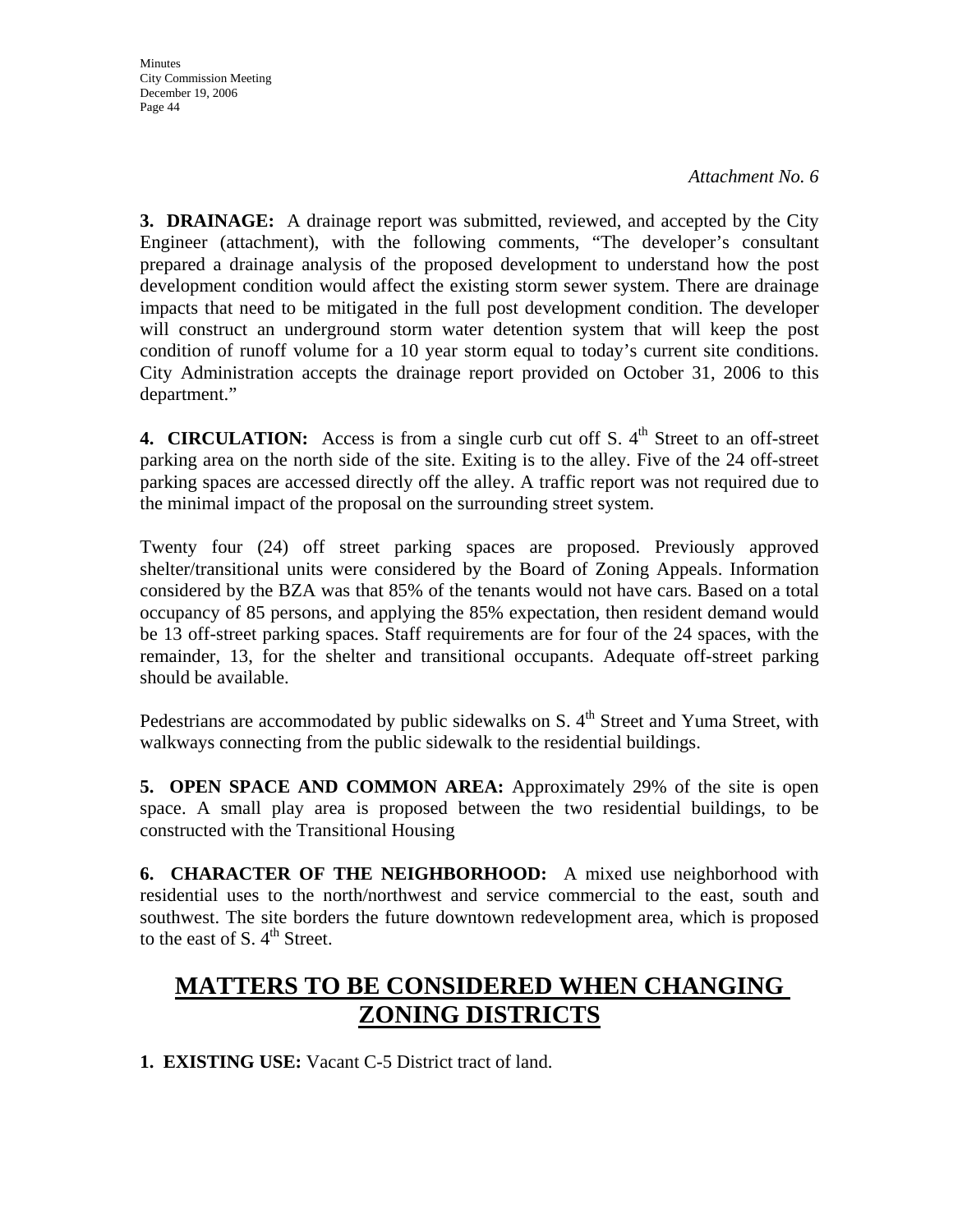**2. PHYSICAL AND ENVIRONMENTAL CHARACTERISTICS:** generally flat with grass and several mature trees scattered on the site. The site is in the 500 Year Flood Plain, an area that is not subject to the Flood Plain Regulations.

# **3. SURROUNDING LAND USE AND ZONING:**

**(a.) NORTH:** alley, multiple-family and single-family dwellings, mid rise apartments; R-M, Four-family Residential District, R-M District with TNO, Traditional Neighborhood Overlay District, PUD.

**(b.) SOUTH:** Yuma Street, church, service commercial; C-5 District.

**(c.) EAST:** S. 4<sup>th</sup> Street, service commercial; C-5/RDO, Redevelopment Overlay District.

**(d.) WEST:** Service commercial; C-5 District.

# **4. CHARACTER OF THE NEIGHBORHOOD:** See above.

**5. SUITABILITY OF SITE FOR USES UNDER CURRENT ZONING:** The site is suitable in size for the uses allowed in the C-5 District.

**6. COMPATIBILITY OF PROPOSED DISTRICT WITH NEARBY PROPERTIES AND EXTENT TO WHICH IT MAY HAVE DETRIMENTAL AFFECTS:** Minimal impact is expected on adjoining property. Property to the north is R-M District and is separated by setback and public alley from the proposed residential buildings. Uses to the north have off-street parking off the alley. To the east, south, and west are service commercial uses, which should not be adversely impacted. Properties to the east and south are also separated from the site by public streets. Some increase in traffic can be expected, but due to the likelihood that fewer than normal cars will be present, traffic impacts should be minimal. Drainage is to the street and the proposed drainage plan will reduce the increased run-off. Building setbacks along the streets are consistent with the TNO Districts 14 foot minimum front yard setback. An eight foot side yard is proposed on the west, which is consistent with residential setbacks for multiplefamily buildings. The Manhattan Emergency Shelter Building is setback approximately 35 feet from the existing residential /commercial building to the north. The Transitional Housing building is approximately 70 feet from the north lot line and public alley.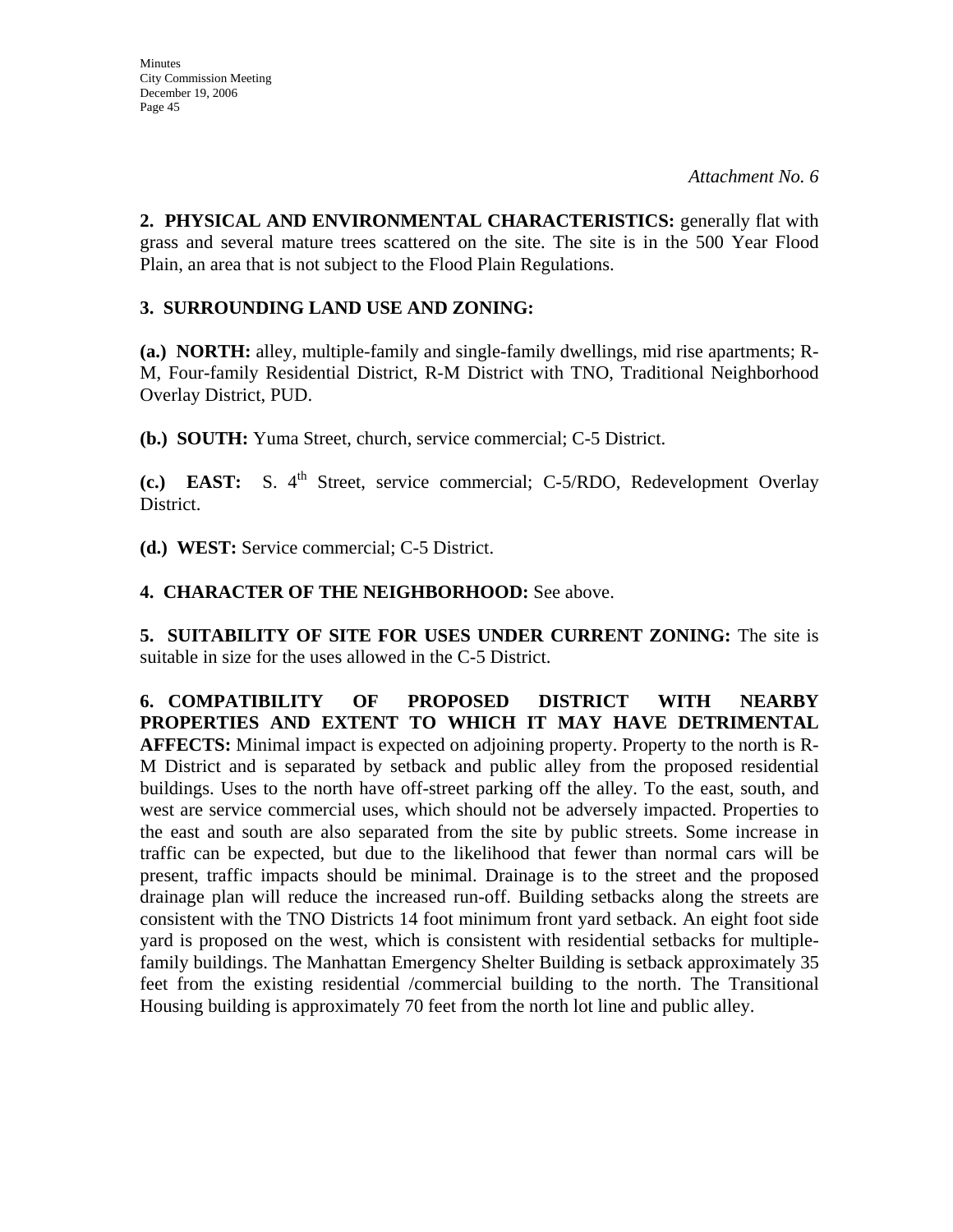### **7. CONFORMANCE WITH COMPREHENSIVE PLAN:**

The Manhattan Urban Area Comprehensive Plan shows the site as Central Core District. Applicable policies include:

# **CENTRAL CORE DISTRICT (CCD)**

#### *CCD 1: Characteristics*

The Central Core District is a special purpose designation for the Downtown Core and "Aggieville", which both have a unique historical character and importance to the broader community. Although the two areas are not physically connected, they both consist of a variety of civic, cultural, retail, commercial, business and professional offices and financial institutions, as well as residential uses in a compact, vibrant setting enhanced by a large inventory of older, and in some cases historic, structures and a pedestrian-friendly scale. "Superstores" and big box centers could be incorporated into identified redevelopment areas in the downtown core, if they are designed as part of a master planned development that is compatible with and complimentary to the traditional downtown urban fabric by maintaining a pedestrian oriented streetscape, and are of exceptional design quality. (Note: "master planned" refers to the process of developing an overall concept or neighborhood level plan for an area, prior to development, that takes into consideration the relationships between land uses, buildings, access and site characteristics, in order to establish a more unified and compatible development. It can apply to a large single site, a whole neighborhood, or series of neighborhoods.)

# *CCD 2: Infill and Redevelopment*

Infill and redevelopment that is in keeping with the historic character and scale of the established neighborhood is strongly encouraged to utilize vacant or underutilized sites and enhance the vitality of the Central Core.

#### **Applicable Housing and Neighborhoods Policies include:**

HN 2: Encourage Construction of Affordable Housing

There is growing concern about the availability of affordable housing for low and moderate-income families within the Manhattan Urban Area. The City and County shall work with the private sector and non-profit agencies to ensure that sites that are potentially suitable for affordable housing are available in the Urban Area. This should include sites at a variety of scales to accommodate both small infill projects and larger redevelopment or green field projects. In addition, the City should encourage innovative design in housing by promoting such programs as design competitions, financial incentives, or other mechanisms to reduce development costs.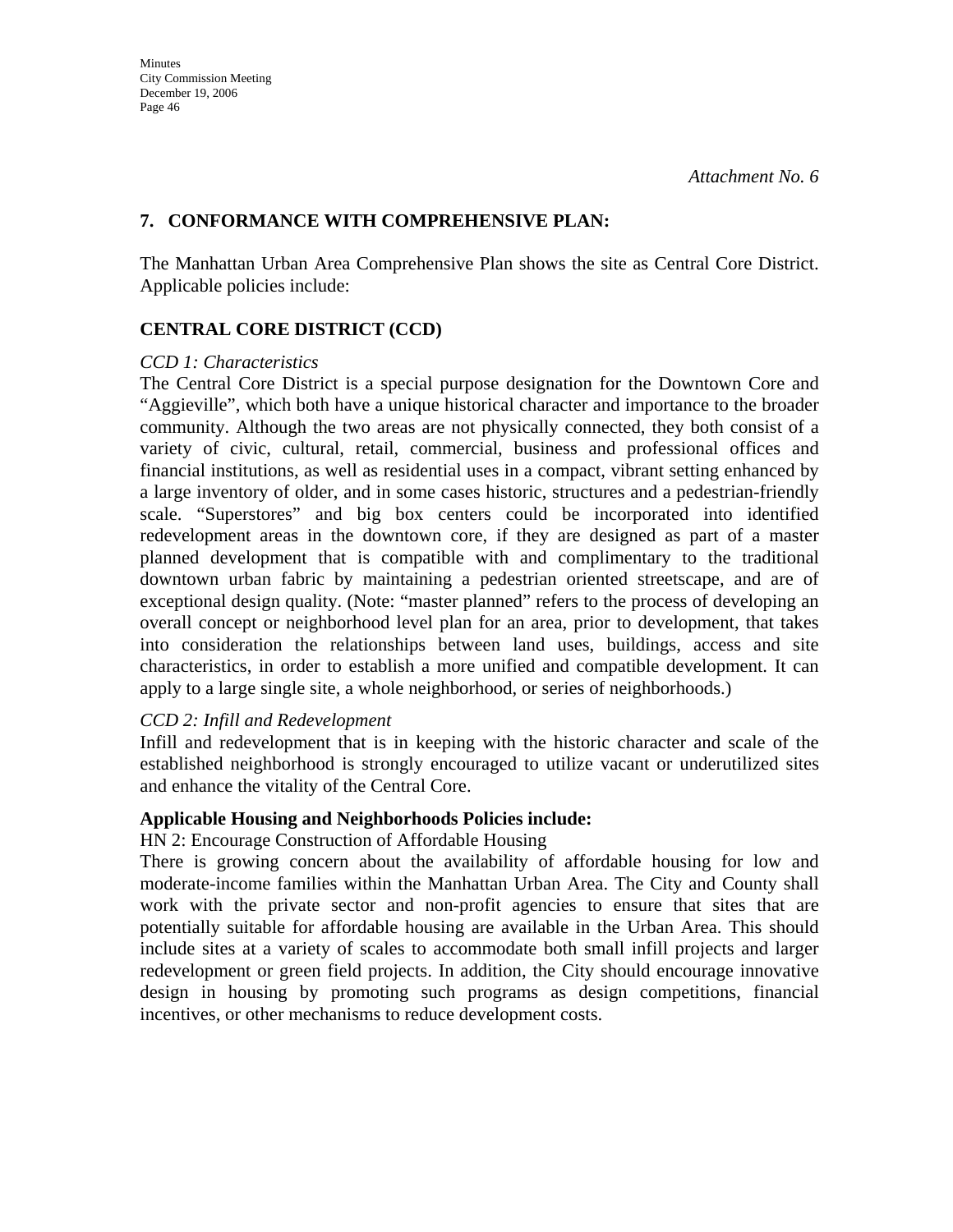### HN 5: Promote Infill and Redevelopment

The City and County should encourage infill development and redevelopment on vacant or underutilized parcels where infrastructure and services are readily available and where it would foster the stabilization or revitalization of an existing area. Infill and redevelopment should be sensitive to the established character of the surrounding neighborhood. *Infill* means the development of new housing or other buildings on scattered vacant sites in a built-up area. *Redevelopment* means the replacement or reconstruction of buildings that are in substandard physical condition, or that do not make effective use of the land on which they are located. If properly designed, infill and redevelopment can serve an important role in achieving quality mixed use neighborhoods.

### T**he site is in a Special Planning Area. Applicable policies include:**

DT 1: Reinforce the Role of the Downtown

The City and County will continue to reinforce the role of the Downtown area by making Downtown more accessible; supporting a variety of uses and activities as the focal point of the community; and promoting redevelopment of underutilized lands at the periphery of the downtown area.

DT 3: Promote Appropriate Infill and Redevelopment

The City shall encourage residential, commercial, office, and mixed-use infill and redevelopment within the downtown area, as identified in the Downtown Tomorrow Plan. Development design standards in the Downtown shall be considered in order to maintain and enhance the area's character.

The proposed rezoning is an infill project utilizing underdeveloped land, which will provide affordable temporary housing for individuals and families. Residential uses are encouraged in the Central Core area. The rezoning conforms to the Comprehensive Plan.

# **8. ZONING HISTORY AND LENGTH OF TIME VACANT AS ZONED:**

The site is part of the original town plat and is currently vacant. A building along S.  $4<sup>th</sup>$ Street and one along Yuma Street were removed from the site within the last five years.

- 1925-1940 D Light Industrial District
- 1940-1965 E Heavy Industrial District
- 1965-1969 E Light industrial District
- 1969-2006 C-5, Highway Service Commercial District

**9. CONSISTENCY WITH INTENT AND PURPOSE OF THE ZONING ORDINANCE:** The intent and purpose of the Zoning Regulations is to protect the public health, safety, and general welfare; regulate the use of land and buildings within zoning districts to assure compatibility; and to protect property values. The PUD Regulations are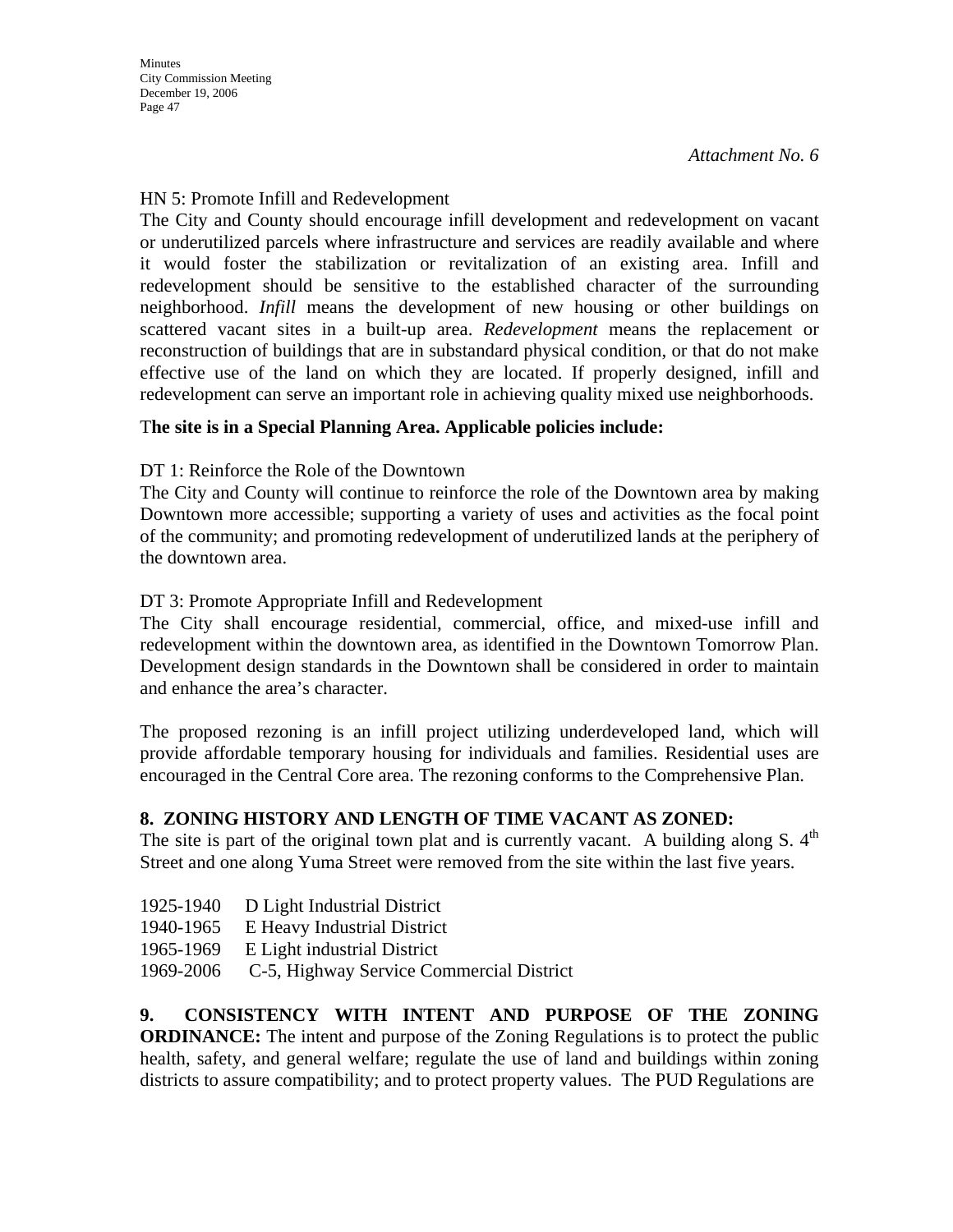**Minutes** City Commission Meeting December 19, 2006 Page 48

intended to provide a maximum choice of living environments by allowing a variety of housing and building types; a more efficient land use than is generally achieved through conventional development; a development pattern that is in harmony with land use density, transportation facilities and community facilities; and a development plan which addresses specific needs and unique conditions of the site which may require changes in bulk regulations or layout.

The proposed PUD is consistent with the intent and purposes of the Zoning Regulations, and the intent of the PUD Regulations.

**10. RELATIVE GAIN TO THE PUBLIC HEALTH, SAFETY AND WELFARE THAT DENIAL OF THE REQUEST WOULD ACCOMPLISH, COMPARED WITH THE HARDSHIP IMPOSED UPON THE INDIVIDUAL OWNER:** There appears to be no relative gain to the public, which denial would accomplish. No adverse impacts to the public are expected. There may be a hardship to the applicant if the amendment is denied.

**11. ADEQUACY OF PUBLIC FACILITIES AND SERVICES:** Adequate street, sanitary and water service is available to serve the site. An additional fire hydrant is required in order to provide adequate fire fighting protect, which must be located at S.  $4<sup>th</sup>$ and Colorado Street. The site plan notes the addition of a hydrant at the intersection. There is an existing sidewalk on abutting street frontage along  $S$ .  $4<sup>th</sup>$  Street and Yuma Street.

# **12. OTHER APPLICABLE FACTORS:** None.

# **13. STAFF COMMENTS AND RECOMMENDATION:**

City Administration recommends approval of the proposed rezoning of the Manhattan Emergency Shelter PUD from C-5, Highway Service Commercial District, to PUD, Residential Planned Unit Development District, with the conditions:

- 1. Permitted uses shall include a Manhattan Emergency Shelter building and Transitional Housing building.
- 2. Landscaping and irrigation shall be provided pursuant to a Landscaping Performance Agreement between the City and the owner, which shall be entered into prior to issuance of a building permit.
- 3. All landscaping and irrigation shall be maintained in good condition.
- 4. Exempt signage shall be permitted as described in Article VI, Section 6-104  $(A)(1),(2),(4),(5),(7)$  and  $(8)$ ; and Section 6-104  $(B)(2)$ , of the Manhattan Zoning Regulations.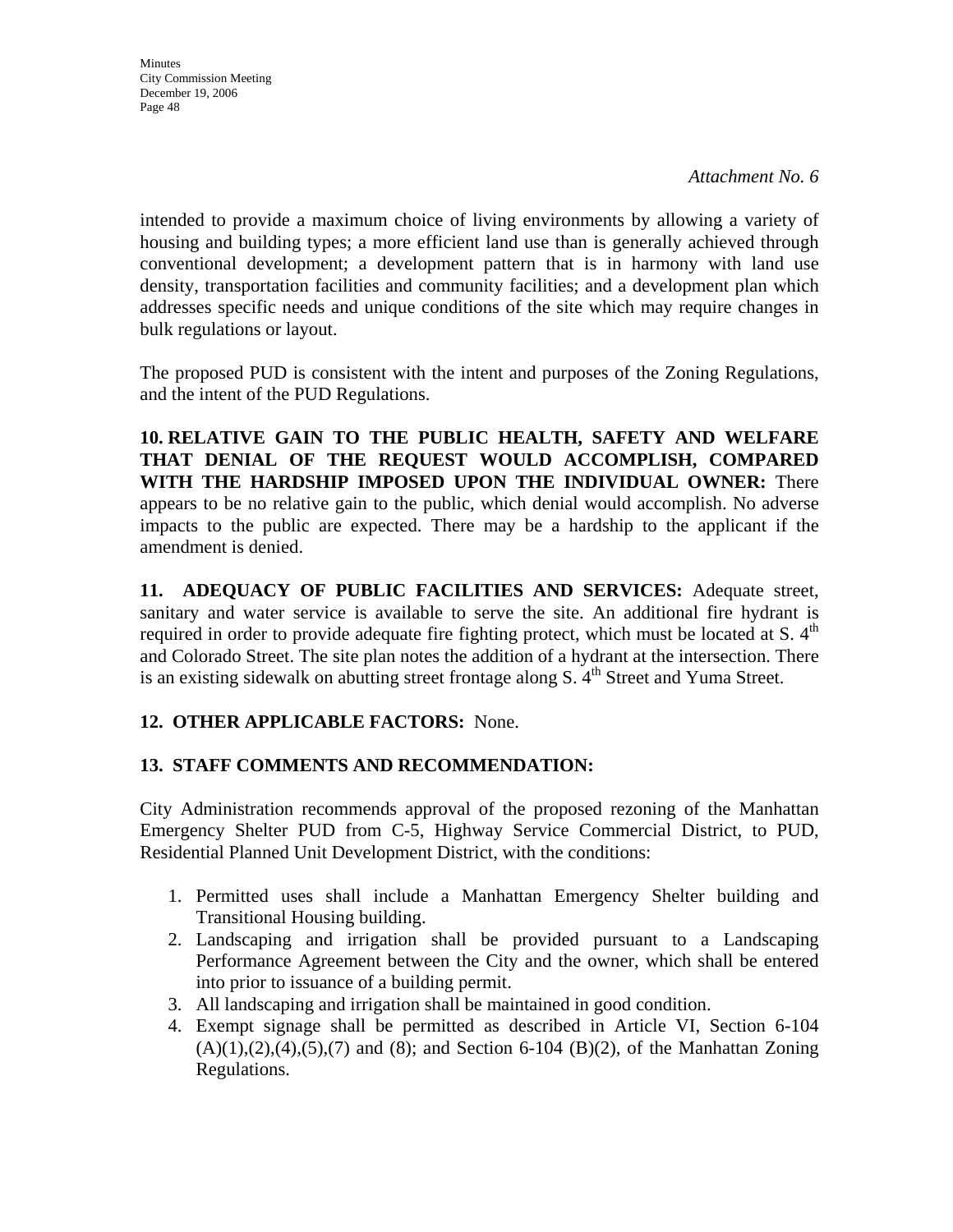# **ALTERNATIVES:**

- 1. Recommend approval of the proposed rezoning of the Manhattan Emergency Shelter PUD from C-5, Highway Service Commercial District, to PUD, Residential Planned Unit Development District stating the basis for such recommendation, with the conditions listed in the Staff Report.
- 2. Recommend approval of the proposed rezoning of the Manhattan Emergency Shelter PUD from C-5, Highway Service Commercial District, to PUD, Residential Planned Unit Development District, and modify the conditions, and any other portions of the proposed PUD, to meet the needs of the community as perceived by the Manhattan Urban Area Planning Board, stating the basis for such recommendation, and indicating the conditions of approval.
- 3. Recommend denial of the proposed rezoning, stating the specific reasons for denial.
- 4. Table the proposed rezoning to a specific date, for specifically stated reasons.

# **POSSIBLE MOTION:**

The Manhattan Urban Area Planning Board recommends approval of the proposed rezoning of the Manhattan Emergency Shelter PUD from C-5, Highway Service Commercial District, to PUD, Residential Planned Unit Development District, based on the findings in the staff report, with the conditions recommended by City Administration.

**PREPARED BY:** Steve Zilkie, AICP, Senior Planner

**DATE:** November 15, 2006

06029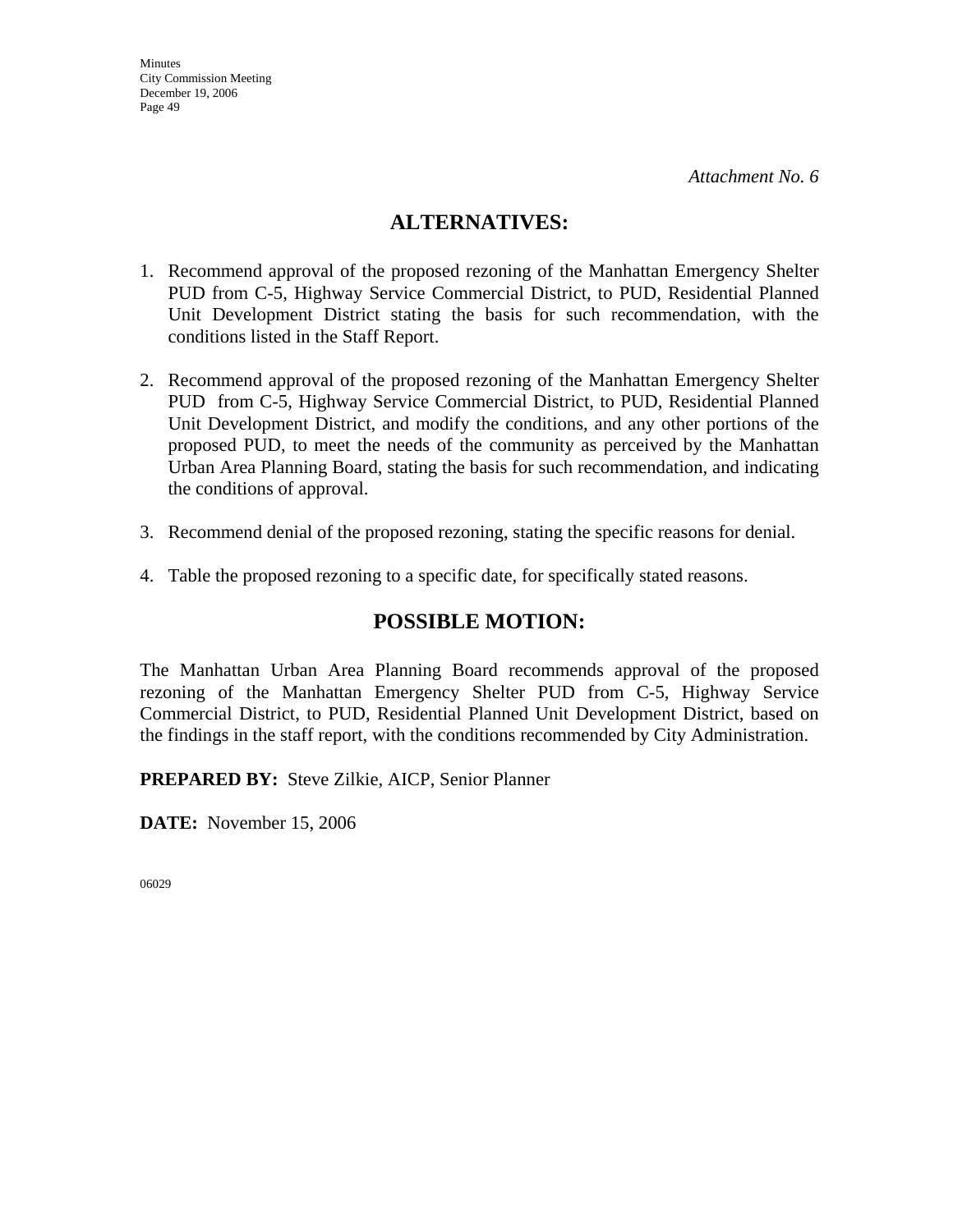#### **STAFF REPORT**

# **ON AN APPLICATION TO REZONE PROPERTY**

**FROM:** I-3, Light Industrial District

**TO:** LM-SC, Light Manufacturing-Service Commercial District

**APPLICANT/OWNER:** HHW, LLC-GregWilson

ADDRESS: 625 S. 10<sup>th</sup> Street, Manhattan KS 66502

**LOCATION:** south of Ft. Riley Boulevard, west of S. 10<sup>th</sup> Street, east of Griffith Field and S.  $11<sup>th</sup>$  Street, and north of the Union Pacific Railroad, generally 615 S.  $11<sup>th</sup>$  Street and 626 S.  $10^{th}$  Street (Lots 441-465, Ward 5).

**AREA:** approximately 2.7 acres.

# **DATE OF PUBLIC NOTICE PUBLICATION:** Monday, November 13, 2006

# **DATE OF PUBLIC HEARING: PLANNING BOARD:** Monday, December 4, 2006 **CITY COMMISSION:** Tuesday, December 19, 2006

**EXISTING USE:** Moving and storage (Covan), outdoor storage (Howie's Recycling), and warehouse distribution (Fastenal).

**PHYSICAL AND ENVIRONMENTAL CHARACTERISTICS:** a flat fully developed industrial site with existing buildings, fencing and outdoor storage and parking. An eastwest alley was vacated and a utility easement retained through the approximate center of the site. No portion of the site is in a 100 Year Flood Plain, but is in the 500 Year Flood Plain. Drainage is to public streets.

# **SURROUNDING LAND USE AND ZONING:**

- **(1) NORTH:** Ft. Riley Boulevard, gravel parking single-family and two-family dwellings; R-2, Two Family Residential District, with TNO, Traditional Neighborhood Overlay District.
- **(2) SOUTH:** Railroad, city park, residential; R-2 District and Planned Unit Development.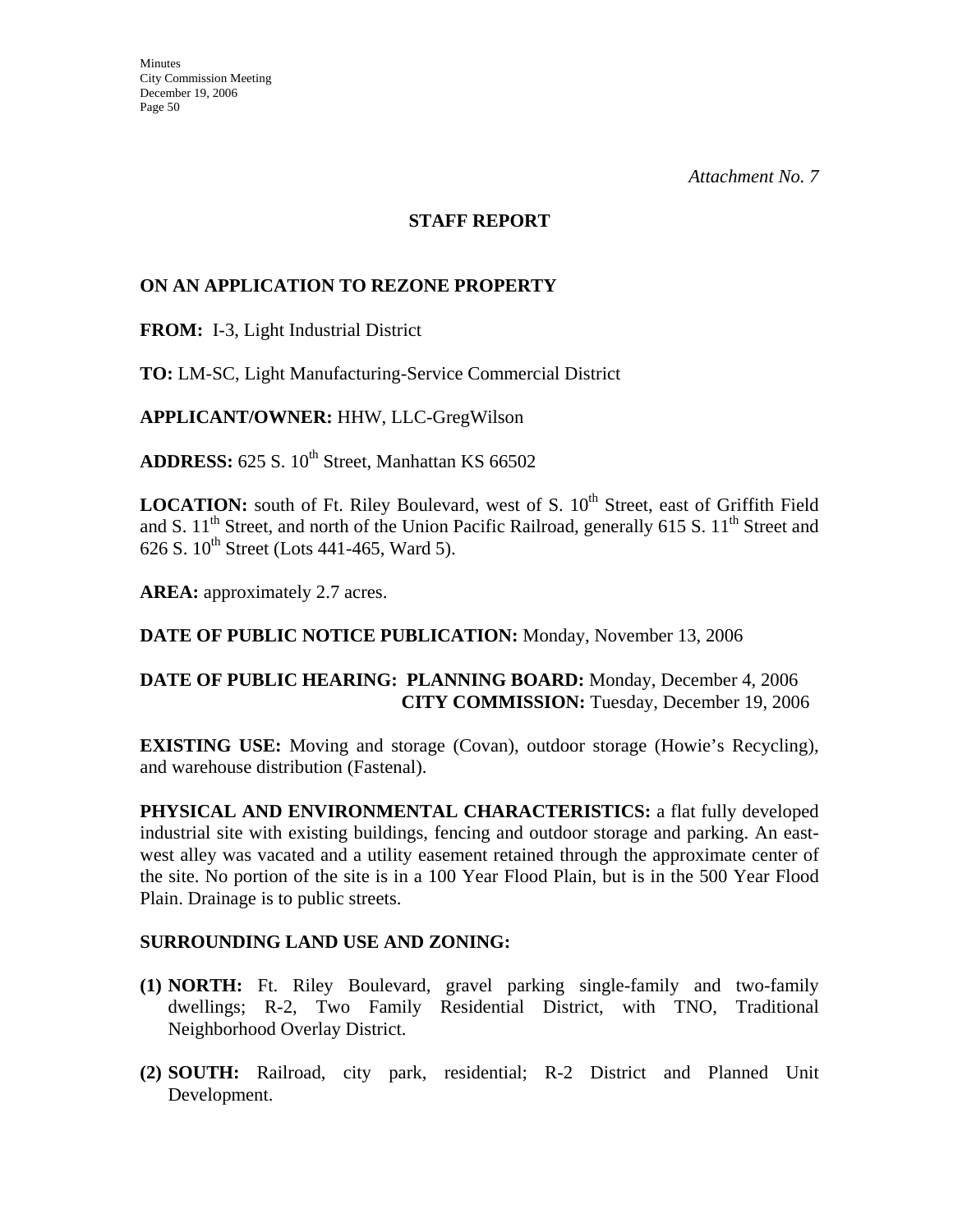- **(3) EAST:** S. 10<sup>th</sup> Street, recycling, vacant industrial/commercial lot; I-3 District and LM-SC District.
- **(4) WEST:** S.  $11<sup>th</sup>$  Street, city park; R-2 District.

**GENERAL NEIGHBORHOOD CHARACTER:** The neighborhood extending east/west from the site, except for Griffith Park and along the south side of Ft. Riley Boulevard, consists primarily of industrial/commercial uses, which are separated from residential areas, north and south of the site, by a major street and railroad line. Areas generally to the north of the site are a mix of public parking, residential and other public facilities. Areas to the south are public park and residential. The site has been zoned for industrial purposes since 1926 and its character is part of the neighborhood.

**SUITABILITY OF SITE FOR USES UNDER CURRENT ZONING:** The site is suitable for the permitted and conditional uses of the I-3 District and is greater in minimum lot size than required by the I-3 District. Minimum lot size is 5,000 square feet and the site is approximately 2.7 acres, or 117,612 square feet in area.

**COMPATIBILITY OF PROPOSED DISTRICT WITH NEARBY PROPERTIES AND EXTENT TO WHICH IT MAY HAVE DETRIMENTAL AFFECTS:** The LM-SC District allows for a range of permitted uses found in both the C-5, Highway Service Commercial District, and the I-3 District. The neighboring area to the east is LM-SC District. To the southeast is I-3 District, Howie's Recycling. The site is bounded by a major street to the north and railroad to the south, which separates the site from residential districts. The site is accessed directly from Ft. Riley Boulevard and S.  $10^{th}$  Street, which connects to Ft. Riley Boulevard at a controlled intersection. The proposed rezoning is compatible with the industrial/commercial neighborhood.

**CONFORMANCE WITH COMPREHENSIVE PLAN:** The Manhattan Urban Area Comprehensive Plan shows the site as Community Commercial. Policy statements include:

**CC 1: Characteristics:** Community Commercial Centers provide a mix of retail and commercial services in a concentrated and unified setting that serves the local community and may also provide a limited draw for the surrounding region. These centers are typically anchored by a larger national chain, between 120,000 and 250,000 square feet, which may provide sales of a variety of general merchandise, grocery, apparel, appliances, hardware, lumber, and other household goods. Centers may also be anchored by smaller uses, such as a grocery store, and may include a variety of smaller, complementary uses, such as restaurants, specialty stores (such as books, furniture, computers, audio, office supplies, or clothing stores), professional offices and health services. The concentrated,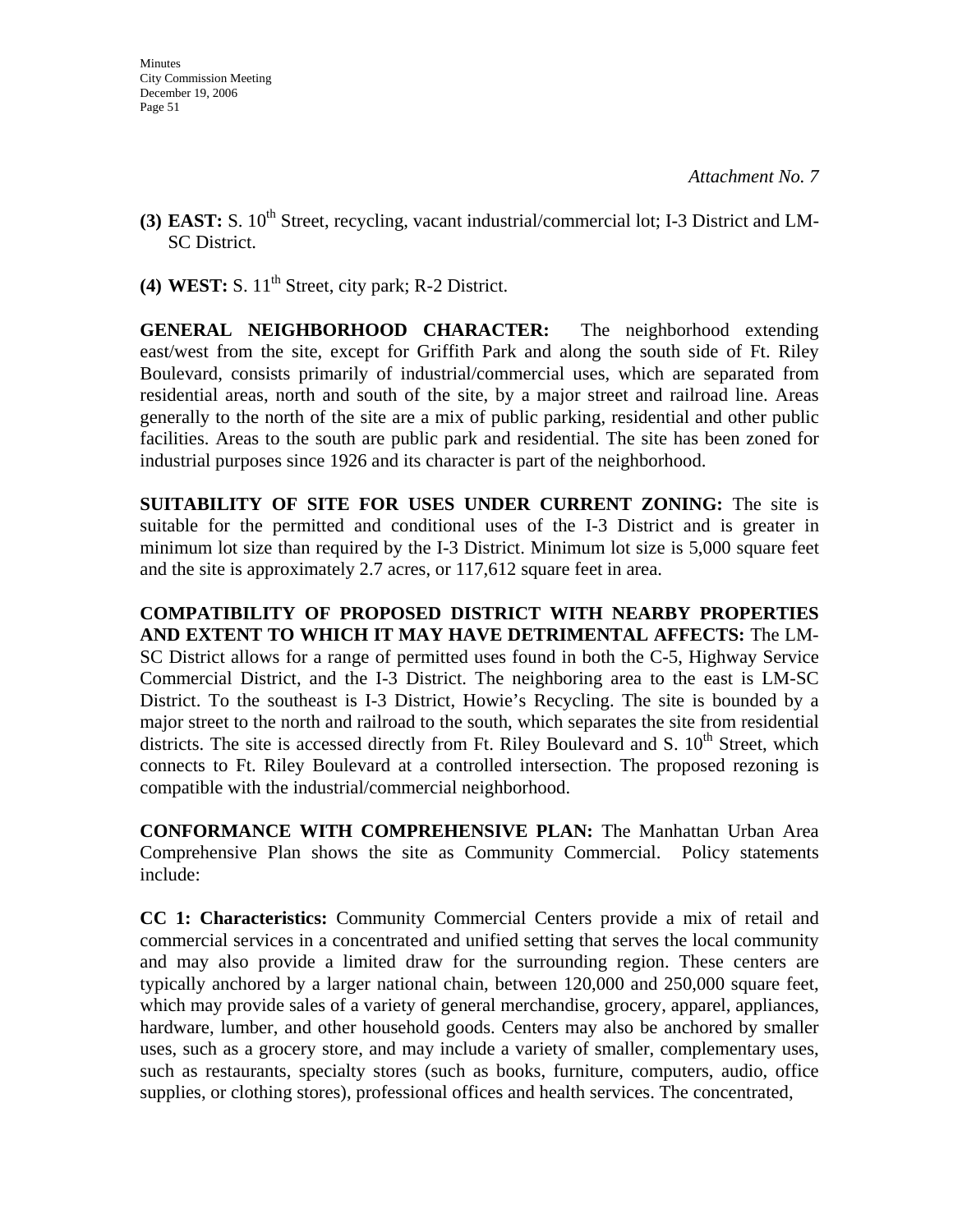*Attachment No. 7* 

unified design of a community commercial center allows it to meet a variety of community needs in a "one-stop shop" setting, minimizing the need for multiple vehicle trips to various commercial areas around the community. Although some single use highway-oriented commercial activities will continue to occur in some areas, this pattern of development is generally not encouraged.

**CC 2: Location**: Community Commercial Centers should be located at the intersection of one or more major arterial streets. They may be located adjacent to urban residential neighborhoods and may occur along major highway corridors as existing uses become obsolete and are phased out and redeveloped over time. Large footprint retail buildings (often known as "big-box" stores) shall only be permitted in areas of the City where adequate access and services can be provided.

**CC 3: Size**: Typically require a site of between 10 and 30 acres.

**CC 4: Unified Site Design**: A unified site layout and design character (buildings, landscaping, signage, pedestrian and vehicular circulation) shall be required and established for the center to guide current and future phases of development. Building and site design should be used to create visual interest and establish a more pedestrianoriented scale for the center and between out lots.

**CC 5: Architectural Character:** Community Commercial Centers shall be required to meet a basic level of architectural detailing, compatibility of scale with surrounding areas, pedestrian and bicycle access, and mitigation of negative visual impacts such as large building walls, parking areas, and service and loading areas. While these requirements apply to all community commercial development, they are particularly important to consider for larger footprint retail buildings, or "big-box" stores. A basic level of architectural detailing shall include, but not be limited to, the following: Façade and exterior wall plane projections or recesses; • Arcades, display windows, entry areas, awnings, or other features along facades facing public streets; • Building facades with a variety of detail features (materials, colors, and patterns); and • High quality building materials.

**CC 6: Organization of Uses:** Community commercial services should be concentrated and contained within planned activity centers, or nodes, throughout the community. Within each activity center or node, complementary uses should be clustered within walking distance of each other to facilitate efficient, "one-stop shopping", and minimize the need to drive between multiple areas of the center. Large footprint retail buildings, or "big-box" stores should be incorporated as part of an activity center or node along with complementary uses. Isolated single store developments are strongly discouraged.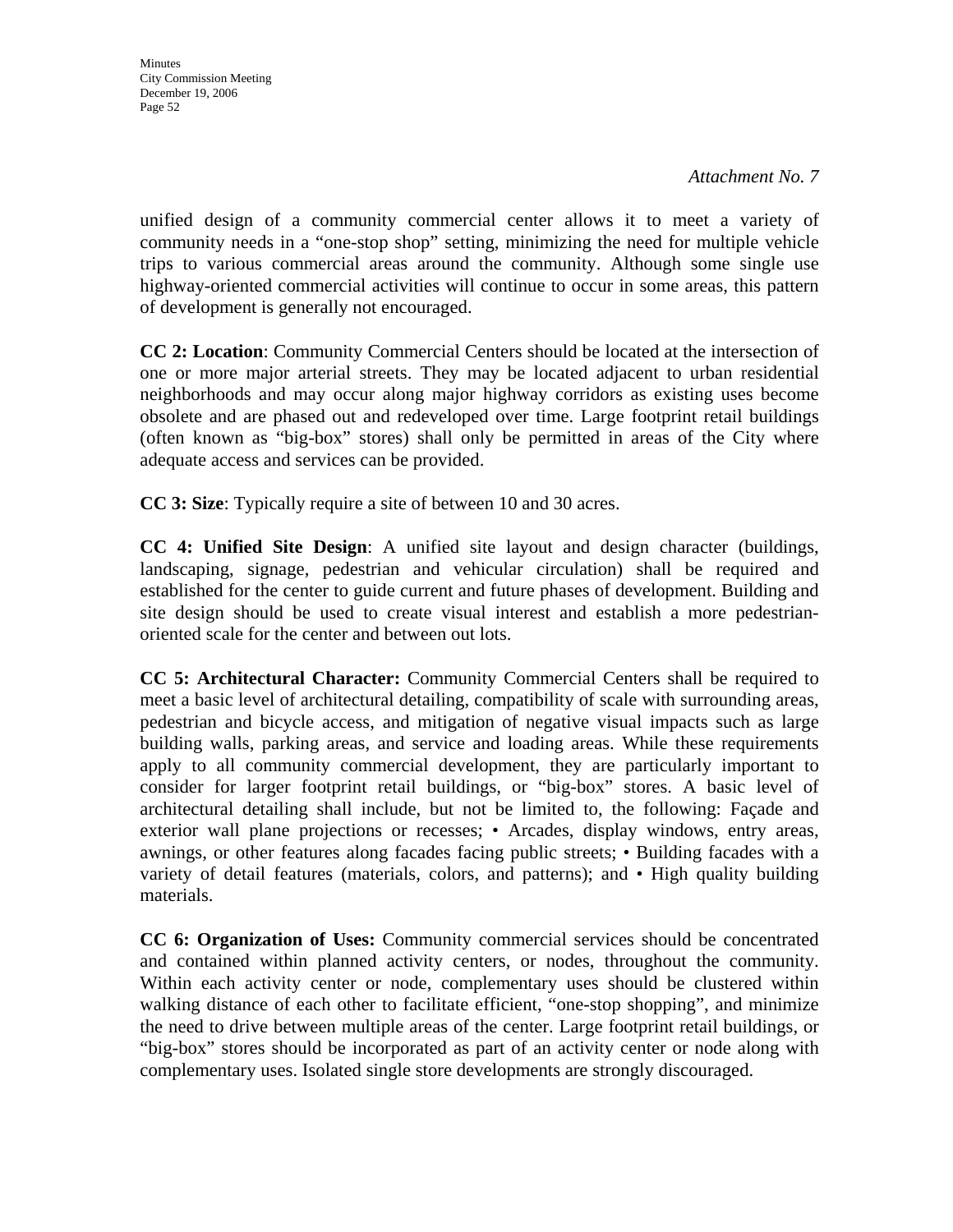*Attachment No. 7* 

**CC 7: Parking Design and Layout:** Uninterrupted expanses of parking should be avoided. Parking areas should be broken into smaller blocks divided by landscaping and pedestrian walkways. Parking areas should be distributed between the front and sides of buildings, or front and rear, rather than solely in front of buildings to the extent possible.

**CC 8: Circulation and Access:** Clear, direct pedestrian connections should be provided through parking areas to building entrances and to surrounding neighborhoods or streets. Integrate main entrances or driveways with the surrounding street network to provide clear connections between uses for vehicles, pedestrians, and bicycles.

The proposed rezoning combines light industrial and service commercial uses adjacent to a major street, Ft. Riley Boulevard. Access to the site is not through residential areas. LM-SC District is to the west and east of the site. The Comprehensive Plan recognizes that "Although some single use highway-oriented commercial activities will continue to occur in some areas, this pattern of development is generally not encouraged." The proposed rezoning to LM-SC District is generally in conformance with the Manhattan Urban Area Comprehensive Plan, due to the existing LM-SC District along Ft. Riley Boulevard.

**ZONING HISTORY AND LENGTH OF TIME VACANT AS ZONED:** The site is a part of the City's original platted Ward Districts. The site is not vacant.

| 1925-1965 | F, Heavy Industrial District |
|-----------|------------------------------|
| 1965-1969 | F, Heavy Industrial District |

1969-2006 I-3, Light Industrial District

**CONSISTENCY WITH INTENT AND PURPOSE OF THE ZONING ORDINANCE:** The intent and purpose of the Zoning Regulations is to protect the public health, safety, and general welfare; regulate the use of land and buildings within zoning districts to assure compatibility; and to protect property values.

The Light Manufacturing-Service Commercial District is designed to promote and encourage diverse economic growth through coordinated and efficient use of land and collocation of light industrial and highway service commercial activities. Minimum lot size in the LM-SC District along a limited access arterial street is 20,000 square feet. The site is greater in area than minimum lot size.

**RELATIVE GAIN TO THE PUBLIC HEALTH, SAFETY AND WELFARE THAT DENIAL OF THE REQUEST WOULD ACCOMPLISH, COMPARED WITH THE HARDSHIP IMPOSED UPON THE APPLICANT:** There appears to be no relative gain to the public that denial would accomplish. It may be a hardship on the owner if the rezoning is denied. The site can be accessed from existing public streets.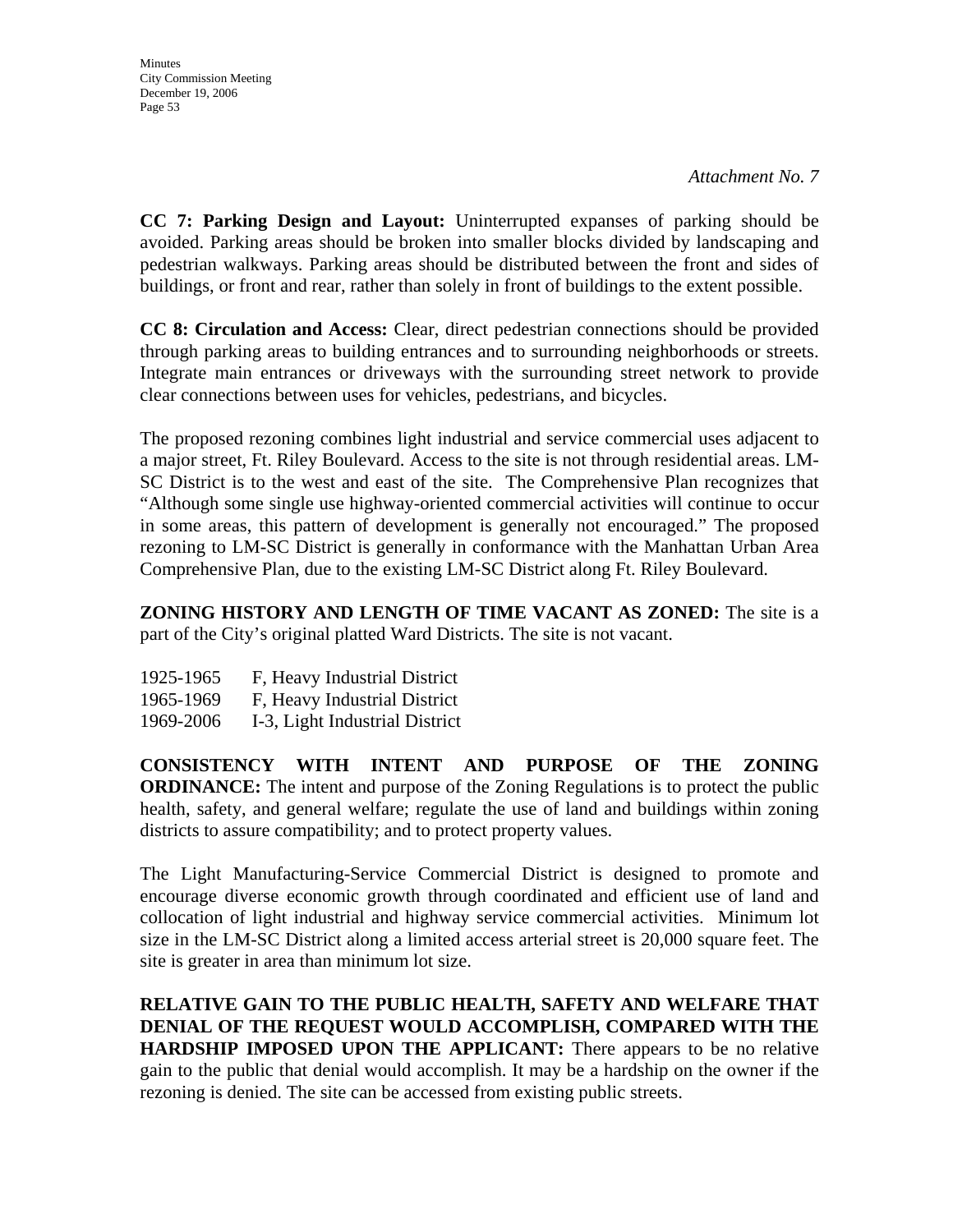**ADEQUACY OF PUBLIC FACILITIES AND SERVICES:** Adequate street and other public services and facilities are available to serve the site.

# **OTHER APPLICABLE FACTORS:** None.

**STAFF COMMENTS:** City Administration recommends approval of the proposed rezoning of Lots 441-465, Ward 5, generally located at 615 S.  $11<sup>th</sup>$  Street and 626 S.  $10<sup>th</sup>$ Street, from I-3, Light Industrial District, to LM-SC, Light Manufacturing-Service Commercial District.

# **ALTERNATIVES:**

- 1. Recommend approval of the proposed rezoning of Lots 441-465, Ward 5, generally located at 615 S.  $11<sup>th</sup>$  Street and 626 S.  $10<sup>th</sup>$  Street, from I-3, Light Industrial District, to LM-SC, Light Manufacturing-Service Commercial District, stating the basis for such recommendation.
- 2. Recommend denial of the proposed rezoning, stating the specific reasons for denial.
- 3. Table the proposed rezoning to a specific date, for specifically stated reasons.

# **POSSIBLE MOTION:**

The Manhattan Urban Area Planning Board recommends approval of the proposed rezoning Lots 441-465, Ward 5, generally located at 615 S.  $11<sup>th</sup>$  Street and 626 S.  $10<sup>th</sup>$ Street, from I-3, Light Industrial District, to LM-SC, Light Manufacturing-Service Commercial District, based on the findings in the Staff Report.

# **PREPARED BY:** Steve Zilkie, AICP, Senior Planner

**DATE:** November 29, 2006

06030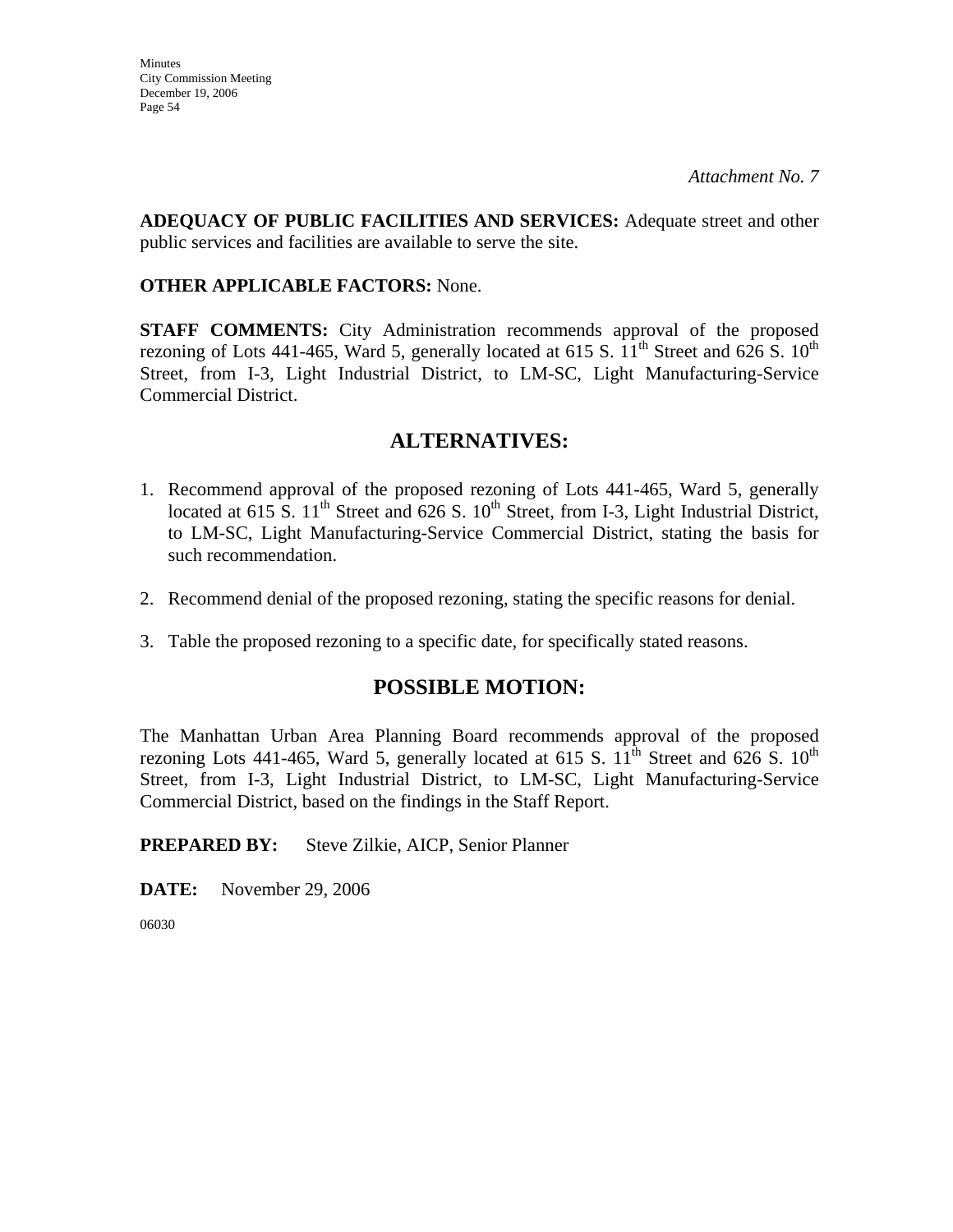#### *Attachment No. 8*

|                                                                          | 2004                     | 2004            | 2005               | 2005            | 2006                      | 2006            | 2007               | 2007                    |
|--------------------------------------------------------------------------|--------------------------|-----------------|--------------------|-----------------|---------------------------|-----------------|--------------------|-------------------------|
| Agency                                                                   | Agency<br>Requests       | Agency<br>Award | Agency<br>Requests | Agency<br>Award | Agency<br><b>Requests</b> | Agency<br>Award | Agency<br>Requests | Board<br>Recommendation |
| American Red Cross-Flint Hills Chapter                                   | 10.000                   | 10.000          | 15,000             |                 |                           |                 |                    |                         |
| Big Brothers/Big Sisters                                                 | 27.000                   | 23,000          | 29,500             | 27,000          | 29.500                    | 29,500          | 29.500             | 29,500                  |
| Bovs & Girls Club                                                        | 7.255                    | 5.000           | 10,000             | 5,000           | 6,990                     | 6,990           | 6,900              | 6,900                   |
| Crisis Center                                                            | 46.500                   | 46.500          | 46,500             | 46,500          | 46.500                    | 46,500          | 46,500             | 46,500                  |
| Girl Scouts of Kaw Valley Council                                        | $\overline{\phantom{a}}$ |                 | 4.000              | 2,000           | 2.400                     |                 |                    |                         |
| Homecare & Hospice                                                       | 31.700                   | 31,000          | 32,000             | 32,000          | 32.000                    | 32,000          | 38,000             | 38,000                  |
| Infant-Toddler Services Network                                          | 5.370                    |                 |                    |                 |                           |                 |                    |                         |
| Kansas Legal Services                                                    | 12,500                   | 12,500          | 15,000             | 15,000          | 17.000                    | 17,000          | 20,000             | 20,000                  |
| KSU Child Development Center                                             |                          |                 |                    |                 |                           |                 | 11.124             | 11.124                  |
| Manhattan Day Care                                                       | 51.700                   | 45,000          | 45,000             | 45,000          | 47.000                    | 47,000          | 50,000             | 50,000                  |
| Manhattan Emergency Shelter                                              | 52.500                   | 48.000          | 53,000             | 53,000          | 54.000                    | 54.000          | 54.000             | 54.000                  |
| Manhattan Habitat for Humanity                                           | 10.280                   |                 | 20,000             |                 |                           |                 | 24.479             |                         |
| Manhattan Housing Authority                                              | ٠                        | ٠               | 35,000             | 30,000          | 35,000                    | 5.000           |                    |                         |
| Northeast Kansas Community Action Program<br>(NEKCAP) Handyman           | 41.286                   | 24,500          | 24,500             |                 |                           |                 |                    |                         |
| Northeast Kansas Community Action Program<br>(NEKCAP) Utility Assistance | 15,000                   | 15,000          | 15,000             |                 |                           |                 |                    |                         |
| Ogden Youth Center                                                       |                          |                 | 10,000             |                 |                           |                 |                    |                         |
| Riley County Area Transportation Agency                                  | 16.000                   | 15,200          | 16,000             | 16,000          | 20.000                    | 20,000          | 25,000             | 25,000                  |
| Salvation Army                                                           | 16.000                   | 16,000          | 32,000             | 23,000          | 40,000                    | 35,000          | 40,000             | 40,000                  |
| Sunflower CASA Project, Inc.                                             | 15.440                   | 11.300          | 14,584             | 14.500          | 16.557                    | 16,557          | 19.570             | 19,570                  |
| UFM Community Learning Center                                            | 4.025                    | 4.025           | 4.025              | 4.025           | 8.050                     | 6,000           | 6,000              | 6,000                   |
| Totals:                                                                  | 362,556                  | 307,025         | 421.109            | 313.025         | 354,997                   | 315,547         | 371.073            | 346.594                 |

### Social Services Advisory Board

Notes:

(1) In accordance with Kansas budget law, prior year carry-overs have been eliminated<br>and added to the the proposed contingency amount for that budget year.<br>(2) Any future unused allocation and/or contingency amount will b

City's general fund at the close of that budget year.<br>program, 1/2 year's funds were withheld and instead<br>allocated to Salv. Army

Updated on 1/4/2007